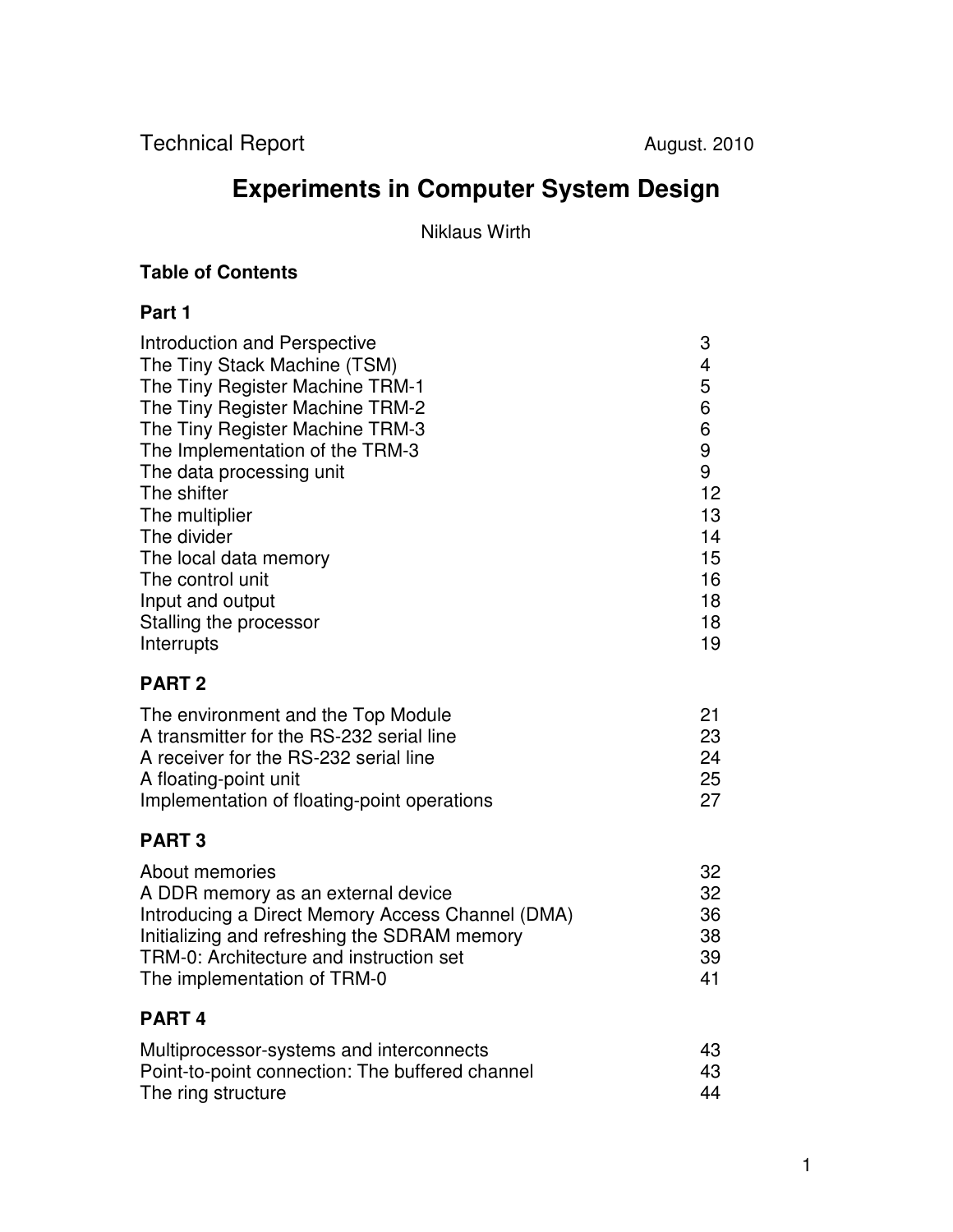| The implementation of a token ring | 46 |
|------------------------------------|----|
| A software driver                  | 48 |
| A test setup                       | 49 |
| <b>Broadcast</b>                   | 50 |
| <b>Discussion</b>                  | 51 |
| <b>PART 5</b>                      |    |
| The principle of cache memories    | 53 |
| The direct mapped cache            | 54 |
| Implementing the cache             | 55 |
| Acknowledgement                    | 60 |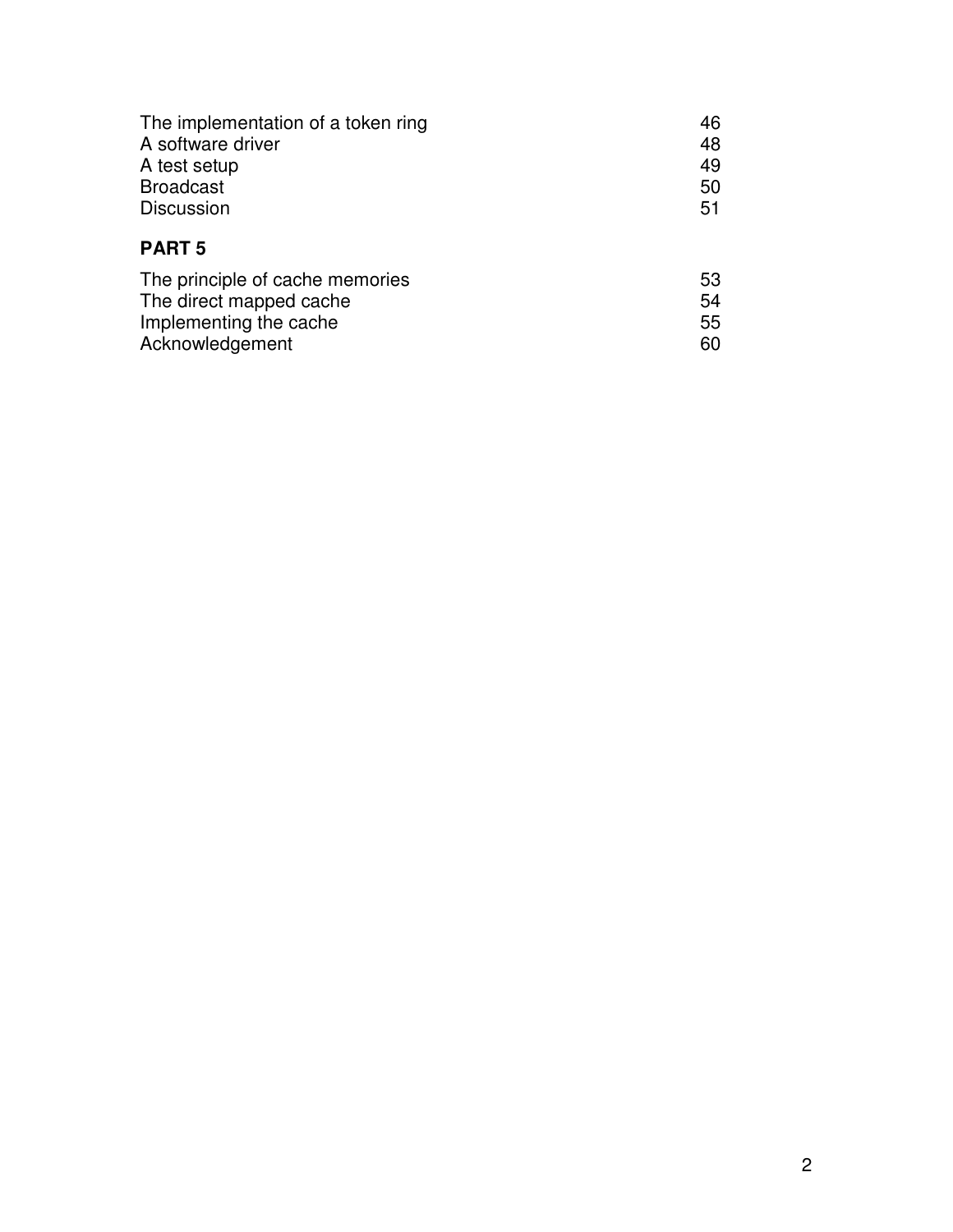# **Experiments in Computer System Design**

Niklaus Wirth

# **PART 1**

## **Introduction and Perspective**

Modern Field Programmable Gate Arrays (FPGA) provide an ideal ground for experiments in the design of computer systems and of computer architecture. Here we present the designs of a processor, of channels, of a communicating ring, of a memory interface, and of a floating-point unit. These are described as Verilog texts, representing circuits to be automatically generated by synthesizer, placer and router tools. On a higher level, systems can then be described as consisting of such components. Thus the systems are flexibly configurable.

In particular, it is possible to configure multicore systems, and to experiment with various configuration and models of cooperation. The designs are implemented on a single FPGA. We use a commercial development board connected to a host computer.

Not only experience in designing software involving many processors is becoming more important (mostly due to the availability of multi-core chips), but also experience in designing entire systems including the hardware. A configuration of 12 processors (described below) has been realized on a single chip. Hardware design, processor architecture, communication links, system configuration are all covered by the presented tool kit, including, of course, their programming. It is therefore an ideal experimenting ground for modern computer practice and experience. Directing this project towards requirements in education, we try to present it in the style of a tutorial.

In Part 1 we describe a simple processor. It is called TRM (for Tiny Register Machine). It is a sound principle in teaching a new subject, to concentrate on its essential ingredients. This principle had originally been followed closely by the designers of RISC architectures, and therefore our design does so as well. In addition, we must consider the limited resources available on an FPGA, even a large one, and in particular, if we wish to place many of these processors on a single chip. A straight-forward design is therefore mandatory.

In Part 2 we describe communication facilities. These are a uni-directional channel (point-to-point connection), a ring (connecting many processors), and, for the sake of utility, an RS-232 transmitter and receiver. The latter is used to connect the FPGA development board with the host computer.

In Part 3 we describe an interface between a processor and a large memory of the DDR type (dynamic RAM). In a first step, the memory is considered as an external device accessed through the processor's I/O bus. A much faster solution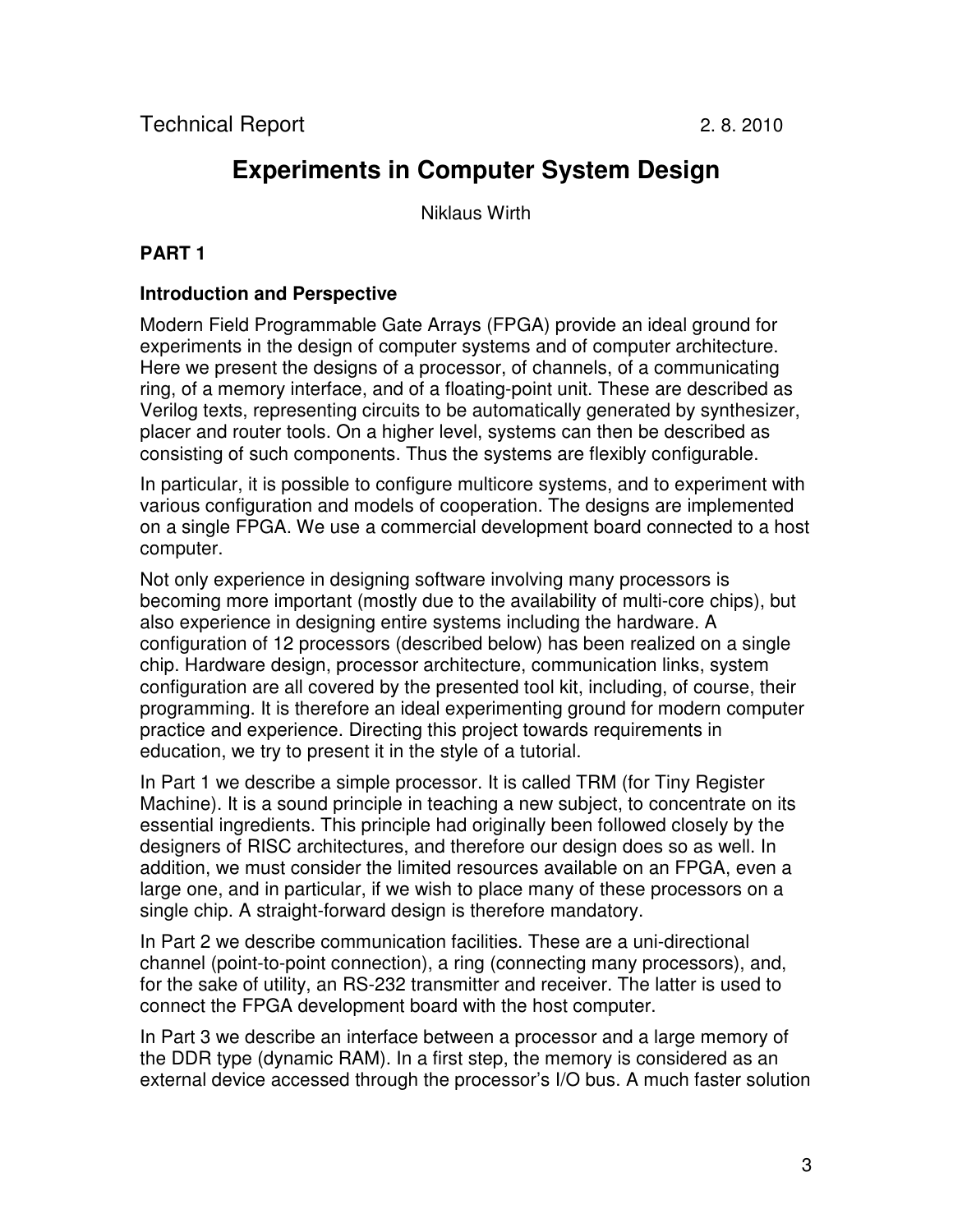is presented in a second step. It includes a direct memory access channel (DMA). Of course a final solution will be the use of a cache memory.

This small, initial set of hardware components can be augmented freely. Other processors may be added, more sophisticated links, and drivers for other devices, several of which are available on the development board currently used (ML-505). On the host computer reside a compiler (in our case for the programming language Oberon), and a system for (down-) loading the bitstream file (configuration file) onto the target FPGA..

This configurable system actually emerged from a project, whose ultimate goal was an application suitable to demonstrate the power of multi-processor systems. Its somewhat grandiose title was *Supercomputer in a Pocket*. The target application was a surveillance system for heart diseases. Signal analysis required reasonably large computing power, its being carried by patients required reasonably low power consumption and a small size to fit into a pocket. The system elements described below were used in this application.

We first describe the architecture, the programmer's interface, of the processor, and a brief account of its history of development. Thereafter we present its circuit interface and its implementation.

## **The Tiny Stack Machine (TSM)**

The initial impulse for our design of a processor came from Ch. Thacker's Simple-32 architecture, designed at Microsoft Research in Mountain View. Thacker called it an "FPGA-optimized computer architecture". The Simple-32 strongly mirrors a modern RISC architecture with a bank of 16 registers. Most instructions feature a 4-bit opcode and three 4-bit register fields. Thus, the Simple-32 is a typical 3-address machine.

The Simple-32 architecture, however, appeared as not optimally suited for use with a high-level programming language, at least not without a compiler optimizing register usage. It was felt that just as the architecture ought to be perspicuous, so should be the compiler, that is, the instruction sequence compiled from a given piece of source program should be quite predictable. Certainly, due to small memory size, an overriding consideration was code density. Our experience of the past decades let a stack architecture appear as most desirable. Instructions for a stack machine do not contain register numbers. They are implicit and derived at run-time from the stack principle, which naturally governs the evaluation of expressions.

It is important to note that this expression stack stands in place of the register bank of a RISC architecture. This stack is typically implemented by a set of registers plus a register pointer, a 4-bit register connected with an up-down counter. It is to be distinguished from the stack of procedure activation records, which is entirely a concept of software architecture, and which is stored in the local data memory and uses a register as stack pointer.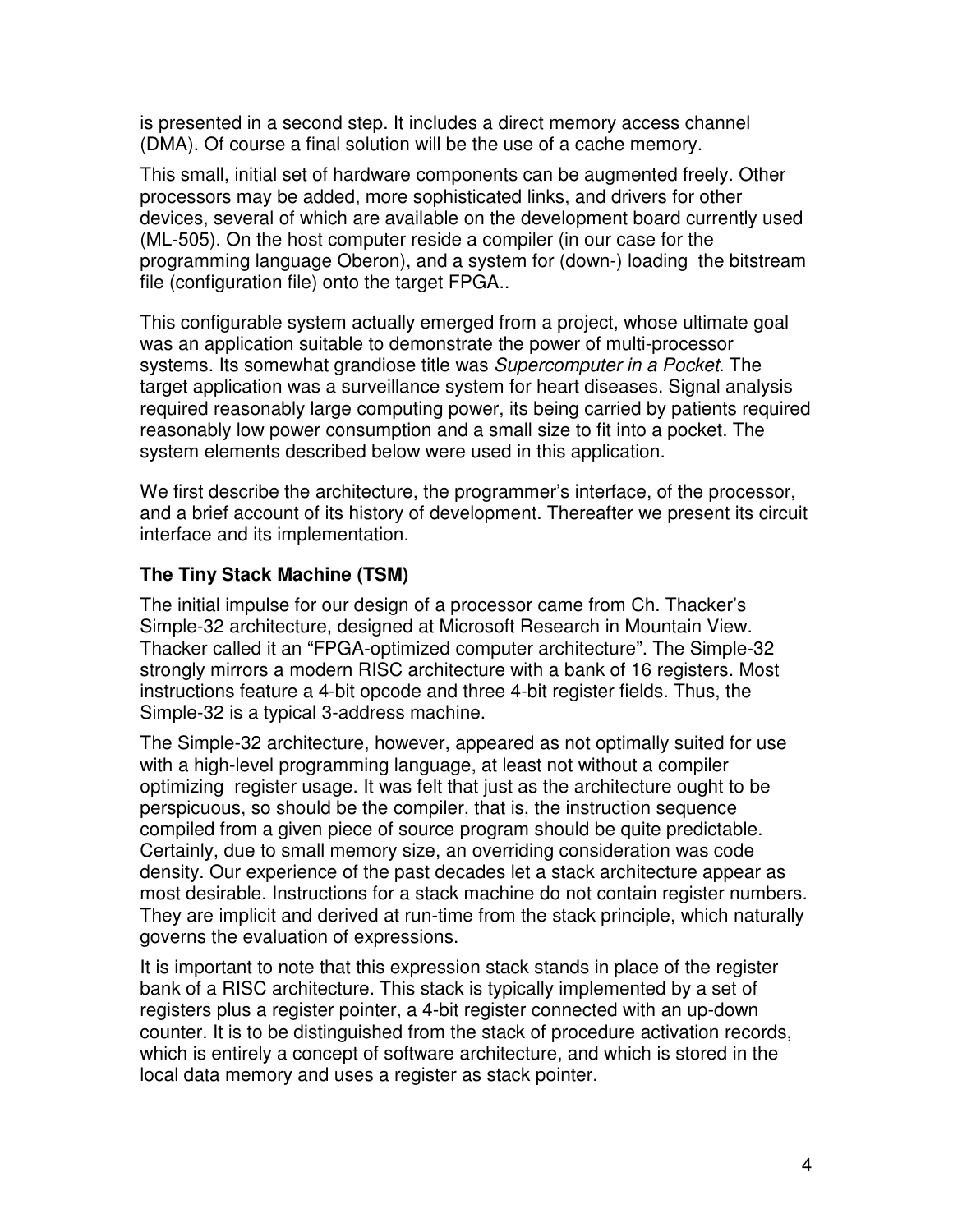Many instructions of a stack-oriented architecture fit into a single byte. Even instructions containing a short, immediate operand fit into a byte. Instructions containing a larger literal, such as an address, are placed in two (or 3) bytes. Therefore, a variable-length instruction scheme is required.

As is to be expected, the price for an expression stack and a variable-length instruction fetch machinery is an increase in complexity of the decoding circuitry. The longer signal path lengths and propagation times result in a longer clock cycle and thus a decrease in speed.. This is particularly noticeable, if pipelining is desired to speed up instruction interpretation. This complexity proved to be such that it was decided to abandon the idea of a stack architecture and to return to a register array in place of the register stack. The price is less code density, longer codes, and that program length hits the available limits sooner.

## **The Tiny Register Machine TRM-1**

At this point, we need to know more about the available resources on the FPGA chip. Apart from the regular cells with gates and registers, and apart from routing resources, the FPGA contains 60 static RAM blocks (BRAMs), of 1K words of 36 bits. The foremost question is how to make use of these BRAMs. Considering that we wish to be able to place many processors on the chip, we decided to allocate 4 BRAMs to a processor. The maximum number of processors in any configuration is therefore 15.

Each processor contains 4 BRAMs. We allocate 2 for data and 2 for program. By using half words for instructions we obtain a maximum program size of 4K (4096) instructions. Evidently, programs will be quite small, and this justifies the word *tiny* in the machine's name. Evidently, the TRM uses a Harvard architecture, where data and program. memories are separate and are accessed through separate ports.

The essential property of the RISC architecture is that all operations on data are executed in registers. Instructions accessing memories treat memories like being external. There are only 2 of them: *Load* and *Store*. Instructions performing operations typically specify 3 registers, 2 for the arguments, 1 for the result. Such a scheme is called a *3-address architecture*. An instruction thus has 4 fields: the operation code and 3 register numbers.

It is most desirable, that (at least) one of the arguments may be a literal instead of a register. This leads us to the following format for register instruction, with one bit as a tag distinguishing whether the second argument is a register or a literal.

| op |  | n | $n = 5$ -bit literal     |
|----|--|---|--------------------------|
| op |  | а | $d, b, a = 4$ -bit regno |

 $R.d := R.b$  **op** n or  $R.d := R.b$  **op**  $R.a$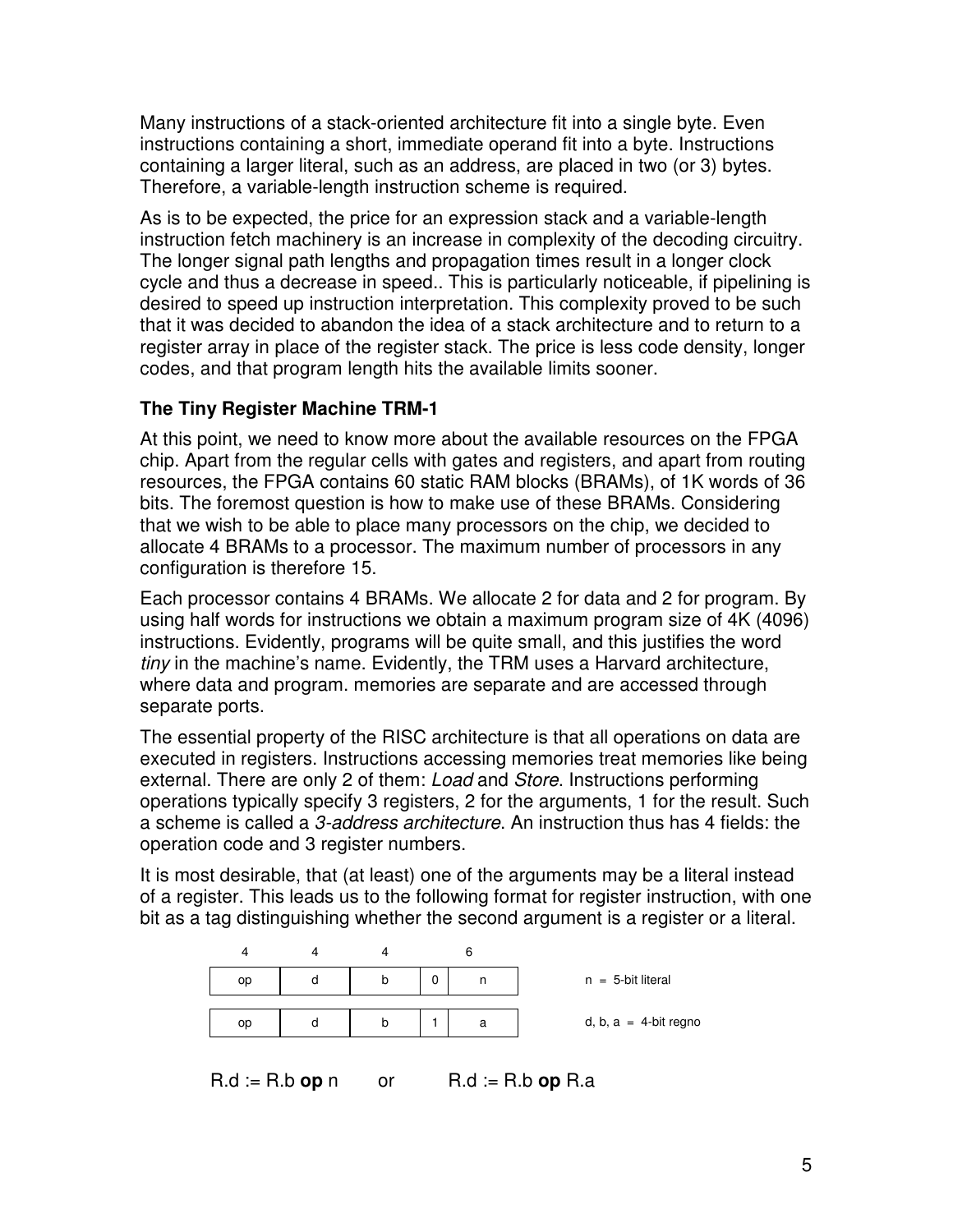An unpleasant property of the short instruction (18 bits) is that the field for immediate operands and addresses is very short. The decision to use not only 16, but all 18 bits of the FPGA's block memories alleviated this problem to some degree. However, the necessity to use a separate instruction each time a constant or an address longer than 5 bits is present, was felt to be too detrimental to code density and efficiency, and a better solution was sought, resulting in the TRM-2.

# **The Tiny Register Machine TRM-2**

The question was how to obtain more bits for the literal field. Three measures were used:

- 1. Replacing the 3-address architecture by a 2-address architecture, where the destination register is the same as one of the argument registers. This causes relatively little loss in flexibility and code density, unless a sophisticated scheme of register allocation is used for complex expressions.
- 2. Reducing of the number of registers from 16 to 8. This saves 1 bit in each register field.
- 3. Using Huffman encoding, with short opcode fields (and longer literal fields) for the most frequently used instruction, and longer opcodes for less frequently used instructions.

All this resulted in address offsets of 10 bits for data and 12 bits for branch instructions, the latter covering the entire address space of the instruction memory. Quite obviously, this leads to a very considerable increase in code density.

So far, so good. But every gain causes a loss somewhere else. The Huffman coding required a more complex decoding circuitry. Instruction decoding lies in the critical signal path of every instruction, and here it proved to be a bottleneck. For some instructions, the desired clock frequency could not be achieved. Further deliberations led to the TRM-3.

## **The Tiny Register Machine TRM-3**

In this design the measures 1 and 2 leading to TRM-2 were retained, but Huffman coding was dropped. Thereby the same speed as with TRM-1 is achieved, and the literal field in register instructions is still 10 bits long. The instruction formats are for

*Register operations* 



 $R.d := R.d$  **op** n or  $R.d := R.d$  **op** R.s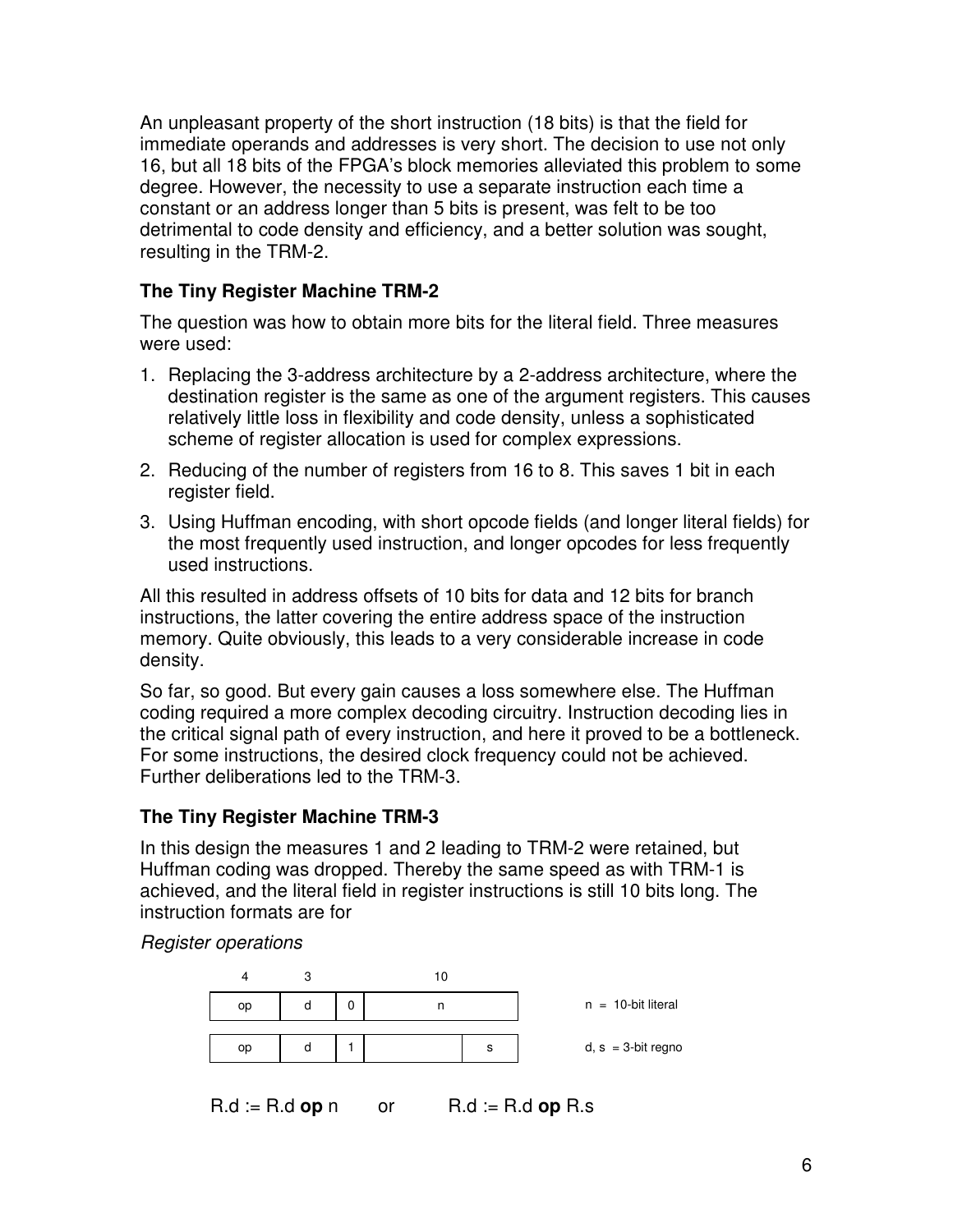We can now turn to the selection of instructions to be represented. This selection is essentially determined by the programming language envisaged, i.e. the operators used in expressions. However, in this respect most general-purpose languages feature the same requirements: Arithmetic and logical instructions. In detail, they are the following:

#### op operation

| 0<br>2<br>3 | <b>MOV</b><br><b>NOT</b><br>ADD<br><b>SUB</b> | $R.d := R.s$ (in place of R.s may stand the literal imm)<br>$R.d := \neg R.s$<br>$R.d := R.d + R.s$<br>$R.d := R.d - R.s$ |
|-------------|-----------------------------------------------|---------------------------------------------------------------------------------------------------------------------------|
| 4           | AND                                           | $R.d := R.d & R.s$                                                                                                        |
| 5           | <b>BIC</b>                                    | $R.d := R.d < R.s$                                                                                                        |
| 6           | OR.                                           | $R.d := R.d   R.s$                                                                                                        |
| 7           | XOR                                           | $R.d := R.d$ xor $R.s$                                                                                                    |
| 8           | <b>MUL</b>                                    | $R.d := R.d * R.s$                                                                                                        |
| 9           | DIV                                           | $R.d := R.d$ div R.s                                                                                                      |
| 10          | <b>ROR</b>                                    | $R.d := R.d$ ror $R.s$ (rotate right)                                                                                     |
| 11          | BR.                                           | $PC := R.s$ (see below)                                                                                                   |

In addition there are the Load and Store instructions providing access to memory. Their format is slightly different. The actual address is computed as the sum of base address R.s and an offset:

#### *Load and Store instructions*

| op | ., |  |
|----|----|--|

op operation

| 12. | - LD | $R.d := Mem[R.s + adr]$ |
|-----|------|-------------------------|
| 13. | - ST | $Mem[R.s +adr] := R.d$  |

The only remaining instructions are branch instructions used for implementing conditional and repetitive statements, i.e. if, while, repeat and for statements. They are executed conditionally, i.e. when a condition is satisfied. These conditions are the result of preceding register instructions, and they are held in 4 *condition registers N, Z, C, V*, defined as shown below. The branch and link instruction is unconditional. It is used to implement procedure calls. It stores the current value of the *program counter PC* in R7.

### *Branch instructions*

|    |      | 10  |    |
|----|------|-----|----|
| 14 | cond | off |    |
|    |      |     |    |
| 15 |      | off | RI |

if condition then  $PC := PC + 1 + \text{offset}$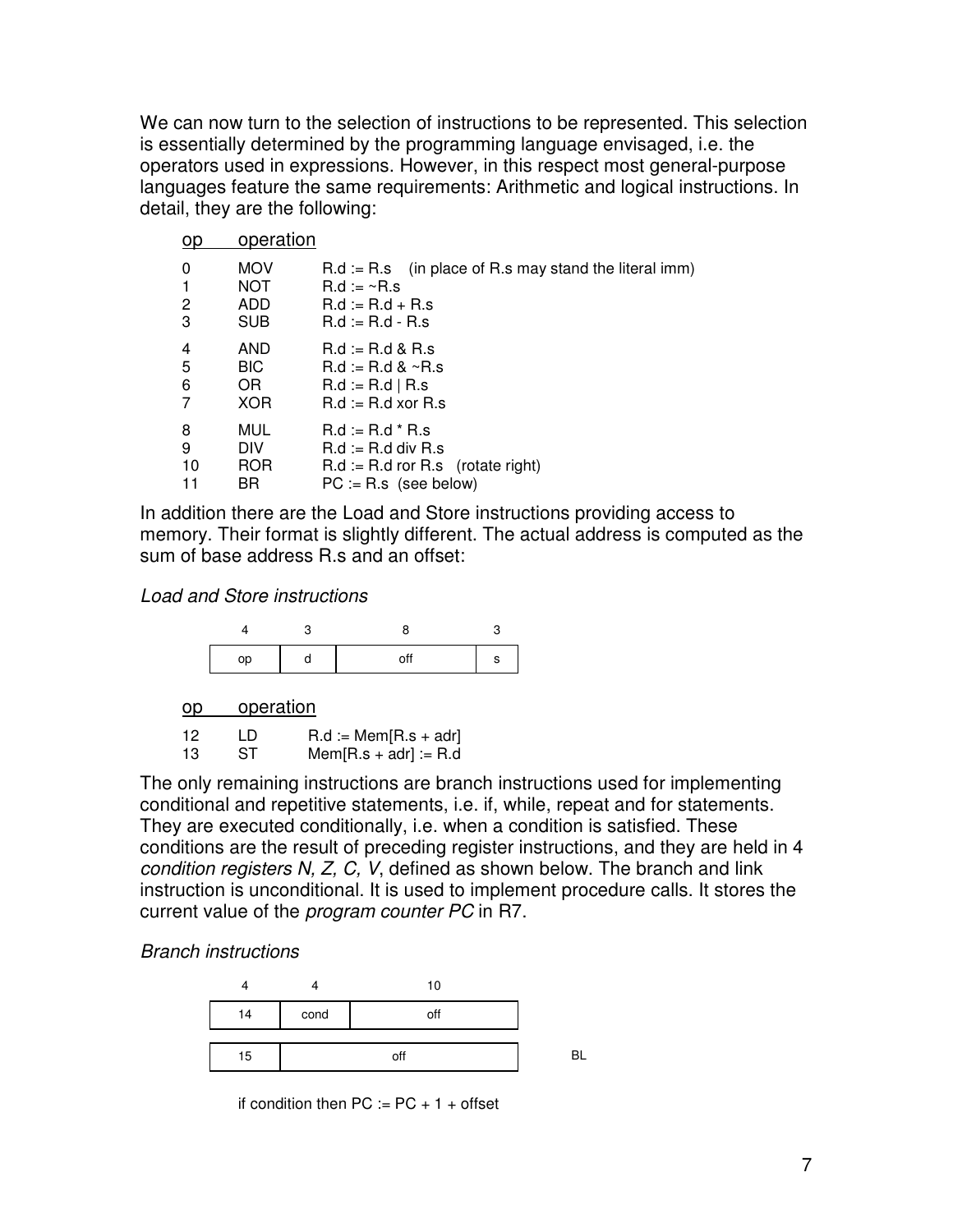| code         | mnemonic        | condition                 |                      |
|--------------|-----------------|---------------------------|----------------------|
| 0000<br>0001 | EQ<br><b>NE</b> | equal (zero)<br>not equal | Ζ<br>$\sim$ Z        |
| 0010         | СS              | carry set                 | С                    |
| 0011         | CС              | carry clear               | ~C                   |
| 0100         | MI              | negative (minus)          | N                    |
| 0101         | PL              | positive (plus)           | ∼N                   |
| 0110         | VS              | overflow set              | V                    |
| 0111         | VC              | overflow clear            | ∼V                   |
| 1000         | ΗI              | high                      | $\sim$ ( $\sim$ C Z) |
| 1001         | LS              | less or same              | $\sim$ C Z           |
| 1010         | GЕ              | greater or equal          | $\sim$ (N $\neq$ V)  |
| 1011         | LT              | less than                 | N≠V                  |
| 1100         | GТ              | greater than              | $\sim((N\neq V) Z)$  |
| 1101         | LE              | less or equal             | $(N\neq V) Z$        |
| 1110         |                 | true                      |                      |
| 1111         |                 | false                     | F                    |
|              |                 |                           |                      |

#### **Special instructions**

The TRM furthermore features some special instructions. The first to be mentioned is an instruction to obtain the high part of a product. Multiplications generate a result of 64 bits. The high-order part is usually ignored, but it is stored in a special register H. The LDH instruction fetches this value.

MOV d 1 1 0 LDH

The instruction to return from a procedure is BR, branching with the address taken from register R.s. This instruction also allows the current PC+1 to be stored in R.d. This instruction is used for calling procedures which are a formal parameter or are represented by a variable (methods).



The TRM also features an *interrupt facility*. There are 2 external signals that can cause an interrupt. It functions like a procedure call. As the place in a program where an interrupt may be triggered is unknown, the state of the machine must be preserved in order to be recovered after the interrupt was handled. Thus the TRM switches to *interrupt mode*, in which it uses a second bank of registers and stores the PC and the condition bits in R7 of this bank. Further interrupts are immediately disabled.

The return from interrupt to normal mode is caused by an RTI instruction, a slight variant of the BR. It restores PC and the condition bits, and re-enables interrupts. The interrupt facility requires a *processor status register* (PSR) indicating the processor mode and whether or not interrupts are enabled.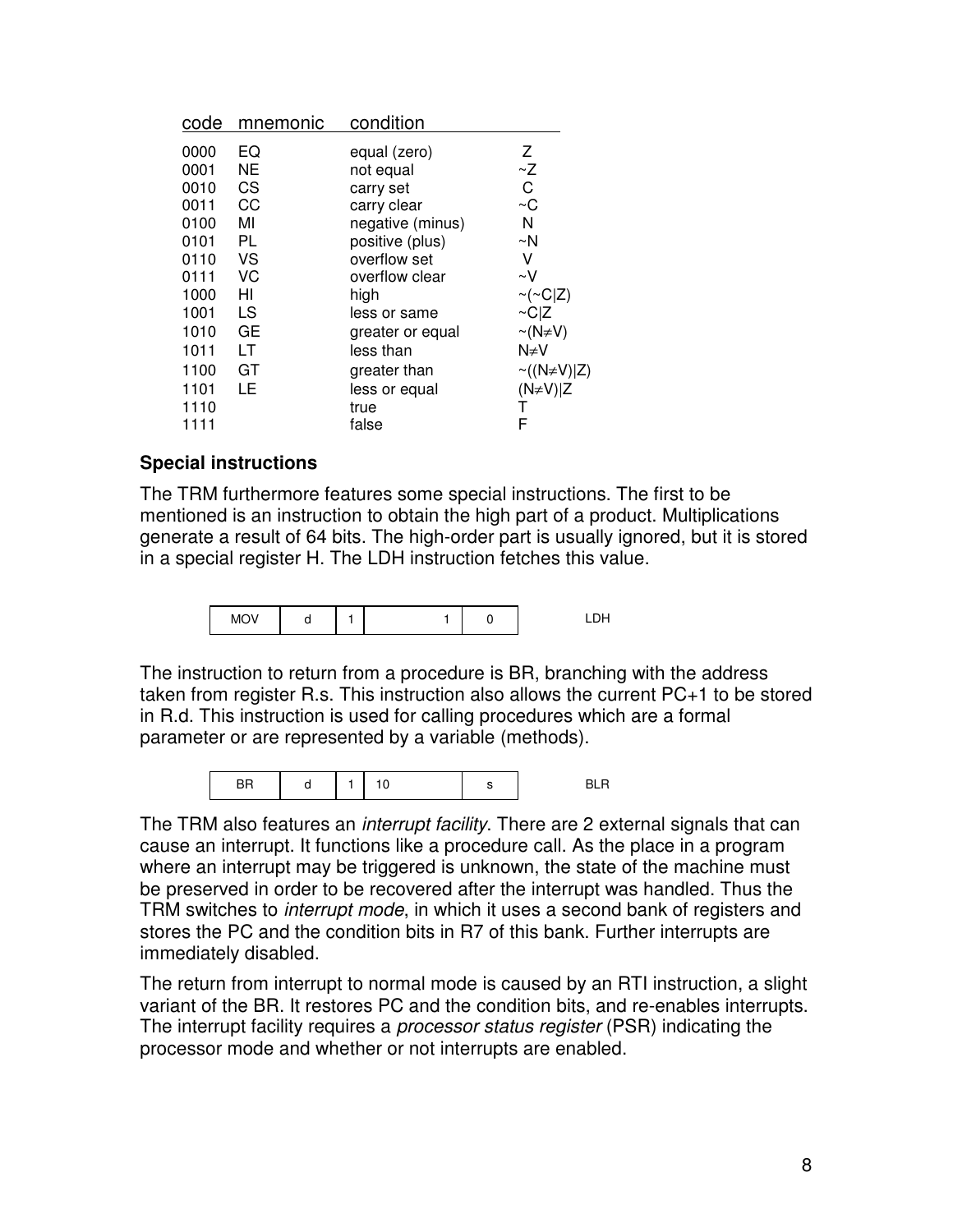| <b>BR</b> | ۰ |   | 01 | s    | <b>RTI</b>   |
|-----------|---|---|----|------|--------------|
|           |   |   |    |      |              |
| <b>BR</b> | - | 0 |    | stat | <b>LDPSR</b> |

The LDPSR instruction loads the Program Status Register from its literal field with the following bit assignments:

- 0 interrupt 0 enable<br>1 interrupt 1 enable
- 1 interrupt 1 enable<br>2 processor mode (
- processor mode  $(0 = normal; 1 = interval)$
- 3 cache enable (if available)

# **The Implementation of the TRM-3**

The circuit representing the TRM processor is described in Verilog. Any system description in Verilog is composed as a hierarchy of modules. Only the top module can specify signals leaving or entering the FPGA. All such signals used in a subordinate module must flow through the top module. The TRM system consists of 4 modules, the TRM itself, the RS232R for receiving signals from the RS-232 serial line, the RS232T for transmitting signals to the serial line, and the top module. We will first describe the TRM module, the heart of the system.

The hardware interface of the TRM module follows the example of typical microprocessors. The inputs are:

| clk        | the processor clock (116 MHz)          |
|------------|----------------------------------------|
| rst        | reset, active low                      |
| stall      | if high, causes the processor to stall |
| irg0, irg1 | interrupt signals, active high         |
| inbus      | 32-bit bus                             |

The output signals are

|        | iord, iowr read and write enable |
|--------|----------------------------------|
| ioadr  | 6-bit I/O address                |
| outbus | 32-bit bus                       |

The *iord* signal is included, because some read commands may not only read data, but also change the state of the device, such as moving a buffer pointer ahead for sequential access.

The processor essentially consists of two sections, the *data processing unit,* computing the results of single instructions, and the *control unit*, controlling the sequence of instructions.

### **The data processing unit**

The choice of functions to be computed by the *Arithmetic/Logic Unit* (ALU) is, as said before, much determined by the programming language to be implemented.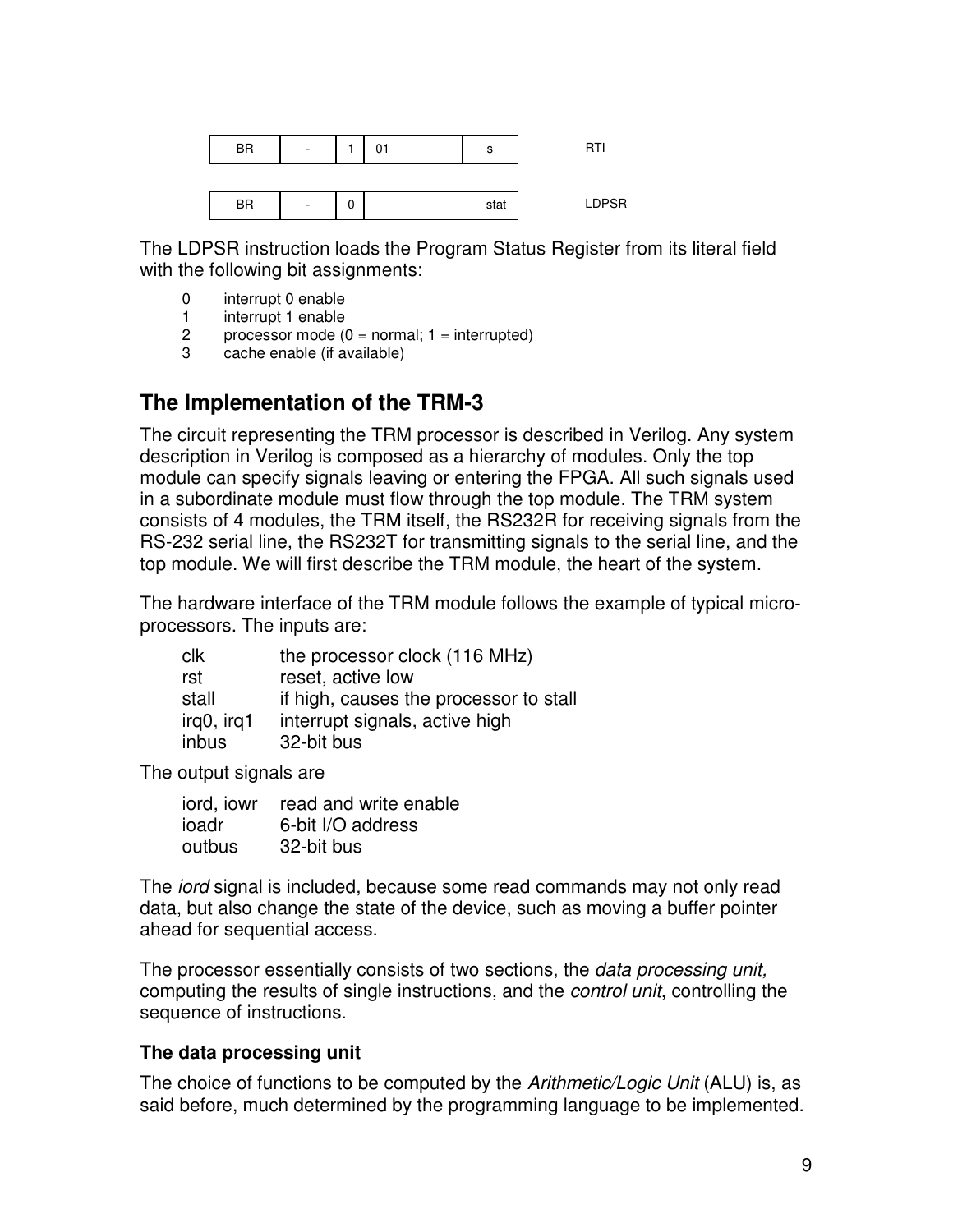But not only. The second factor are the resources available. The early RISC designs held to principle that every instruction should be executed in a single clock tick. This is readily possible for addition and the logical operations. But already a shifter may cause difficulties, let alone multiplication and division. They are inherently more complex than the former. There are three solutions to the dilemma: The first is to provide more and faster circuitry – possible only within limits -, and the second is to give up the principle, i.e. to allow some operations to take more than a single clock cycle. The third solution is to omit the operation altogether. Indeed, early RISC designs left out multiplication and division instructions, as these are relatively rare operations – in particular division.

In our context, we let multiplication and division take 32 cycles. This requires that the control unit can be stopped from progressing to the next instruction. The signal indicating such delay is called *stall*. Both the multiplication and the division units have a stall signal as output. Fortunately, it proved to be possible to implement a full barrel shifter operating within a single cycle.

The processing unit consists of the *Arithmetic/Logic Unit* (ALU) and a set of 8 registers. The ALU is – apart from multiplier and divider - a purely combinational circuit yielding results of arithmetic or logical operations. The main data path of the processor forms a loop from selected source registers (A, B) through the ALU to a multiplexer (aluRes) back to a destination register. The multiplexer in the A-path determines, whether the A-operand is a register or a literal, i.e. a constant in the instruction IR. The additional registers H and CC store the highorder part of a product, and the conditions N, Z, C, V respectively.



Fig. 1.1. ALU

The register bank is generated from 32 dual-port LUT slices (RAM16X1D). Its addresses are the register numbers denoted by *dst* and *irs*, where *dst* denotes both the destination and the first source. The register numbers stem from the instruction register in the control until. The data input comes through *regmux* from various sources (defined below), including *aluRes*. The data path is 32 bits wide. Declarations and definitions of signals (wires) are shown below. The signals *op, imm, ird, irs,* and *off* are fields of the instruction register IR, which belongs to the control unit.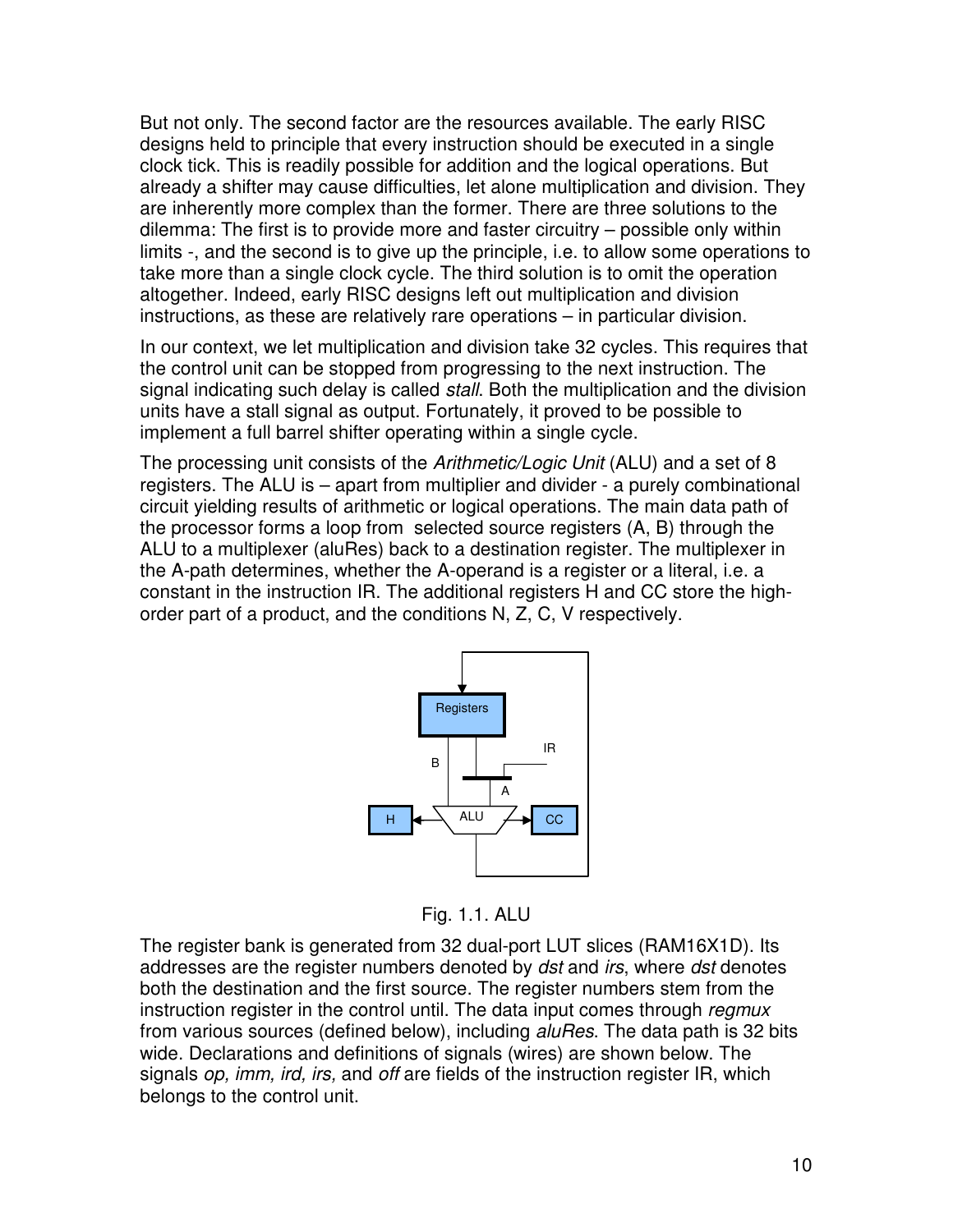```
wire [3:0] op; 
wire [9:0] imm; 
wire [2:0] ird, irs, dst; 
wire [7:0] off; 
wire [31:0] AA, A, B, s1, s2, s3, divRes, remRes; 
wire [32:0] aluRes; 
wire [63:0] mulRes; 
wire MOV, NOT, ADD, SUB, MUL, DIV, AND, BIC, OR, XOR, ROR; 
wire BR, LDR, ST, Bc, BL, ADSB; 
assign op = IR[17:14];
assign ird = IR[13:11];
assign irs = IR[2:0]:
assign imm = {22^{\circ}b0, IR[9:0]};
assign off = \{4\text{'b0}, \text{IR}[10:3]\};
assign MOV = (op == 0);
assign NOT = (op == 1);
assign ADD = (op == 2);assign SUB = (op == 3);assign AND = (op == 4);assign BIC = (op == 5);
assign OR = (op == 6);assign XOR = (op == 7);assign MUL = (op == 8);
assign DIV = (op == 9);assign ROR = (op == 10);
assign BR = (op == 11);assign LDR = (op == 12);assign ST = (op == 13);
assign Bc = (op == 14);
assign BL = (op == 15);
assign ADSB = (IR[17:15] == 1); // ADD | SUB
assign A = (IR[10]) ? AA: \{22\text{b0}, \text{imm}\};assign regwr = (\simST & \sim ...);
assign aluRes = 
   (MOV) ? A : 
   (NOT) ? ~A : 
   (ADD) ? {B[31], B} + {A[31], A} : 
   (SUB) ? {B[31], B} - {A[31], A} : 
   (AND) ? B & A : 
   (BIC) ? B & ~A : 
  (OR) ? B | A :
   (MUL) ? mulRes[31:0] : 
  (DIV) ? divRes : B \wedge A; // XOR
```
The register bank is implemented by 32 1-bit LUT RAM-slices, expressed in Verilog by a generate statement. There are 2 addresses (register numbers). The first is *dst* (stemming from instruction field *ird*), controlling RAM input *D* (regmux) and RAM output *B*, and the second is *irs*, controlling RAM output *AA*.

```
genvar i; 
generate //dual port register file 
  for (i = 0; i < 32; i = i+1) begin: rf32
```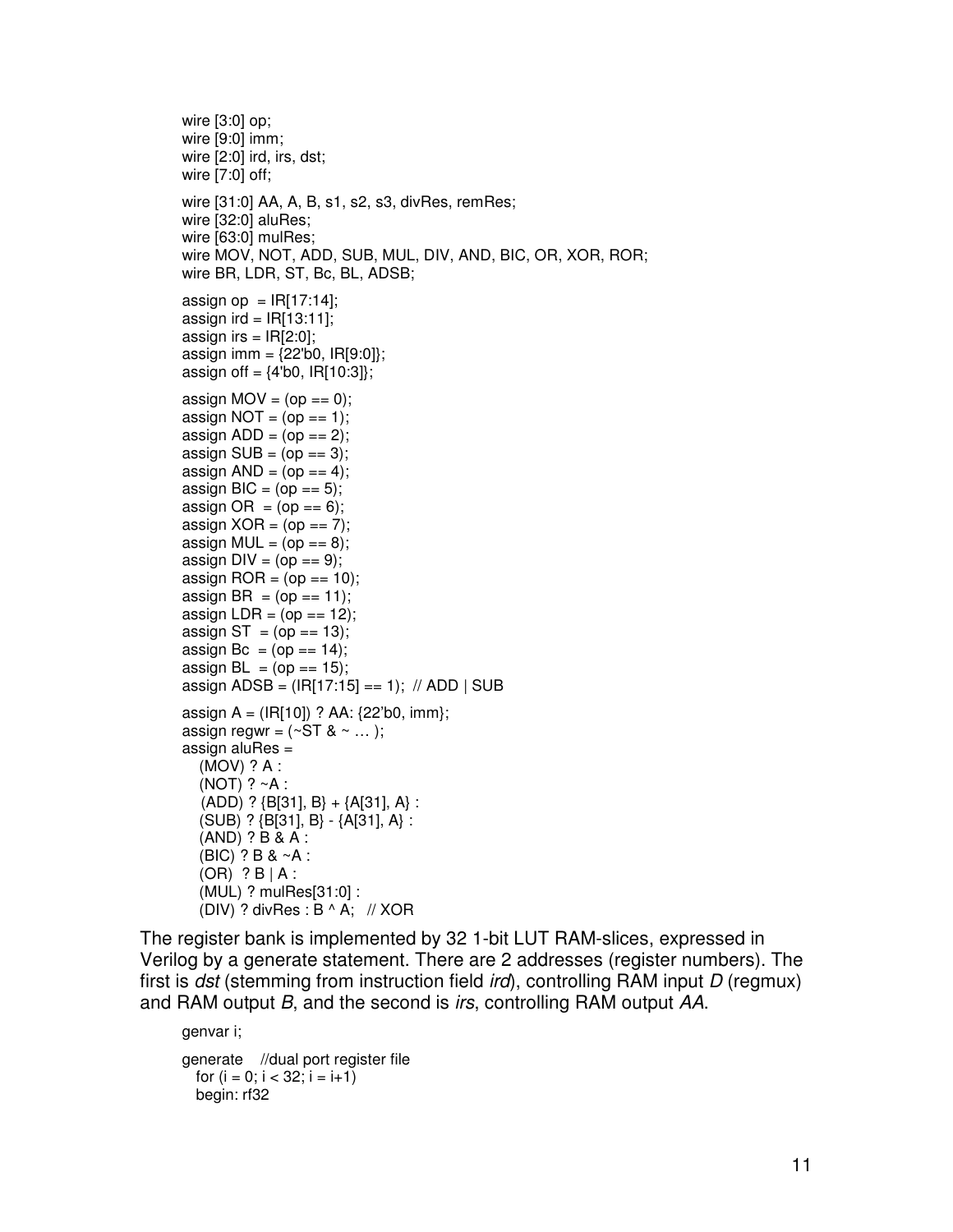```
 RAM16X1D_1 # (.INIT(16'h0000)) 
   rfa( 
   .DPO(AA[i]), // data out 
   .SPO(B[i]), 
   .A0(dst[0]), // R/W address, controls D and SPO 
   .A1(dst[1]), 
   .A2(dst[2]), 
   .A3(intMd), 
   .D(regmux[i]), // data in 
   .DPRA0(irs[0]), // read-only adr, controls DPO 
   .DPRA1(irs[1]), 
   .DPRA2(irs[2]), 
   .DPRA3(intMd), 
  NCLK(\sim c\,),
   .WE(regwr)); 
   end 
endgenerate
```
Apart from the 8 32-bit registers the data processing unit contains four 1-bit registers: N, Z, C and V. Together they form the *condition code*. It is set by the general instructions and tested by conditional branch instructions. N indicates whether a result is negative, and Z whether it is zero. C and V hold the carry and overflow bits of additions and subtractions. There is also the 32-bit register H holding the high order part of products or the remainder of divisions.

```
always @ (posedge clk) 
  if (regwr) begin 
  N \leq aluRes[31];Z \leq (allRes == 0); C <= (ADSB) ? aluRes[32] : (ROR) ? s3[0] : C; 
  V \leq (ADSB) ? (aluRes[32] ^ aluRes[31]) : V;
   H <= (MUL) ? mulRes[63:32] : (DIV) ? remRes : H; 
end
```
## **The Shifter**

The TRM has only a single shift instruction. It rotates to the right. The rotate mode was chosen, because it does not lose any information; all bits are still present unchanged, albeit at another position. Hence, all other shift modes can be derived from rotation with the help of masking. The shifter is a barrel shifter. This implies that any amount of shift is possible with one instruction, i.e. the shift count ranges from 0 to 31.

Typically, shifters are built from a series of multiplexers, the first shifting by 0 or 1, the second by 0 or 2, etc. the fifth by 0 or 16. Here, we use 4-input multiplexers (a number favored by Xilinx FPGA cells), and thus can reduce the series from 5 to 3, denoted by *s1, s2*, and *s3*. Now the first multiplexer shifts by 0, 1, 2, or 3, the second by 0, 4, 8, or 12, and the third by 0 or 16. A generate statement is used to build the 32 multiplexers for each stage. The shift count is A[4:0]. The output *s3* goes to *regmux* instead of *aluRes*. (Note: "%" denotes modulo in Verilog).

wire [1:0] sc1, sc0; wire [31:0] s1, s2, s3;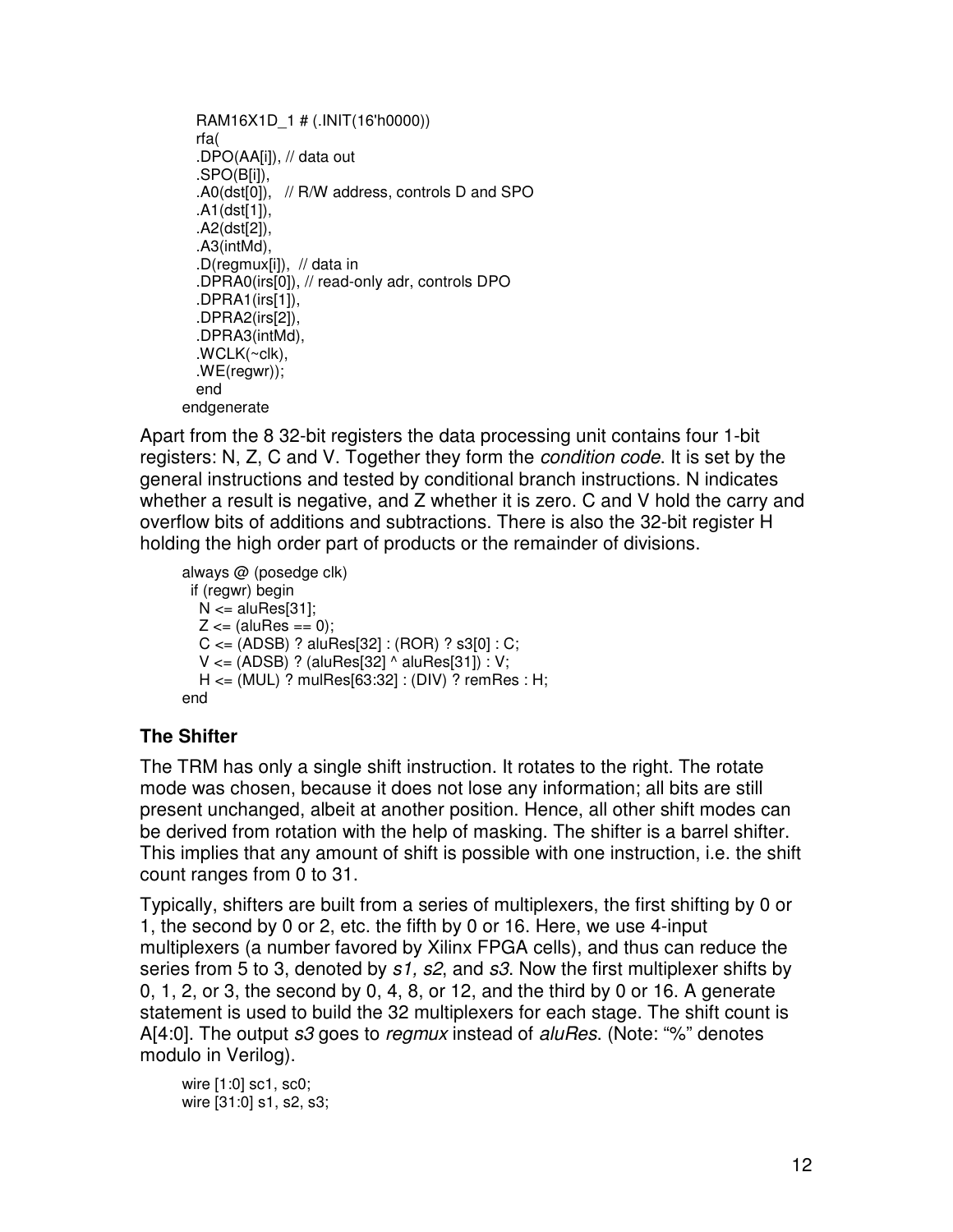```
assign \text{sc0} = \text{A}[1:0];
assign sc1 = A[3:2];
generate 
 for (i = 0; i < 32; i = i+1) begin: rotblock 
  assign s1[i] = (sc0 = = 3) ? B[(i+3)%32] : (sc0 = = 2) ? B[(i+2)%32] :
         (sc0 == 1) ? B[(i+1)%32] : B[i];
  assign s2[i] = (sc1 == 3) ? s1[(i+12)%32] : (sc1 == 2) ? s1[(i+8)%32] :
         (sc1 == 1) ? s1[(i+4)\%32] : s1[i];
  assign s3[i] = A[4] ? s2[(i+16)%32] : s2[i];
  end 
endgenerate
```
## **The Multiplier**

The multiplier is declared as a separate module, instantiated by the following statement:

```
Multiplier mulUnit (CLK(clk), .mul(MUL), 
  A(A), B(B).
  .stall(stallM), .mulRes(mulRes));
```
The multiplier described below follows the traditional algorithm of *n* add-shift steps, where *n* is the word length, here 32.

```
s := 0; (*x is the multiplier, y the multiplicand*)
REPEAT 
  IF ODD(x) THEN z := z+y END;
  x := x DIV 2; z := z DIV 2; INC(s) (*right shift*)
UNTIL s = 32
```
This implies that the multiplier is a state machine. Its state is a counter *S* running from 0 to 32. We use a double-length register, here called *Hi* (initialized to 0) and *Lo* (initialized with the multiplier *B*. In each step, the multiplicand *A* is added to the high part, if the least bit of the multiplier is 1. Then the register is shifted one bit to the right.



Fig. 1.2. Multiplier

It is important to consider also negative numbers. Whereas negative multiplicands do not pose a problem, this is not obvious for negative multipliers. However, there is an elegant solution. Considering the value *x* (represented in 2's complement form) as the sum

 $x = -x_{31}x^{231} + x_{30}x^{230} + \dots + x_1x^{21} + x_0x^{20}$ 

it is obvious that the solution lies in subtracting rather than adding the multiplicand in the last step, because term 31 has a minus sign. Note that we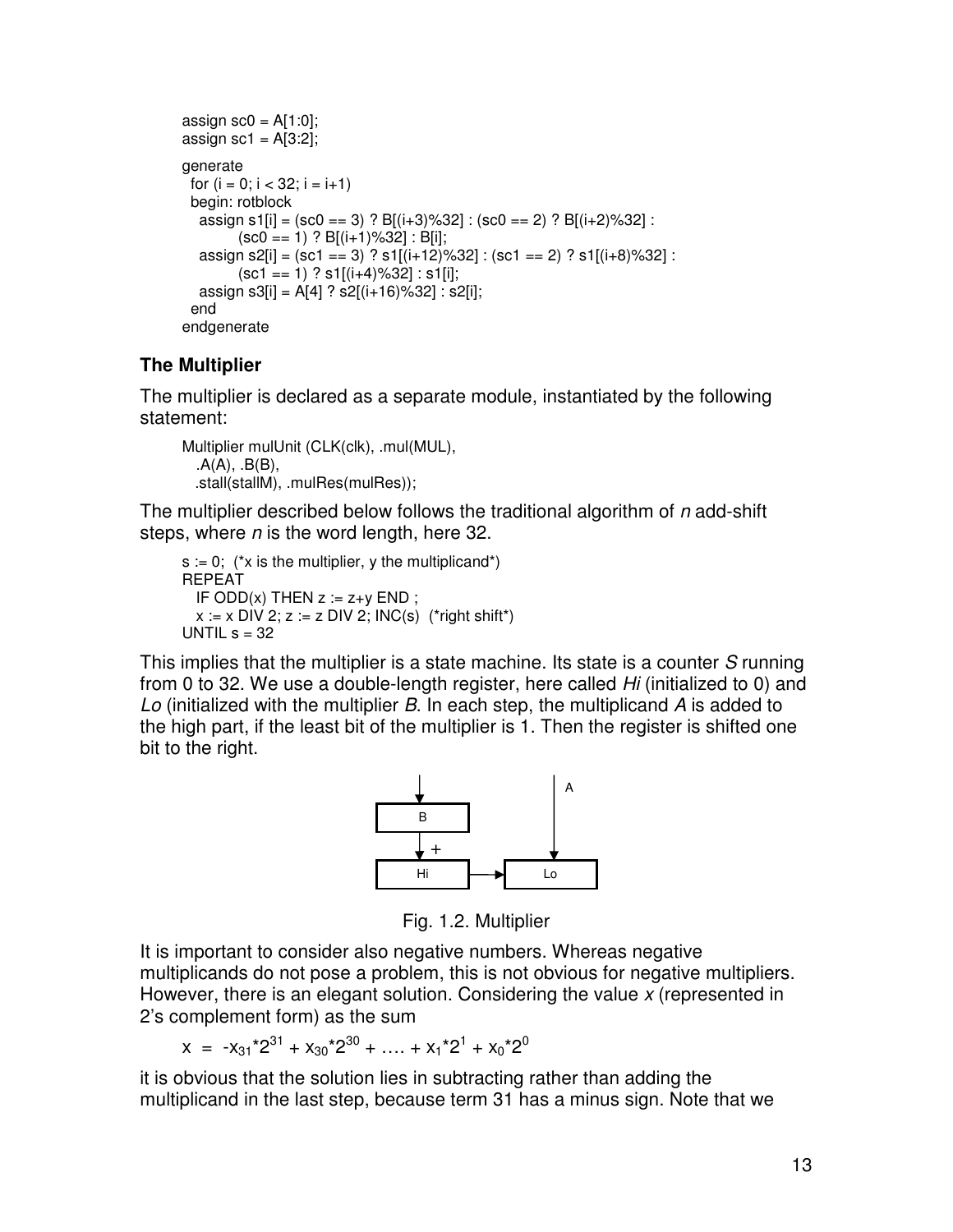introduce *Hix* and *Bx* as extended versions of *Hi* and *B*. This is necessary, because the carry bit of addition must not be lost. It enters register *Hi* with the right shift.

```
module Multiplier( 
  input CLK, mul, 
  output stall, 
  input [31:0] A, B, 
  output [63:0] mulRes); 
reg [5:0] S; // state 
reg [31:0] Hi, Lo; // high and low parts of partial product 
wire [32:0] p, Hix, Bx; 
assign stall = mul & \sim S[5];
assign Hix = {Hi[31]}, Hi};
assign Bx = {B[31], B};
assign p = (S == 0) ? (A[0] ? Bx : 0) :
  Lo[0] ? ((S == 31) ? (Hix - Bx) : (Hix + Bx) : Hix;
assign mulRes = {Hi, Lo};always @ (posedge(CLK)) begin 
  if (mul & stall) begin 
  Hi \leq p[32:1];Lo <= (S == 0) ? {p[0], A[31:1]} : {p[0], Lo[31:1]};
  S \leq S + 1; end
 else if (mul) S \le 0;
end 
endmodule
```
The parameter *mul* indicates a multiplication in progress. The *stall* signal is asserted, when *mul* is 1 and *S* has not yet reached the value 32.

The FPGA used in this project features (a large number of) DSPs (digital signal processors). A DSP can be used to speed up multiplication, because it can multiply two 18-bit numbers in a single clock tick. Thus, we need only 4 (instead of 32) cycles for a multiplication of two 32-bit arguments. We refrain from presenting this solution here, because it is rather complicated and highly dependent on the particular DSP design.

## **The Divider**

The divider is declared as a separate module, instantiated by the following statement:

```
Divider divUnit(.clk (clk), .div(DIV), 
  x(B), y(A),
   .stall(stallD), 
   .quot(divRes), .rem(remRes));
```
The divider described below follows the traditional algorithm with *n* shift-subtract steps, where *n* is the wordlength.

```
s := 0; r := x; q := 0; (*x is the dividend, y the divisor*)
REPEAT (*q^*y + r = x^*)r := 2<sup>*</sup>r; q := 2<sup>*</sup>q; INC(s); (*left shift*)
  IF r >= Y THEN r = r - Y END; ({}^*Y = 2^{32*}v^*)
```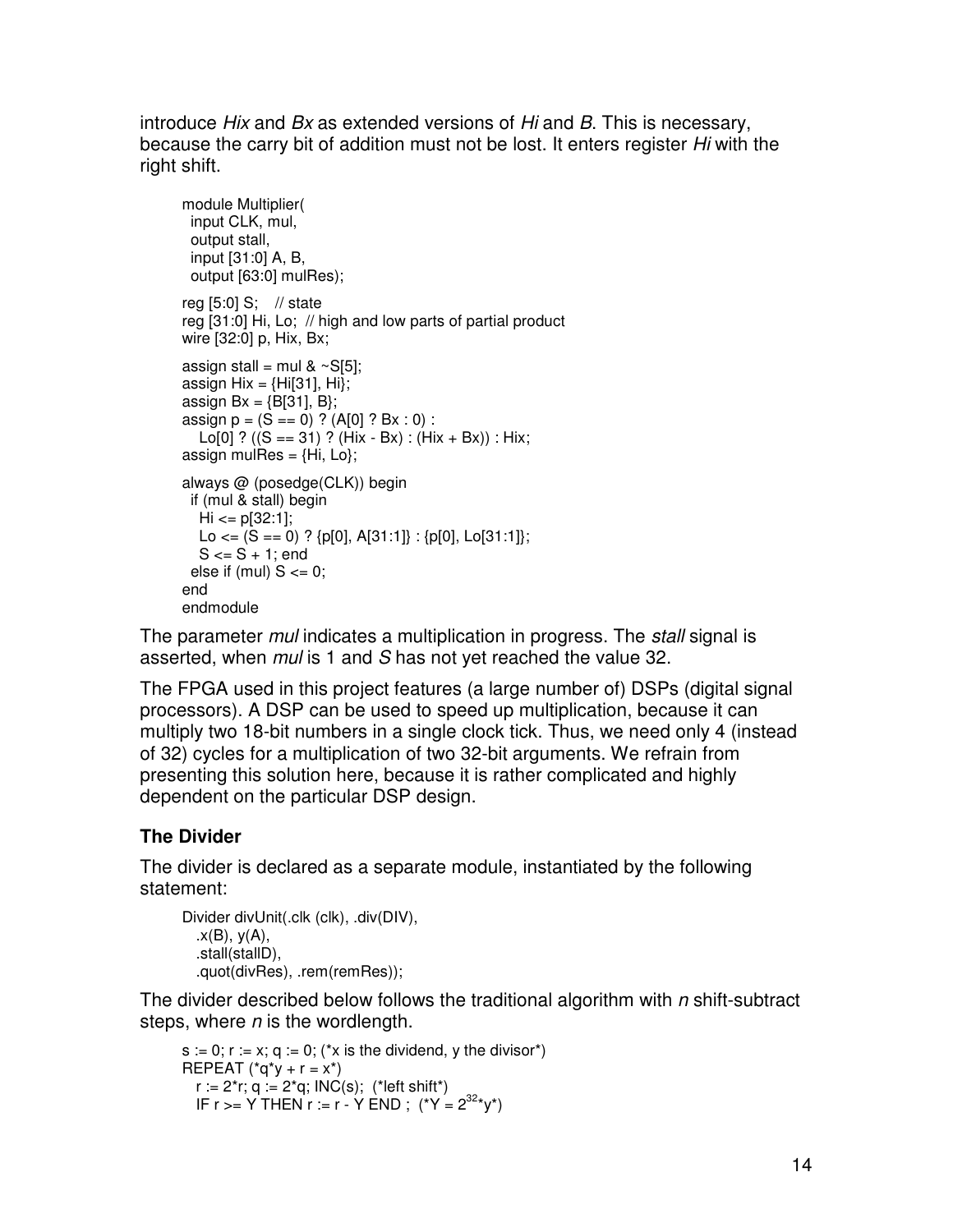UNTIL  $s = 32$ (\*q is the quotient, r the remainder\*)



Fig. 1.3. Divider

This implies that also the divider is a state machine. Its state is represented by the counter *S* running from 0 to 32

```
module Divider( 
  input clk, div, 
  output stall, 
  input [31:0] x, y, 
  output [31:0] quot, rem); 
reg [5:0] S; // state 
reg [31:0] R, Q; // remainder, quotient 
wire [31:0] xa, rsh, qsh, d; 
assign stall = div & \simS[5];
assign xa = (x[31]) ? -x : x;
assign rsh = (S == 0) ? 0 : {R[30:0], Q[31]};
assign qsh = (S == 0) ? {xa[30:0], ~d[31]} : {Q[30:0], ~d[31]};
assign d = rsh - y;
assign quot = (\sim x[31]) ? Q : (R == 0) ? -Q : -Q-1;
assign rem = (\sim x[31]) ? R : (R == 0) ? 0 : y - R;
always @ (posedge(clk)) begin 
  if (div & stall) begin 
   R \leq ( \sim d[31]) ? d : rsh; Q \leq gsh; S \leq S + 1; endelse if (div) S \le 0;
end 
endmodule
```
The dividend is taken as the absolute value of *x*. In case of a negative *x*, a correction is made after the computation of quotient and remainder:

```
IF x < 0 THEN
 IF r = 0 THEN q := -q ELSE q := -q-1; r := y-r END
END
```
## **The Local Data Memory**

The (local) data memory is composed of two 1Kx32 block RAMs. This is expressed by the macro *dbram32*, with *dmin* and *dmout* as input and output ports, *dmadr* as its 11-bit address, and *dmwr* as write enable.:

assign dmadr = ((irs =  $= 7$ ) ? 0 : AA[11:0]) +  $\{4\text{'b0}, \text{offset}\}\;$ assign dmwr =  $ST$ ; // write for store instructions only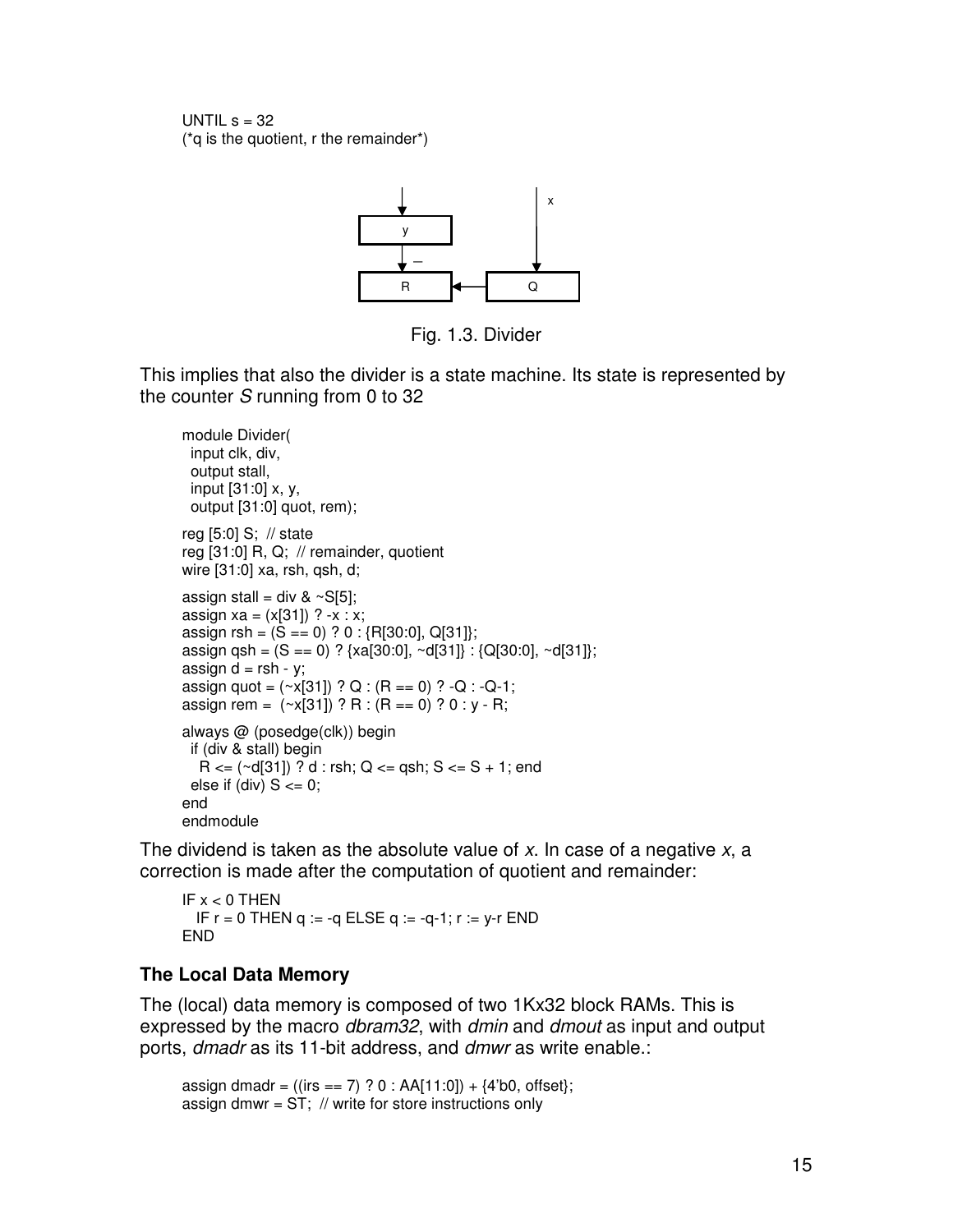```
assign dmin = B;
dbram32 DM (.wda(dmin), //write port 
   .aa (dmadr[10:0]), 
   .wea (dmwr), 
   .clka (clk), 
   .rdb (dmout), //read port 
   .ab (dmadr[10:0]), 
   .enb (1'b1), 
   .clkb (clk)); 
assign regmux =(LDR) ? dmout : // read for LDR instructions only 
  (ROR) : s3 : 
  aluRes;
```
(Other terms will be added to *regmux*, the registers' input, later).

## **The control unit**

The control unit fetches instructions from the program memory into the *instruction register* IR and computes the address of the next instruction. This is the old address, held in the *program counter* (PC), plus 1, except for branch instructions. In their case, the address of the next instruction is the sum of the current location and the (signed) offset in the current branch instruction. The signal and register declarations are shown below together with the macro for the program memory.



Fig. 1.4 Control Unit

reg [11:0] **PC**;

wire [17:0] **IR**; // 36-bit register IR is contained in module pbram wire [35:0] pmout; wire [11:0] pcmux, nxpc; wire cond; pbram36 PM (.wda(36'b0), // write port, not used .aa (11'b0), .wea (1'b0), .clka (clk), .rdb (pmout), //read port .ab (pcmux[11:1]), .enb (1'b1),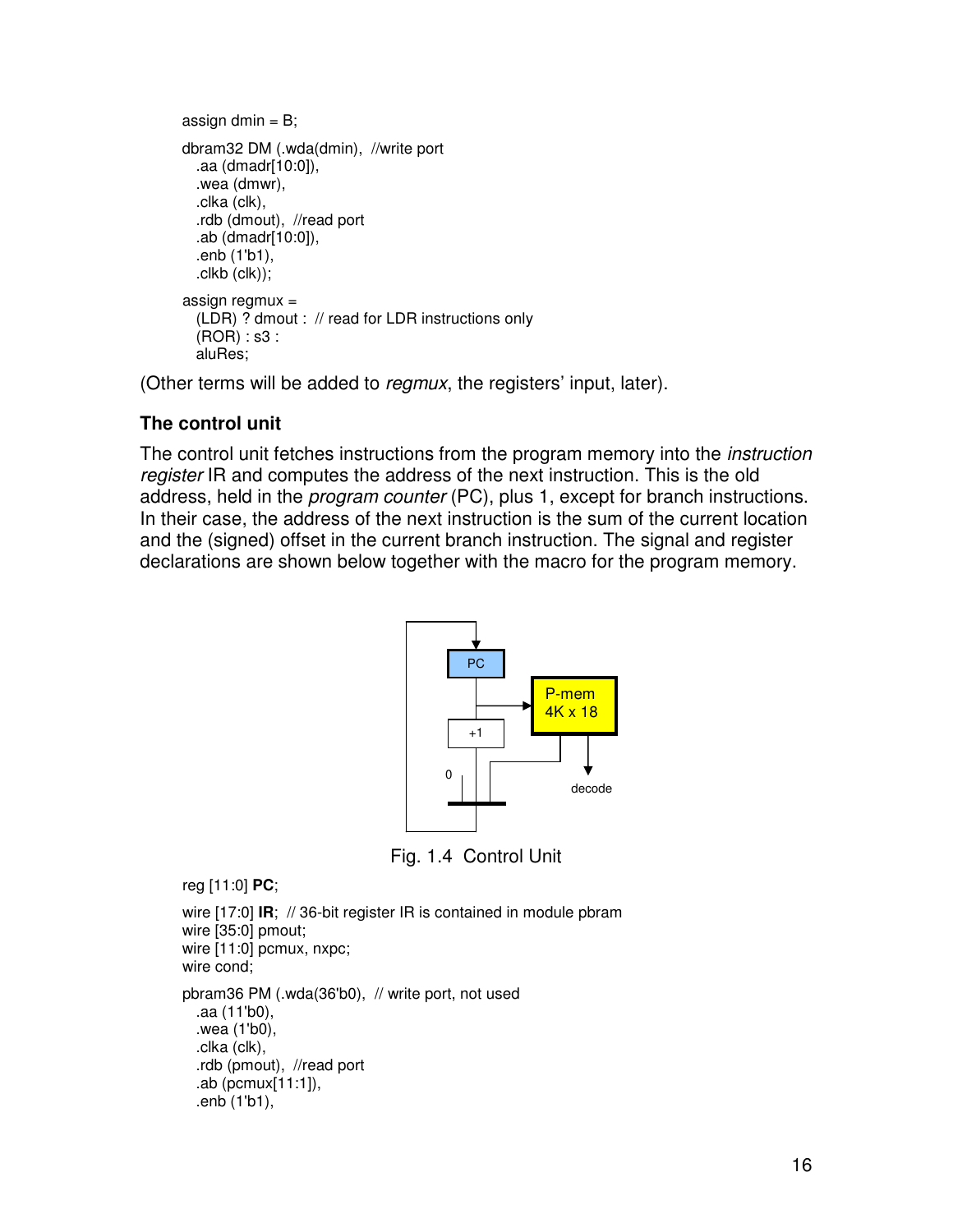```
 .clkb (clk));
```

```
assign IR = (PC[0]) ? pmout[35:18] : pmout[17:0];
assign n \times p = PC + 1;
assign pcmux = 
 (\simrst) ? 0 :
 (statall0) ? PC :
  (BL) ? IR[13:0] + nxpc : 
  (Bc & cond) ? {IR[9], IR[9], IR[9:0]} + nxpc : 
  (BR & IR[10]) ? A[11:0] : nxpc;
```
The sequencing of instructions is finally achieved by the statement

always  $@$  (posedge clk) PC  $<=$  pcmux;

This rather straight-forward scheme was used for the TRM-1.

Unfortunately, reading data from local memory is slow compared to functions implemented by the normal logic cells (LUT). It required the use of a clock rate not greater than 58.3 MHz. A simple measure called (single stage) *pipelining* allows to double the clock rate to 116.6 MHz. It requires two incarnations of IR and PC. An instructions is first fetched with address PCf into IRf, and thereafter moved from IRf to IR. While it is interpreted from IR, the next instruction is fetched into IRf. This sequential flow is broken by branch instructions. In their case, a NOP instruction must be inserted, causing a hiccup, i.e. a delay of one tick. The pipelining machinery is described as follows:

```
localparam NOP = 18'b111011110000000000; // never jump
```

```
reg [11:0] PCf, PC; 
reg [17:0] IR; 
reg stall1;
```
wire [17:0] IRf; //36-bit register IRf is contained in module pbram wire [11:0] pcmux, nxpcF, nxpc;

```
always @ (posedge clk) begin 
 P C f \leq p c m u x;
 if (\simrst) begin PC \lt = 0; IR \lt = NOP; end
 else if (stall0) begin PC \leq PC; IR \leq IR; end
  else if ((Bc & cond) | BL | BR & IR[10]) 
  begin PC \le pcmux; IR \le NOP; end
 else begin PC \leq PCf; IR \leq IRf; end
end
```
The signal *cond* determines, whether a branch is taken or not. It is derived from the various condition code registers. Bit IR[10] inverts the sense of the condition.

| assign cond = $IR[10]$ ^          | // xor               |
|-----------------------------------|----------------------|
| $((ird == 0) & Z)$                | // EQ, NE            |
| $(ird == 1) & C$                  | $\textit{//}$ CS, CC |
| $(ird == 2) & N$                  | // MI, PL            |
| $(ird == 3) & V$                  | $\textit{//}$ VS, VC |
| (ird == 4) & $\sim$ ( $\sim$ C Z) | // HI, LS            |
| (ird == 5) & $\sim$ S             | $\text{/}$ / GE, LT  |
| (ird == 6) & $\sim(S Z)$          | // GT, LE            |
| $(ird == 7)$ ;                    | // T, F              |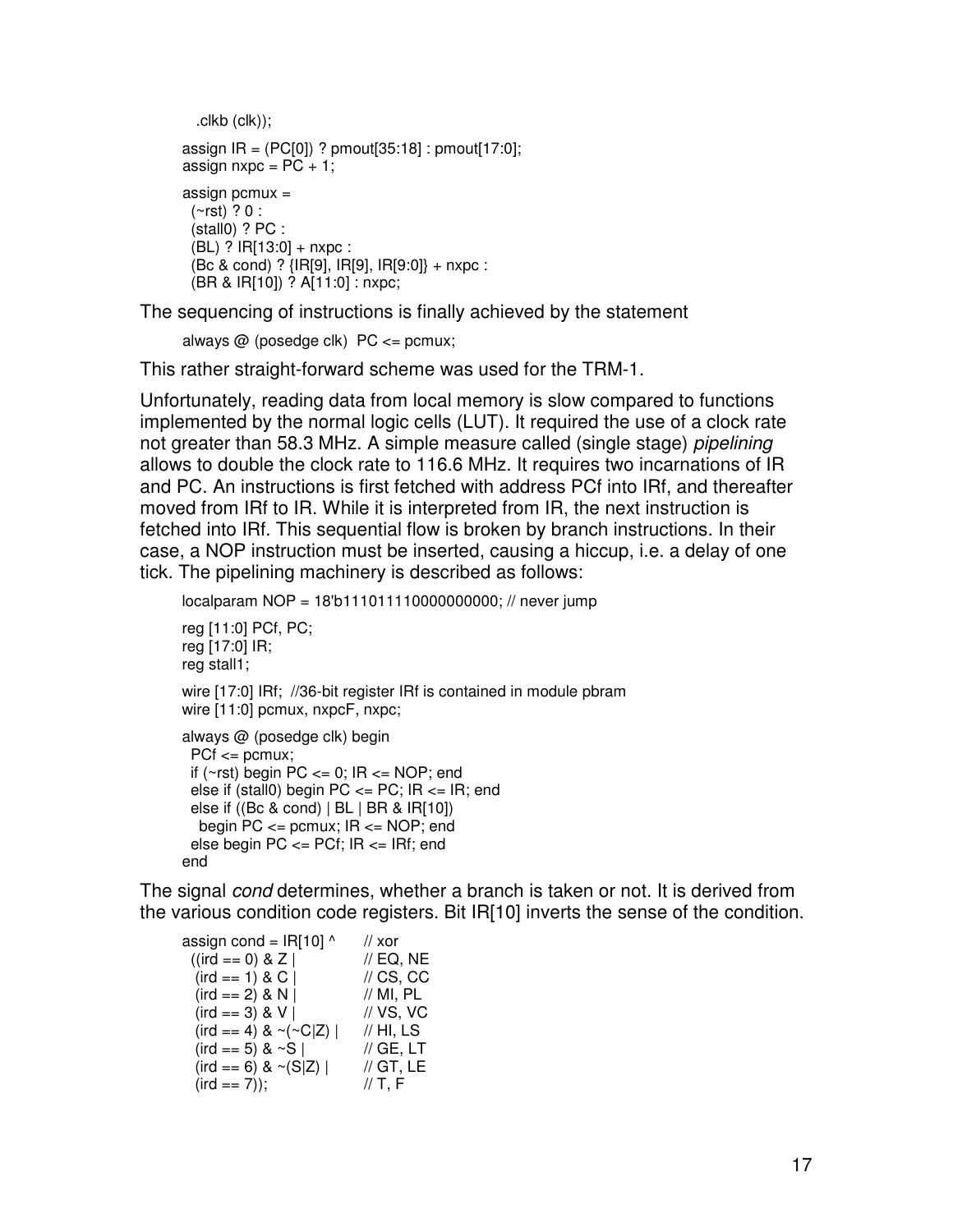## **Input and Output**

Input and output is handled in the conventional way by including the memory data buses in the processor's interface, and by reserving a (small) portion of the address space for external devices (address-mapped I/O). Addresses 0FC0H – 0FFFH are designated for devices. This is a range of 64 addresses. If such an address is generated, the signal *ioenb* becomes active.

```
assign ioenb = (d \cdot 11:6) = 6'b111111;
assign iord = LDR & ioenb:
assign iowr = ST & ioenb;
assign ioadr = dmadr[5:0];
assign outbus = B;
```
*Regmux* now includes an entry for input data:

assign regmux  $=$  (LDR & ~ioenb) ? dmout : (LDR & ioenb) ? inbus : (ROR) ? s3 : (BL | BR) ? {20'b0, nxpc} : aluRes;



Fig. 1.5. ALU, CU, memory, and I/O

## **Stalling the processor**

Originally, the idea behind the RISC movement was to simplify the instruction set in such a way that every instruction could be interpreted in a single clock cycle. This condition simplifies pipelining very significantly, which is a backbone of the RISC idea. It makes it desirable that all instructions, that is, all data paths cause the roughly same delays. Unfortunately, this is only possible, if exceptions are allowed. In the case of this TRM implementation, there are two (only 3) such exceptions. The first is the LD instruction, reading data from the local block RAM. It requires 2 cycles. The others are, not surprisingly, multiplication and division. They require 32 cycles.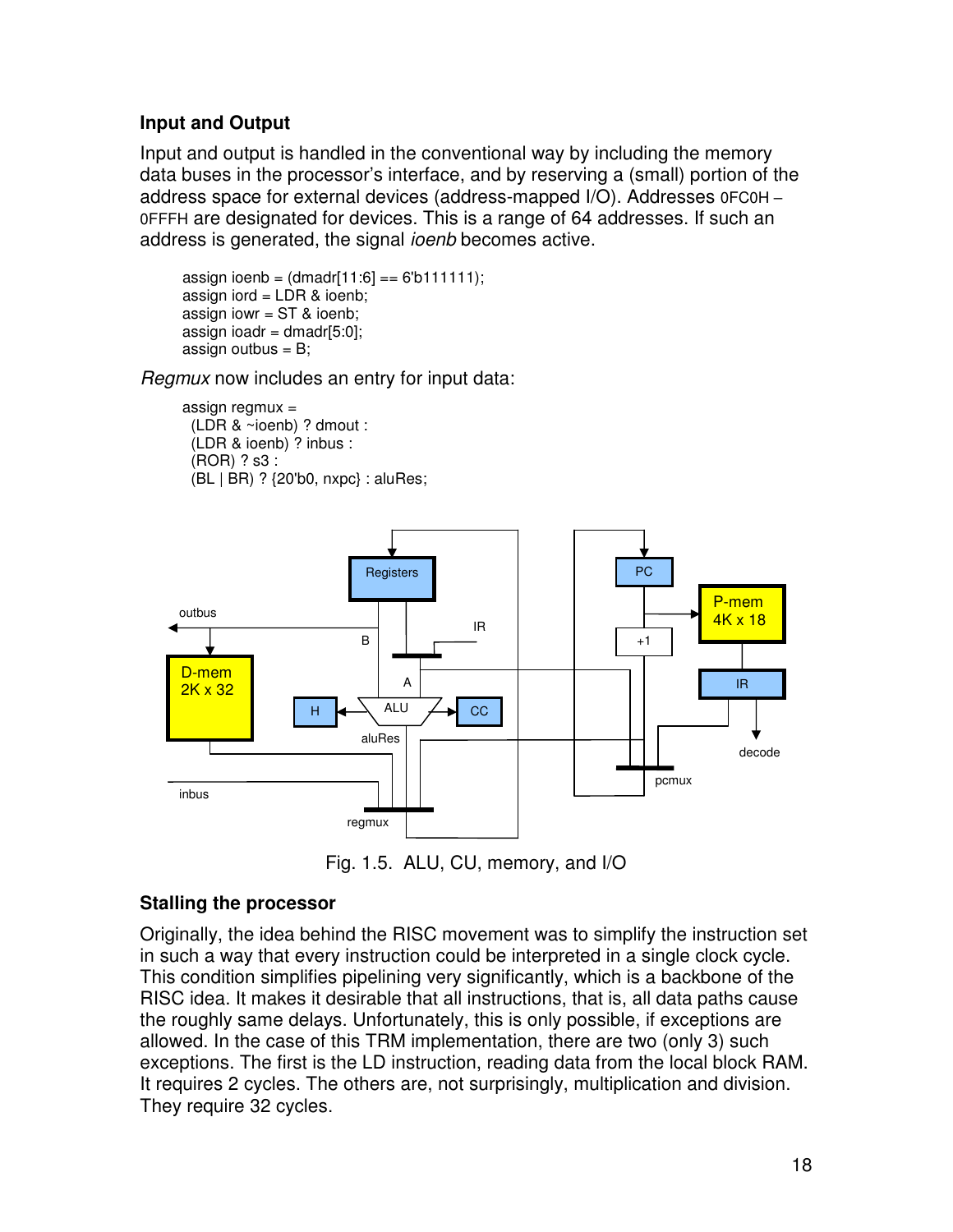The problem is solved by introducing a facility to stall the instruction fetch when the mentioned cases occur. The necessary additions to the TRM circuit are listed below: *stall* is an input to the TRM.

```
reg stall1; 
wire stall0, stallM, stallD; 
assign stall0 = (LDR & \simstall1) | stallM | stallD | stall;
assign pcmux =(\simrst) ? 0 :
  (stall) ? PC : ... : nxpc; 
always @ (posedge clk) begin // stall generation 
 if (\simrst) stall1 <= 0;
 else stall1 \leq (LDR & \simstall1);
end
```


Fig. 1.6. Stalling for 1 and 32 cycles

## **Interrupts**

An interrupt facility is necessary, if the processor needs to be able to respond quickly to signals from external devices, i.e. where (occasional) polling of such signals is inadequate. Interrupts are based on letting (external) signals determine the choice of the next instruction at any time, i.e. by directly letting them control *pcmux*. Our TRM features two distinct interrupt signals, *irq0* and *irq1*:

```
assign pcmux =(-rst) ? 0 :
  (irq0 & intAck)? 2: 
  (irq1 & intAck)? 3: : ... : nxpc;
```
Of course, it is mandatory to preserve the processor state upon interrupt, because the interrupt may occur at any arbitrary point in the program. The interrupt resembles somewhat a procedure call, and the response to an interrupt that of executing a procedure (called *interrupt handler*). In the first place, the processor stores its current PC value in a link register, from where it can be recovered after the interrupt had been serviced. Then a fixed value according to the interrupt source is forced to the PC (2 or 3 in our case). Typically an interrupt handler would save the values of all other registers, or at least those which the handler makes itself use of. This saving and later restoring of all registers is timeconsuming and not acceptable, if hard real-time constraints have to be met.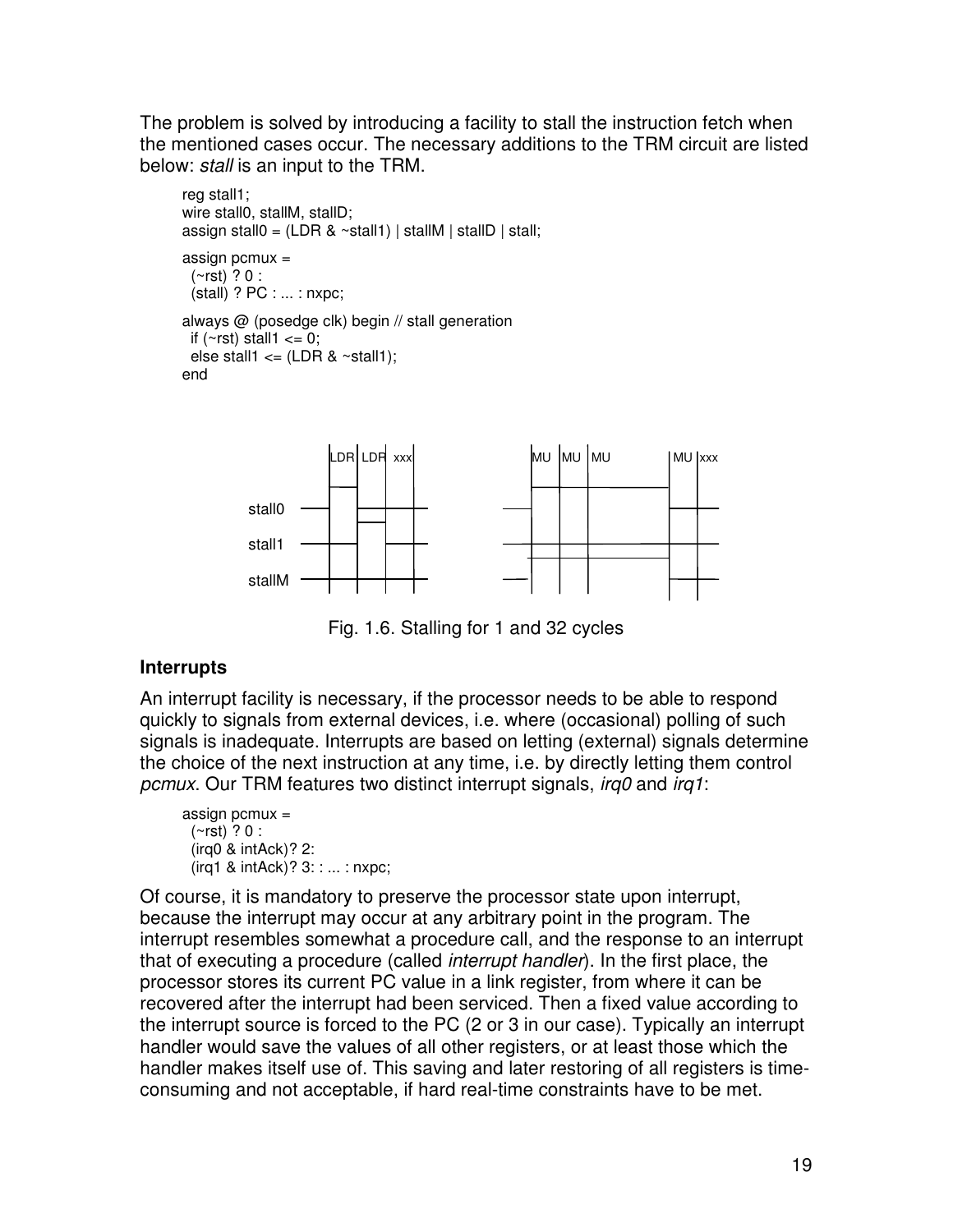The TRM therefore features a second bank of 8 registers. Upon interrupt, the processor switches to interrupt mode by setting *intMd*, and to the use of the alternate bank (address bit 3). It thereby *disables further interrupts*, and then deposits the PC and the flag registers N, Z, C, V in the link register of the alternate bank. For all this, an extra cycle must be inserted. It is marked by the signal *intAck*.

As a consequence, a special return instruction must be provided which, in addition to restoring the PC also switches back to the normal register bank and restores N, Z, C, V. This is done by a BR instruction with IR[8] being set.

It is of course necessary to disable interrupt signals. Thus we introduce state registers *intEnb0* and *intEnb1*. Evidently, a special instruction is required to set these registers and abuse a form of the BR instruction for this purpose (with bit 10 being zero). We call this instruction *Set Processor Status* (PSR).

The additions necessary for the interrupt system are listed below, and there are remarkably few of them.

```
reg intEnb, intAck, intMd, intAck; 
wire irq0e, irq1e; 
assign \text{ira0e} = \text{ira0 } 8 \text{ intEnb0}:
assign irq1e = irq1 & intEnb1;
always @ (posedge clk) begin // interrupt and mode handling 
 if (\gammarst) begin intEnb0 <= 0; intEnb1 <= 0; intMd <= 0; intAck <= 0; end
 else if ((irq0e | irq1e) & ~intMd & ~stall0 & ~(IR = NOP)) begin
  intack \leq 1; intMd \leq 1; end else if (BR & IR[10] & IR[8]) intMd <= 0; // return from interrupt 
  else if (BR & ~IR[10]) begin // SetPSR 
  intEnb0 \leq H[0]; intEnb1 \leq H[1]; intMd \leq H[2]; end
 if (intAck < ~stall0) intAck <= 0;
end
```
Furthermore, we must provide an additional case in the code governing the PC:

```
else if ((irq0e | irq1e) & intAck) begin PC \leq PCT; IR \leq NOP; end
```
For *regmux* the additional case *intAck* must be included, bringing it to its final form:

```
assign pcmux = 
  (~rst) ? 0 : 
  (stall0) ? PCf : 
  (irq0e & intAck) ? 2 : 
  (irq1e & intAck) ? 3 : 
  (BL) ? IR[11:0] + nxpc : 
  (Bc & cond) ? {IR[9], IR[9], IR[9:0]} + nxpc : 
  (BR & IR[10]) ? A[11:0] : nxpcF;
```
This concludes the description of the TRM processor implementation.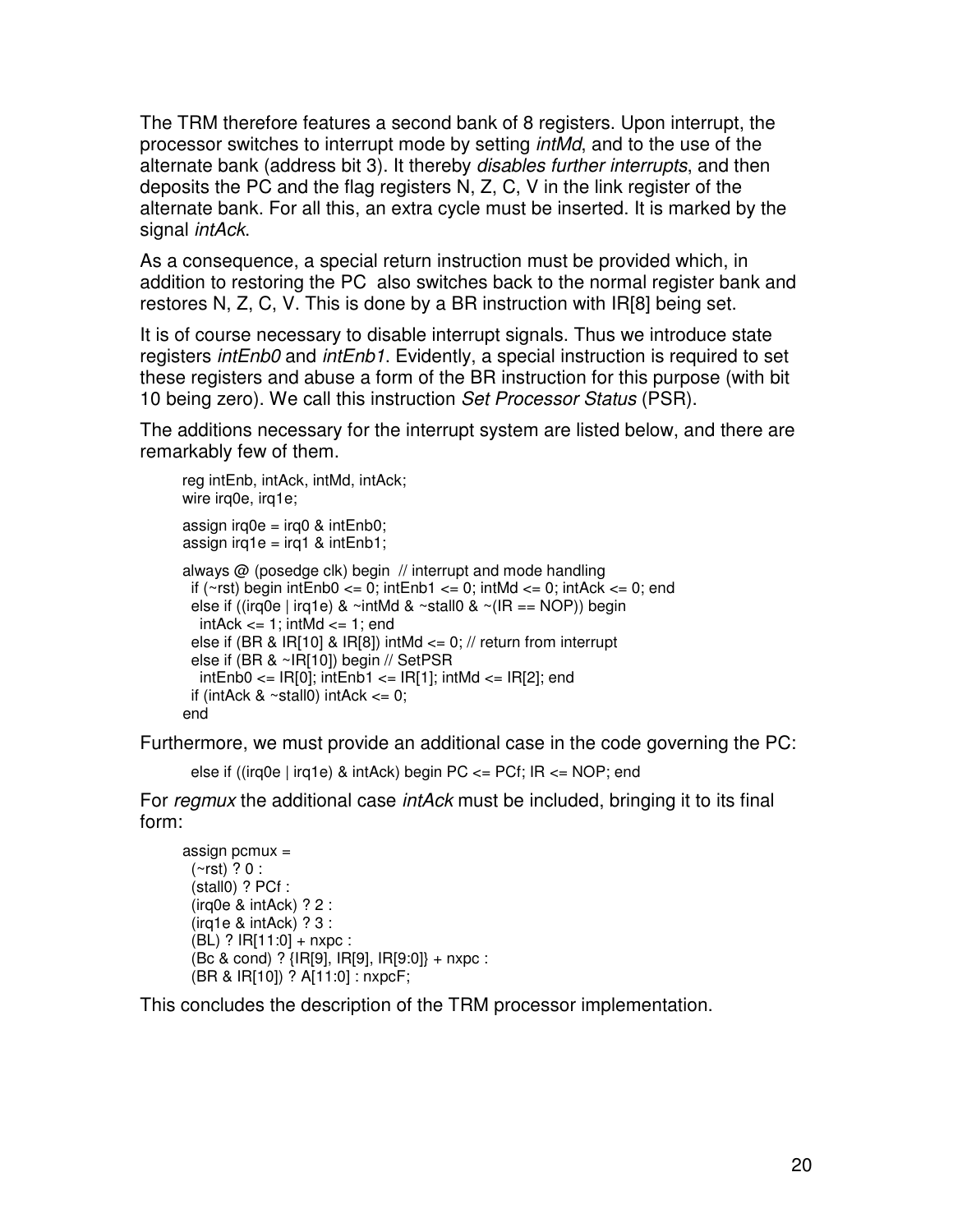# **Experiments in Computer System Design**

Niklaus Wirth

# **PART 2**

## **The Environment and the Top Module**

In order to be useful, a processor must be made available to users through its environment. It must connect to devices, such as keyboard and display, or to another computer. The development board used in this project features a number of such devices and connections. Their signals are available by standard specifications is a so-called *configuration file* (.ucf), and they include clock and reset signals. They are available only in the *top module* of the constructed module hierarchy. We therefore present the TRM's top module first, and then discuss the implementations of other (service) modules. Starting with a transmitter and a receiver for a standard serial line, we obtain the simple module hierarchy shown below:



Fig. 2.1. Hierarchy of Verilog modules

The principal purpose of the top module is to connect signals of one module with signals of another module (or with external signals). This connecting occurs under control of the TRM, i.e. according to the TRM's interface signals *ioadr, iowr*, and *iord*. Hence, the main components to be found in the top module are multiplexers and decoders driven by *ioadr*. This is shown by the diagram, in which the boxes in the middle represent individual devices, which can be either implemented by other modules or (exceptionally) in the top module itself, as in the cases of dip switches and LEDs.

The I/O addresses driving the decoders and multiplexers in this top module are: .

| adr | input          | output                       |                            |
|-----|----------------|------------------------------|----------------------------|
| 4   | data Rx        | data Tx                      | RS-232                     |
| -5  | status         | $- -$                        | bit 0: RxRdy, bit 1: TxRdy |
| 6   | millisec timer | reset timer interrupt (tick) |                            |
|     | 8 dip switches | 10 LED <sub>s</sub>          |                            |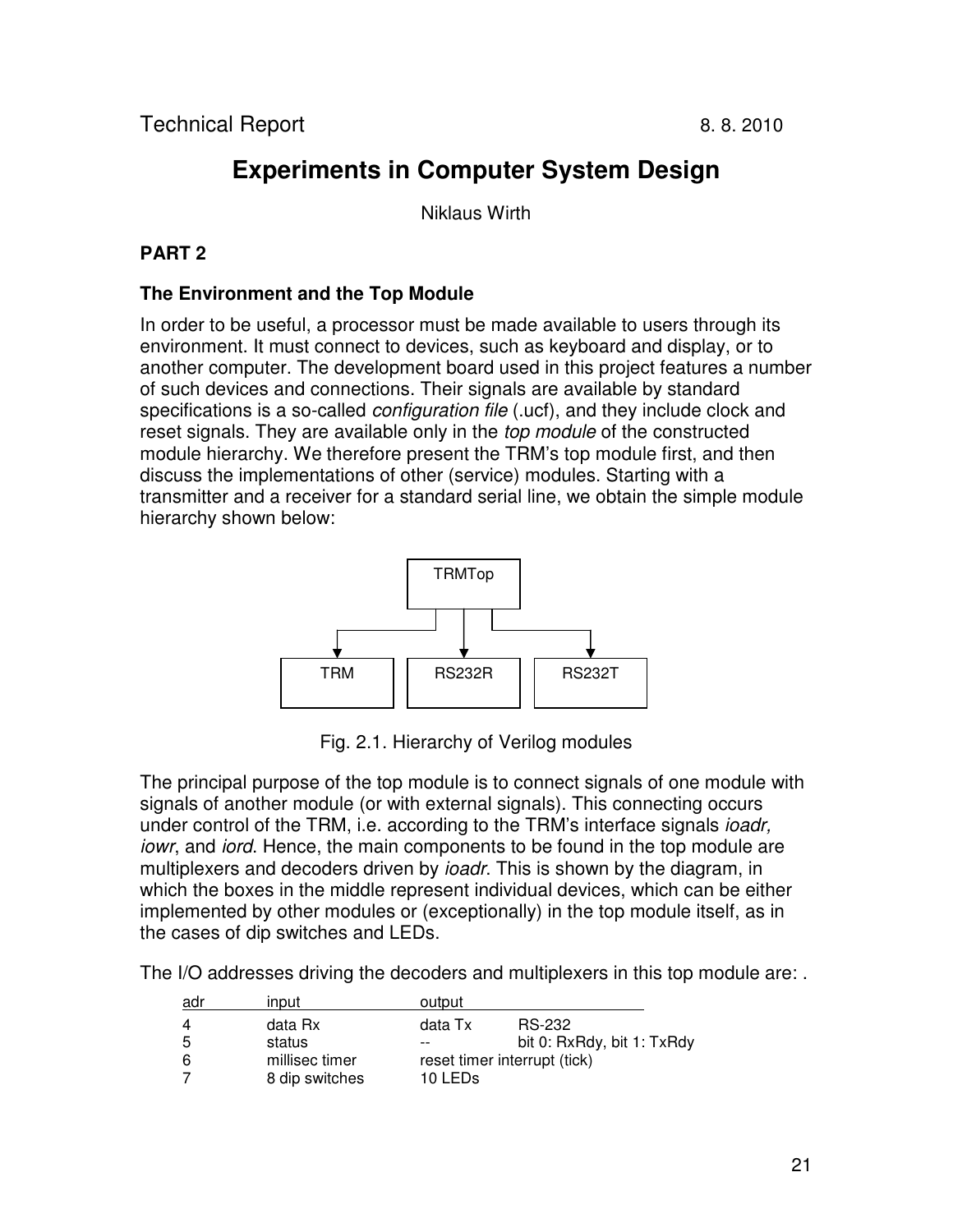

Fig. 2.2. Environment with I/O devices

In this sample top module one instance of each of TRM, FPU, RS232R, and RS232T are created (imported). Furthermore 8 dip switches are made available as inputs and 10 LEDs as outputs. They are represented as signals *swi* and *leds* in the top module's interface (heading). And so are the serial input *RxD* and output *TxD*. Signals *CLKBN* and *CLKBP* stem from an oscillator, and *rstIn* from a push button. We refrain from presenting the clock generation circuitry in detail, but emphasize that the entire *design is synchronous*, i.e. driven by the single clock *clk*.

Another feature of this top module is a timer (*cnt1*) counting elapsed milliseconds. It is driven by another counter (*cnt0*) which counts, according to the clock rate of 116.6 MHz, up to 116600 and then advances *cnt1* and sets the *tick* register to 1. The tick signal is fed to the TRM's *irq0* input, and thus may cause an interrupt every millisecond, if enabled.

Hint: The FPU can be deleted by simply dropping its instantiation.

module TRM3Top( input CLKBN, input CLKBP, input rstIn, input RxD, input [7:0] swi, output TxD, output [9:0] leds); wire ClockIn; wire PLLBfb; wire pllLock; wire clk, CLKx; reg rst, tick; wire[5:0] ioadr; wire iord, iowr, stall, io4, io5, io6, io7, io16; wire[31:0] inbus, outbus, fpubus; wire [7:0] dataTx, dataRx; wire rdyRx, doneRx, startTx, rdyTx; reg [9:0] Lreg; // for LEDs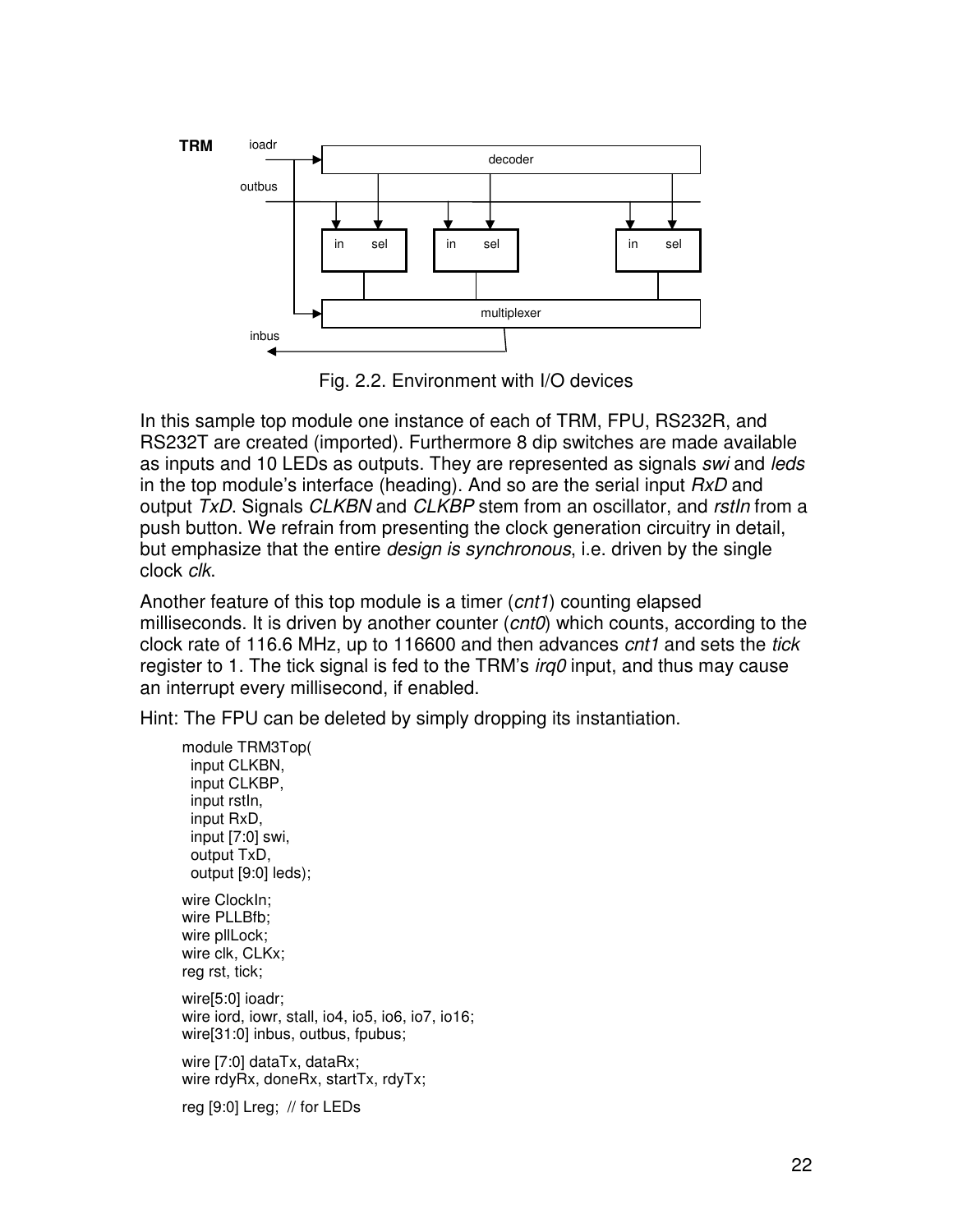```
reg [17:0] cnt0; //driver of the millisecond counter 
reg [31:0] cnt1; // millisecond counter 
TRM trmx(.clk(clk), .rst(rst), .stall(stall), .irq0(tick), .irq1(1'b0), 
    .inbus(inbus), .ioadr(ioadr), .iord(iord), .iowr(iowr), .outbus(outbus)); 
FPU fpu(.clk(clk), .rst(rst), .stall(stall), .iowr(iowr & io16), 
    .ioadr(ioadr[1:0]), .inbus(outbus), .outbus(fpubus)); 
RS232R receiver(.clk(clk), .rst(rst), .RxD(RxD), .done(doneRx), .data(dataRx), .rdy(rdyRx));
RS232T transmitter(.clk(clk), .rst(rst), .start(startTx), .data(dataTx), .TxD(TxD), .rdy(rdyTx));
assign io4 = (ioadr == 4);
assign io 5 = (ioadr == 5);assign io6 = (ioadr == 6);
assign io7 = (ioadr == 7);
assign i \cdot 16 = (i \cdot 5:2] == 4 \cdot 60100;
assign inbus = io4 ? {24^{\prime}}b0, dataRx :
   io5 ? {30'b0, rdyTx, rdyRx} : 
   io6 ? cnt1 : 
   io7 ? swi : fpubus; 
assign dataTx = outbus[7:0];
assign startTx = iowr & io4;
assign doneRx = iord & io4;
assign leds = Lreg; 
always @(posedge clk) 
 if (\gammarst) begin tick \epsilon = 0; cnt0 \epsilon = 0; Lreg \epsilon = 0; end
  else begin 
  if (iowr & io6) tick \leq = 0;
  if (iowr \& io7) Lreg \le = outbus[9:0];
  else if (cnt0 = 116600) begin
    cnt1 \le - cnt1 + 1; cnt0 \le = 0; tick \le 1; end
   else cnt0 \leq cont0 + 1;
  end 
always @(posedge clk) rst \leq rstln & pllLock;
endmodule
```
## **A Transmitter for the RS-232 serial line**

RS-232 is one of the oldest standards for data transmission between computers and devices. It is based on a single line, packets (bytes) as elements, asynchronous transmission of packets, and synchronous transmission within packets. There exist a number of standard bit rates. Here we use 115.2 Kb/s. A unit of transmission consists of 10 bits, a start bit, the 8 data bits, and a stop bit. The latter serves to keep a minimal delay between packets. RS-232 is primarily used for low-speed transmission. The standard is particularly useful for simple implementations. Our version uses a 116.6 MHz clock, which is divided by 1012 to obtain a bit rate of 115.2 Kb/s.

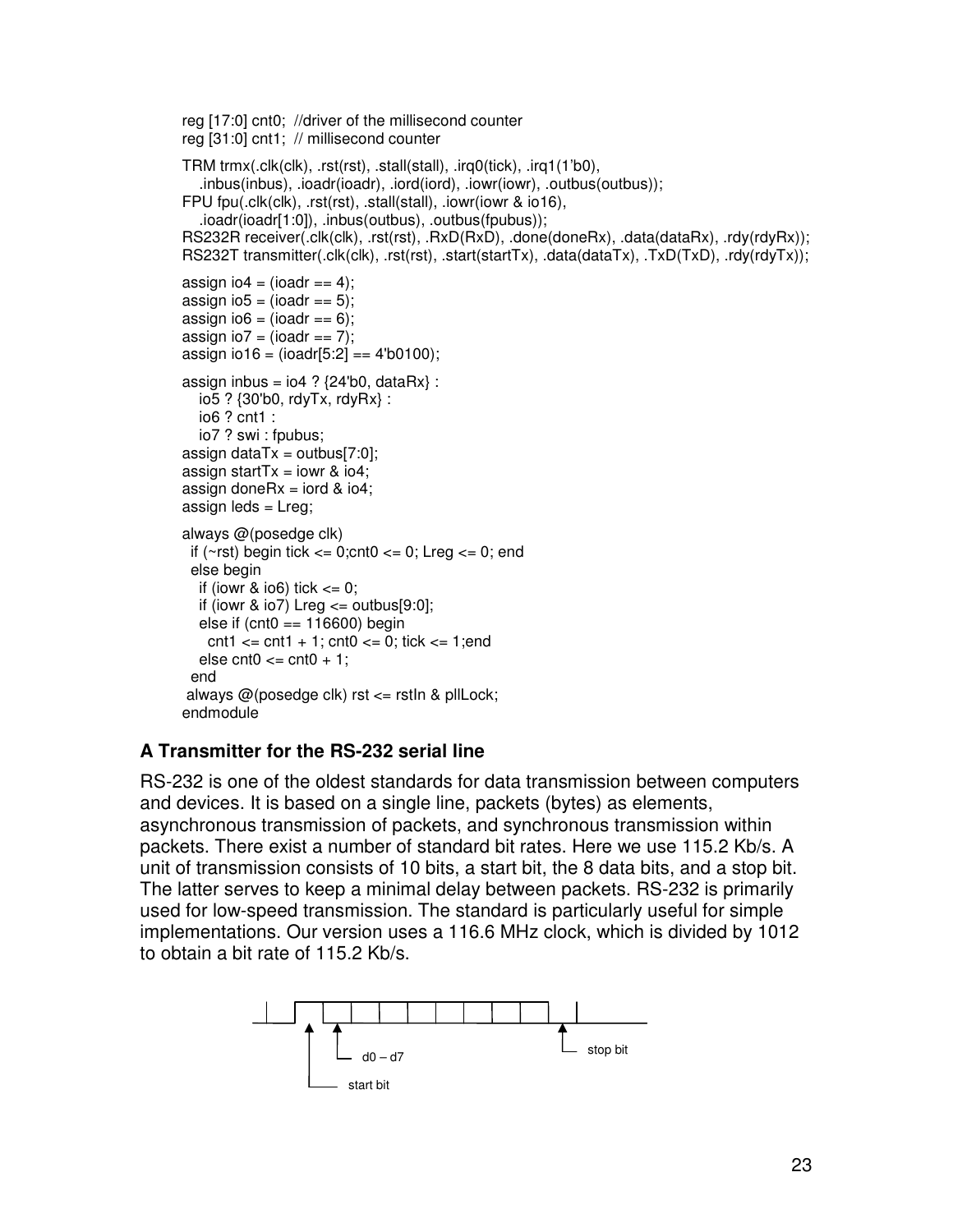#### Fig. 2.3. The RS-232 data format

```
// RS232 transmitter for 115200 bps, 8 bit data, 1 stop bit 
// clock is 116.6 MHz; 116600 / 1012 = 115.2 KHz 
       module RS232T( 
          input clk, rst, 
          input start, // request to accept and send a byte 
          input [7:0] data, 
          output rdy, 
          output TxD); 
       wire endtick, endbit; 
       reg run; 
       reg [9:0] tick; 
       reg [3:0] bitcnt; 
       reg [9:0] shreg; 
       assign endtick = tick == 1012:
       assign endbit = bitcnt == 9;
       assign rdy = \simstart & \simrun;
       assign TxD = \sim \text{shreg}[0];always @ (posedge clk) begin 
         if (run & ~endtick) tick \le tick + 1;
           else tick <= 0;
         if (\simrun) bitcnt \lt = 0;
           else if (endtick & (bitcnt < 10)) bitcnt <= bitcnt + 1;
         if (\simrst) run \lt= 0;
           else if (start & \simrun & (bitcnt < 10)) run <= 1;
            else if (endtick & endbit) run <= 0; 
         if (\simrst) shreg \lt= 0;
           else if (start & ~run) 
           begin shreg[0] \leq 1'b1; shreg[8:1] \leq -data; end
           else if (run & endtick) 
           begin shreg[8:0] \leq shreg[9:1]; end
       end 
       endmodule
```
### **A Receiver for the RS-232 serial line**

The neutral state of the transmission line is "high". The receiver's state machine is triggered whenever the input *RxD* becomes low. The line is sampled in the middle of a "bit-cell" (midtick). in order to minimize the chance of reading an incorrect value.

```
module RS232R( 
   input clk, rst, 
   input done, // "byte has been read" 
   input RxD, 
   output rdy, 
   output [7:0] data); 
wire endtick, midtick; 
reg run, stat;
```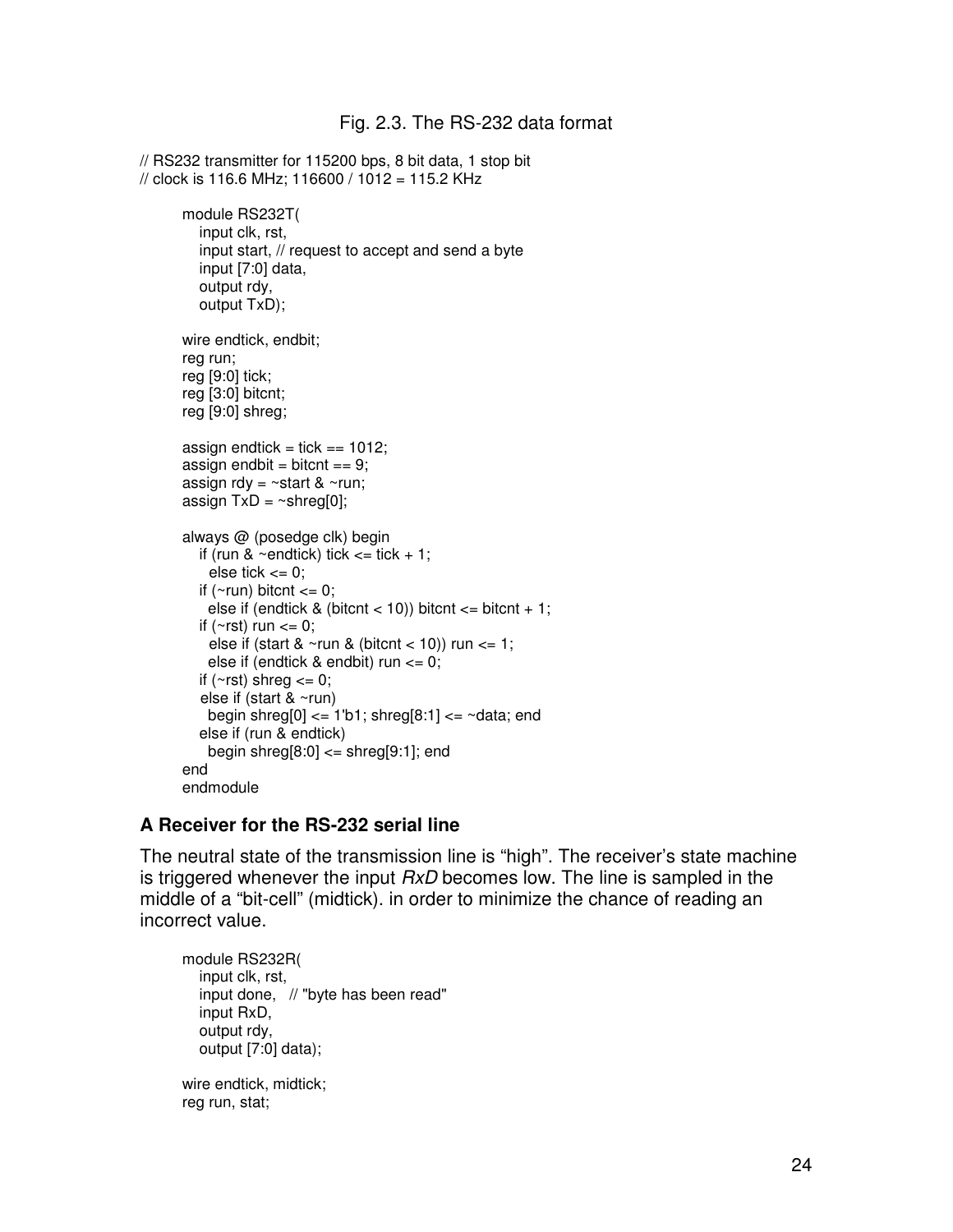```
reg [8:0] tick; 
reg [3:0] bitcnt; 
reg [7:0] shreg; 
assign endtick = tick == 1012;
assign midtick = tick == 506;
assign endbit = bitcnt == 8;
assign data = \simshreg;
assign rdy = stat;always @ (posedge clk) begin 
 if (\simrst) begin stat \lt = 0; run \lt = 0; end
  else begin 
  if (run & \simendtick) tick \lt = tick + 1;
  else tick <= 0;if (\simrun) bitcnt \lt= 0;
  else if (endtick & ~endbit) bitcnt \leq bitcnt + 1;
    else if (endtick & endbit) bitcnt <= 0; 
  if (\sim RxD) run \lt=1;
    else if (endbit & endtick) run <= 0; 
   if (run & midtick) begin 
    shreg[6:0] \le shreg[7:1]; shreg[7] \le \sim RxD; end
  if (endbit & endtick) stat \leq 1;
   else if (done) stat \leq 0;
  end 
end 
endmodule
```
## **A Floating-point Unit**

Scientific computation is almost without exception based on floating-point arithmetic. Fractional numbers (type REAL) are represented by a pair mantissaexponent, i.e.

 $x = m \times B^e$  $1.0 \le m < B$ 

where B is a fixed base. The universally adopted, *single-precision IEEE Standard* defines  $B = 2$  and

 $x = \langle s, m', e' \rangle$  m = 1.m', e = e' - 127, and  $1.0 \le m < 2.0$ 

with a sign bit *s*, an exponent *e'* of 8 bits, and a mantissa *m'* of 23 bits. The leading 1 of *m* is suppressed. A few examples of real numbers and their representation in hexadecimal form are:

| x     | e  | m      |          |
|-------|----|--------|----------|
| 0.5   | -1 | 1.0    | 3F000000 |
| 1.0   | ი  | 1.0    | 3F800000 |
| 1.5   | O  | 1.5    | 3FC00000 |
| 1.75  | ი  | 1.75   | 3FE00000 |
| 2.0   |    | 1.0    | 40000000 |
| 10.0  | з  | 1.25   | 41200000 |
| 100.0 | հ  | 1.5625 | 42C80000 |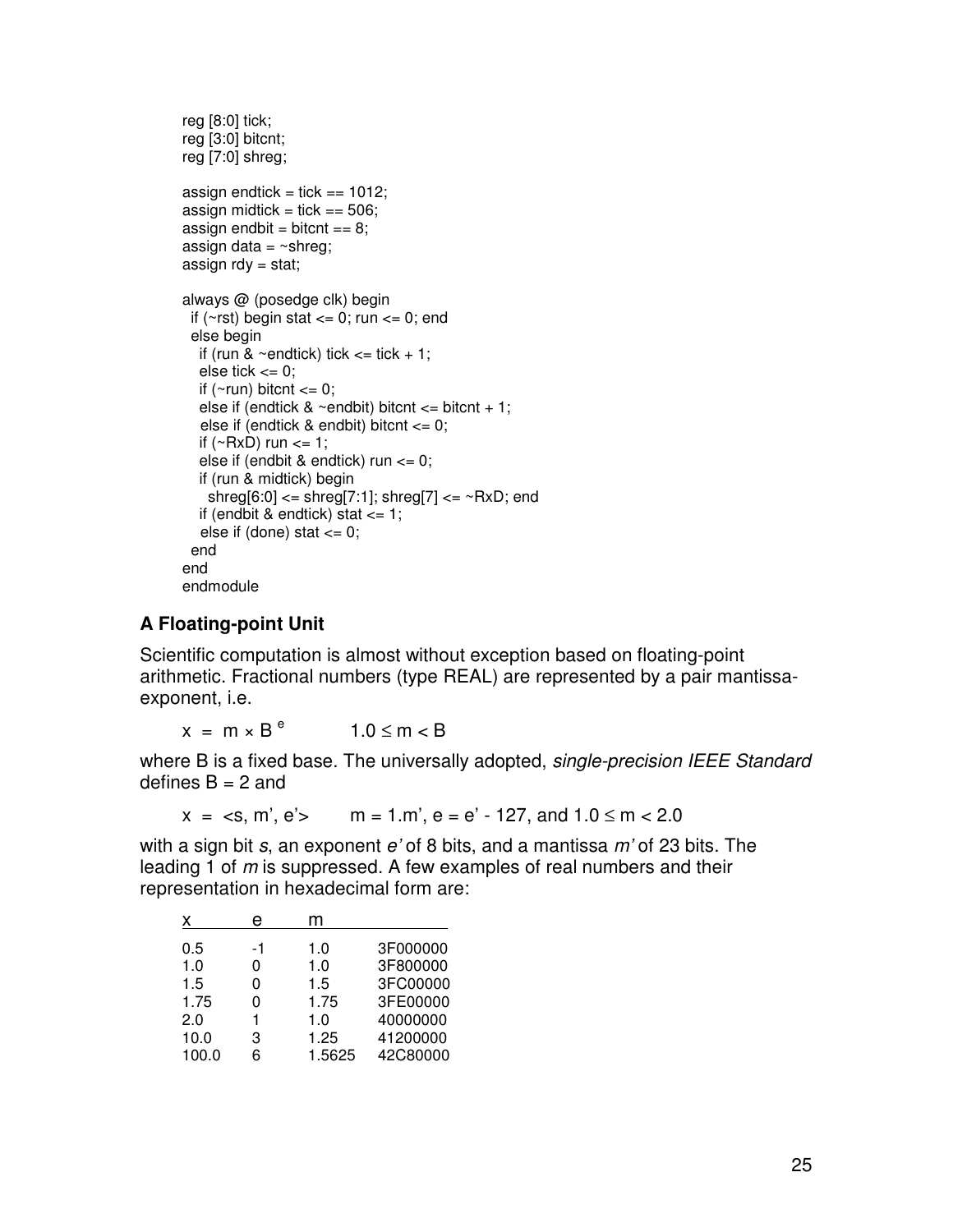| o, | n r      |          |
|----|----------|----------|
| s  | exponent | mantissa |

Fig. 2.3. IEEE Floating-point number format

In this logarithmic representation the value 0 is inherently not representable and must be treated as a special case. The Standard defines it to be represented by all zero bits. Note that the representation is zero-symmetric, i.e.  $x$  and  $-x$  are distinguished only by the sign bit. Also values with  $e' = 255$  are considered as special. They represent non-representable values (overflow). The largest absolute value is  $2^{128}$  (about 10<sup>38</sup>) and the least value is  $2^{-128}$  (about 10<sup>-38</sup>).

Floating-point **multiplication** is easily explained. It consists of the multiplication of the mantissas and the addition of exponents:

$$
x0 \cdot x1 = 2^{e0+e1-127} \cdot (m0 \cdot m1)
$$

The product of the mantissas will be in the range  $1.0 \le m0$ <sup>\*</sup>m1 < 4.0. Therefore, a *postnormalization* is mandatory to reach the normal form  $1.0 \le n < 2.0$ . It is achieved by a right shift of the product mantissa and an increment of the exponent by 1, if  $x \ge 2.0$ .

The cases of any of the operands being zero must be detected as special case resulting in a zero product.

It is inherent in computing with rael numbers that the results may be slightly inaccurate. It is essential that the reults are rounded properly. This is done by adding 0.5 at the low order position, or a 1 at the position that will be truncated. This complexifies the circuitry, but it is necessary to achieve a usable arithmetic.

Floating-point **addition** (and subtraction) are more complicated. Before performing an additionof the mantissas, the exponents must be made equal. This is possible only by dividing (the mantissa of) the operand with the smaller exponent by  $2^{n}$ , where *n* is the difference of the two exponents. This operation is called denormalization. Division by  $2^n$  is of course achieved by shifting the mantissa to the right by *n* bits:

 $m := SHR(n, n); e := e+n$  denormalization

After the addition, the sum must be brought to its absolue value, and thereafter to its normalized form. This means that leading zeroes must be eliminated and the exponent decreased accordingly. This can be done sequentially by testing the leading bit ans left shifting the mantissa by one bit, until the leading bit is 1. A faster solution is to determine the number *n* of leading zeroes, and then left shifting the mantissa by *n* bits. The cost of this solution is increased complexity of the circuit.

We point out that all this is achieved by a purely sequential circuit with no registers involved. However, a path length may result that causes a signal propagation delay larger that a single clock cycle. In this case, registers must be introduced.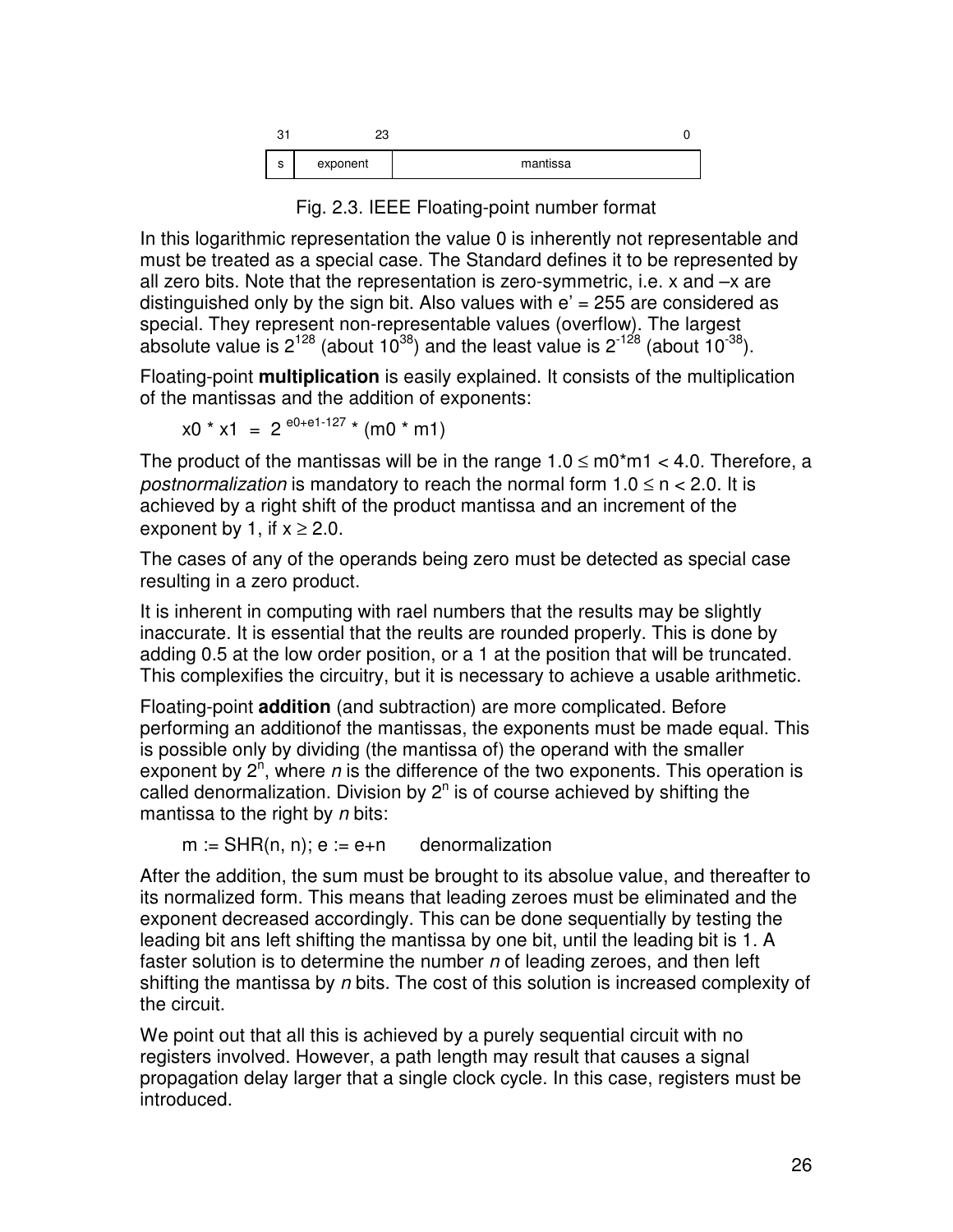Floating-point **division** is not discussed here. It is a rather rare operation, too rare to warrant a complex circuit. It is better implemented by an iterative method in software. The following algorithm computes  $x = 1/a$ .

$$
x := 1.0
$$
; z := 1.0 - a;  
REPEAT x :=  $x^*(1.0+z)$ ; z :=  $z^*z$  UNTIL z = 0.0

#### **Implementation of floating-point operations**

It is generally desirable to provide floating-point operations by processor instructions. We instead chose to consider the FPU as an external divice, i.e. not as part of the basic processor. The advantage is a modular decoupling of the basic processor from the floating-point unit. The FPU's interface therefore contains registers for the arguments *x* and *y*, and output ports for sum and product. Storing y also causes the respective operation to be triggered.

| adr | input | operation               | output  |
|-----|-------|-------------------------|---------|
| 16  | x     | store x                 | sum     |
| 17  |       | store y, addition       | product |
| 18  |       | store -y, addition      |         |
| 19  |       | store y, multiplication |         |

The following instruction sequences are used and generated by the compiler for the statements  $z := x+y$ ;  $z := x-y$ ;  $z := x^*y$ . Assume that R0 contains operand x, R1 operand y, and R2 the device address of the floating-point unit.

| ST<br>ST<br>LD<br>ST                                                                                                         | R0<br>R1<br>R0 a<br>R <sub>0</sub>           | R2<br>R2 1<br>R <sub>2</sub> 0<br>R7 2                       | 0      | χ<br>у<br>$R0 := x + y$<br>$z := R0$     |
|------------------------------------------------------------------------------------------------------------------------------|----------------------------------------------|--------------------------------------------------------------|--------|------------------------------------------|
| ST<br><b>ST</b><br>LD<br>ST                                                                                                  | R <sub>0</sub><br>R1<br>R0<br>R <sub>0</sub> | R <sub>2</sub><br>R <sub>2</sub> 2<br>R2 0<br>R7 2           | 0      | x<br>-y<br>$R0 := x + (-y)$<br>$z := R0$ |
| ST<br>ST<br>LD.<br>ST                                                                                                        | R0<br>R1<br>R0<br>R0                         | R <sub>2</sub><br>R <sub>2</sub> 3<br>R <sub>2</sub> 1<br>R7 | 0<br>2 | x<br>у<br>$R0 := x^*y$<br>$z := R0$      |
| module FPU(<br>input clk, rst, iowr,<br>input [1:0] ioadr,<br>input [31:0] inbus,<br>output stall,<br>output [31:0] outbus); |                                              |                                                              |        |                                          |
| reg $[31:0]$ X, Y; // arguments<br>reg [26:0] s; // pipe reg<br>reg mulR;                                                    |                                              |                                                              |        |                                          |
| wire io0, io1, io2, io3;                                                                                                     |                                              |                                                              |        |                                          |

wire [27:0] x0, y0;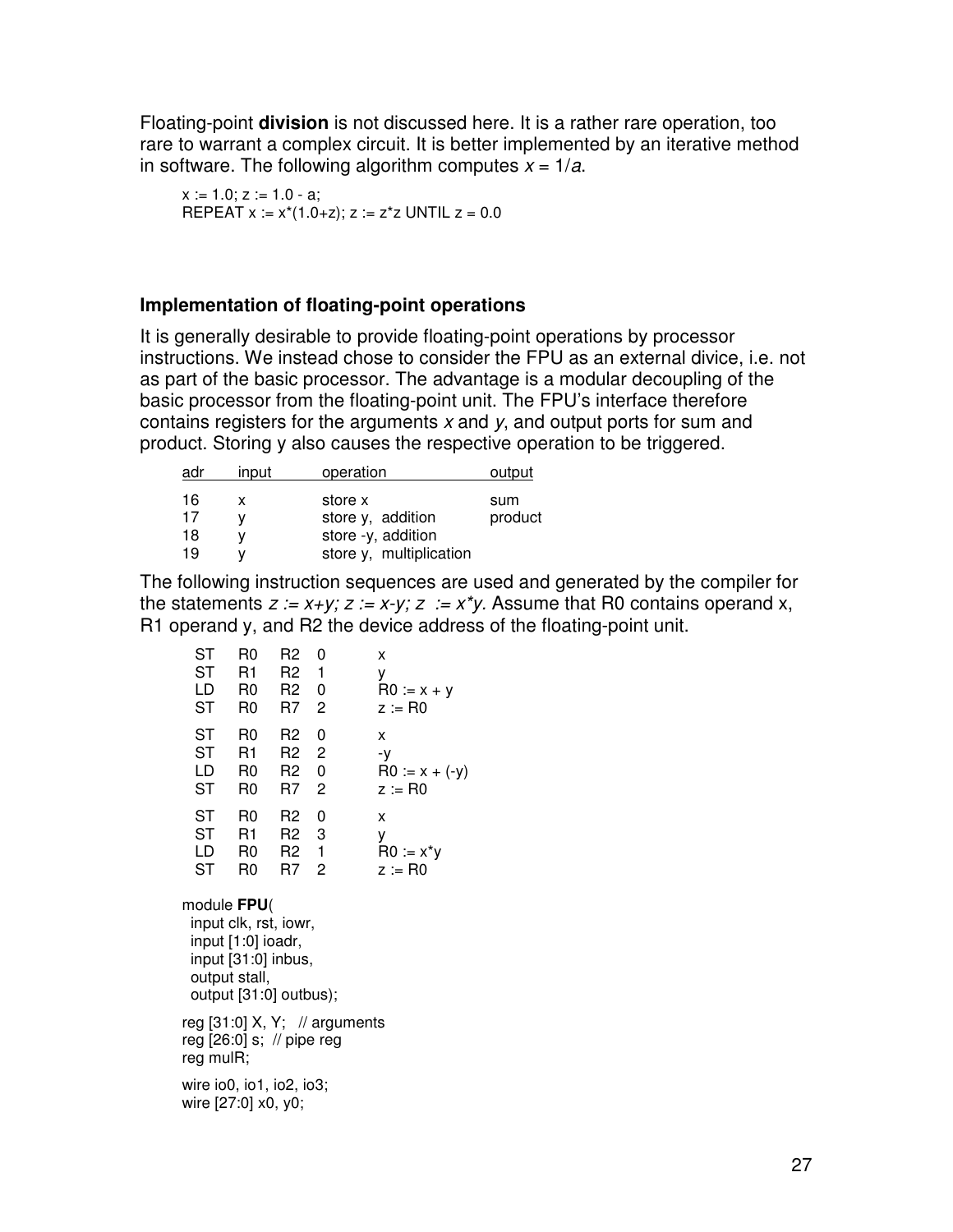```
wire [36:0] x1, y1; 
wire [40:0] x2, y2; 
wire [26:0] x3, y3; 
wire [7:0] xe, ye; 
wire [8:0] dx, dy, e0, e1; 
wire [7:0] sx, sy; // shift counts 
wire [1:0] sx0, sx1, sy0, sy1; 
wire sxh, syh; 
wire [26:0] ss; 
wire [31:0] Sum; 
reg [31:0] prodReg; // product buffer 
wire mul, sign, startM, stallM; 
wire [8:0] e2, e3; 
wire [69:0] mulRes; 
wire [24:0] p0, p1; 
wire [31:0] Prod; 
wire z24, z22, z20, z18, z16, z14, z12, z10, z8, z6, z4, z2; 
wire [4:0] u; // shift counts
wire [1:0] u0, u1; 
wire [41:0] t0, t1, t2, t3; 
wire [24:0] t4; 
assign io0 = (ioadr == 0); // address assignments
assign io1 = (ioadr == 1);
assign io2 = (ioadr == 2);assign io3 = (ioadr == 3);
always @ (posedge(clk)) 
 if (\simrst) begin X <= 0; Y <= 0; end
  else begin 
  if (iowr & io0) X \le inbus;
  if (iowr & io1) Y \le inbus;
  if (iowr & io2) Y \leq {\text{-}i} inbus[31], inbus[30:0]};
  if (iowr & io3) Y \le inbus;
  end 
assign xe = X[30:23]; // addition denormalization 
assign ye = Y[30:23];
assign dx = xe - ye;
assign dy = ye - xe;
assign e0 = (dx[8]) ? ye : xe;
assign sx = dy[8] ? 0 : dy;
assign sy = dx[8] ? 0 : dx;
assign sx0 = sx[1:0];
assign sx1 = sx[3:2];
assign sy0 = sy[1:0];
assign sy1 = sy[3:2];
assign s x h = s x [7] | s x [6] | s x [5];assign syh = sy[7] | sy[6] | sy[5];assign x0 = {4'b0001, X[22:0], 1'b0}; // guard digit
assign y0 = {4'b0001, Y[22:0], 1'b0};
genvar i; 
generate // denormalize, shift right 
 for (i = 0; i < 25; i = i+1)
```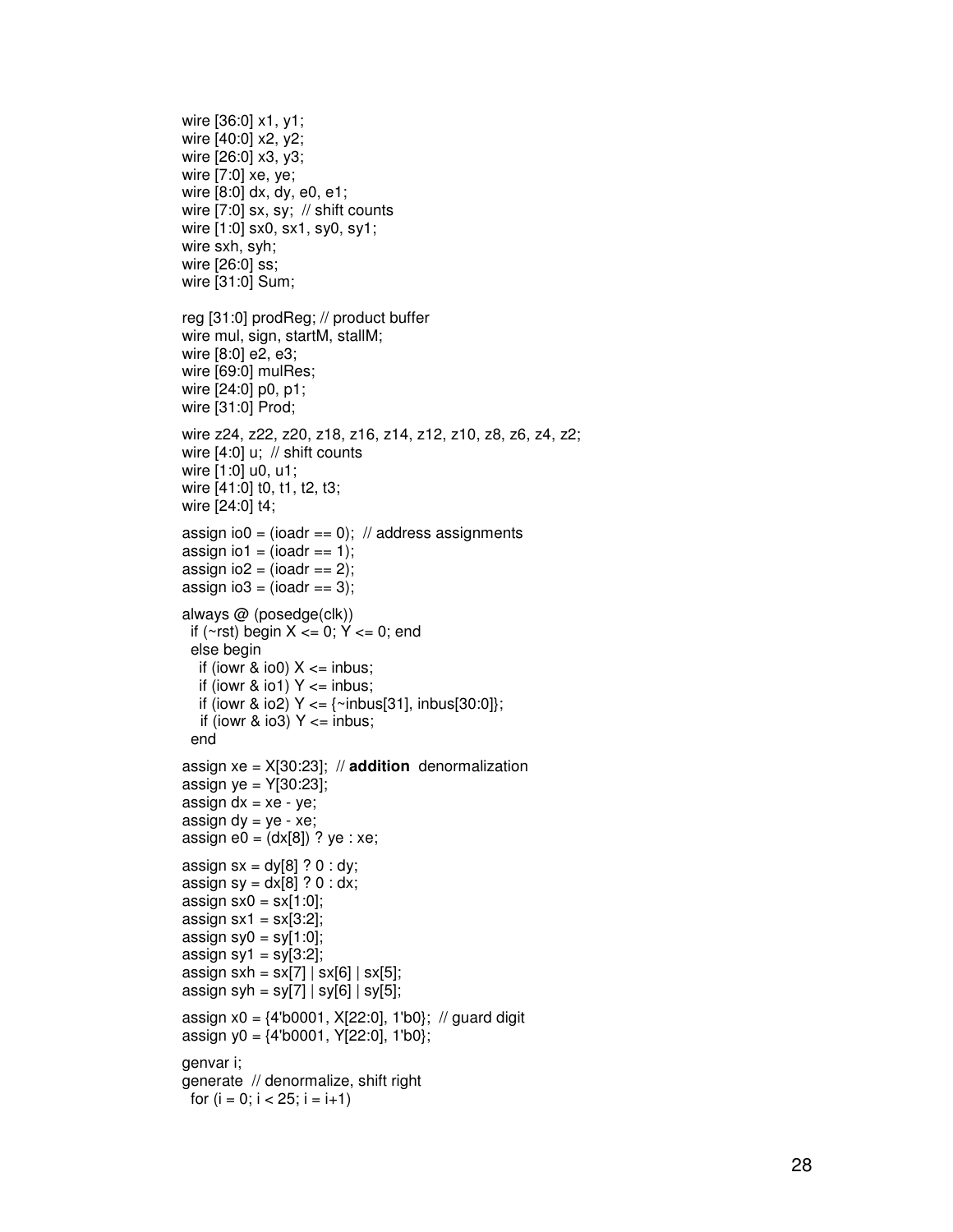```
 begin: shiftblk0 
  assign x1[i] = (sx0 == 3) ? x0[i+3] : (sx0 == 2) ? x0[i+2] : (sx0 == 1) ? x0[i+1] : x0[i];
    assign y1[i] = (sy0 == 3) ? y0[i+3] : (sy0 == 2) ? y0[i+2] : (sy0 == 1) ? y0[i+1] : y0[i]; 
  end 
 for (i = 0; i < 25; i = i+1) begin: shiftblk1 
  assign x2[i] = (sx1 == 3) ? x1[i+12] : (sx1 == 2) ? x1[i+8] : (sx1 == 1) ? x1[i+4] : x1[i];
  assign y2[i] = (sy1 == 3) ? y1[i+12] : (sy1 == 2) ? y1[i+8] : (sy1 == 1) ? y1[i+4] : y1[i];
  end 
 for (i = 0; i < 25; i = i+1) begin: shiftblk2 
  assign x3[i] = s xh ? 0 : (sx[4]) ? x2[i+16] : x2[i];assign v3[i] = svh ? 0 : (sv[4]) ? v2[i+16] : v2[i]; end 
endgenerate 
assign ss = (X[31] ? -x3 : x3) + (Y[31] ? -y3 : y3); // add or subtract
always @ (posedge(clk)) s \leq s ss[26] ? -ss : ss;
assign z^{24} = -s[25] & \sim s[24];
assign z22 = z24 & \sim s[23] & \sim s[22];
assign z20 = z22 & \sim s[21] & \sim s[20];
assign z18 = z20 \& \sim s[19] \& \sim s[18];
assign z16 = z18 & \sim s[17] & \sim s[16];
assign z14 = z16 & \sims[15] & \sims[14];
assign z12 = z14 & \sim s[13] & \sim s[12];
assign z10 = z12 & \sim s[11] & \sim s[10];
assign z8 = z10 \& \sim s[9] \& \sim s[8];
assign z6 = z8 & \sim s[7] & \sim s[6];
assign z4 = z6 & \sim s[5] & \sim s[4];
assign z^2 = z^4 \& \sim s[3] \& \sim s[2];
assign u[4] = z10; // u = shift count of post normalization
assign u[3] = z18 & (s[17] | s[16] | s[15] | s[14] | s[13] | s[12] | s[11] | s[10]) 
    | z2;
assign u[2] = z22 \& (s[21] | s[20] | s[19] | s[18]) | z14 & (s[13] | s[12] | s[11] | s[10]) 
     | z6 & (s[5] | s[4] | s[3] | s[2]); 
assign u[1] = z24 & (s[23] | s[22]) | z20 & (s[19] | s[18]) 
     | z16 & (s[15] | s[14]) 
     | z12 & (s[11] | s[10]) 
    | z8 & (s[7] | s[6])
     | z4 & (s[3] | s[2]); 
assign u[0] = -s[25] & s[24]
     | z24 & ~s[23] & s[22] 
     | z22 & ~s[21] & s[20] 
      | z20 & ~s[19] & s[18] 
     | z18 & ~s[17] & s[16] 
     | z16 & ~s[15] & s[14] 
     | z14 & ~s[13] & s[12] 
     | z12 & ~s[11] & s[10] 
     | z10 & ~s[9] & s[8] 
     | z8 & ~s[7] & s[6] 
    | z6 & ~s[5] & s[4]
    | z4 & ~s[3] & s[2];
```
assign  $e1 = e0 - u + 1$ ;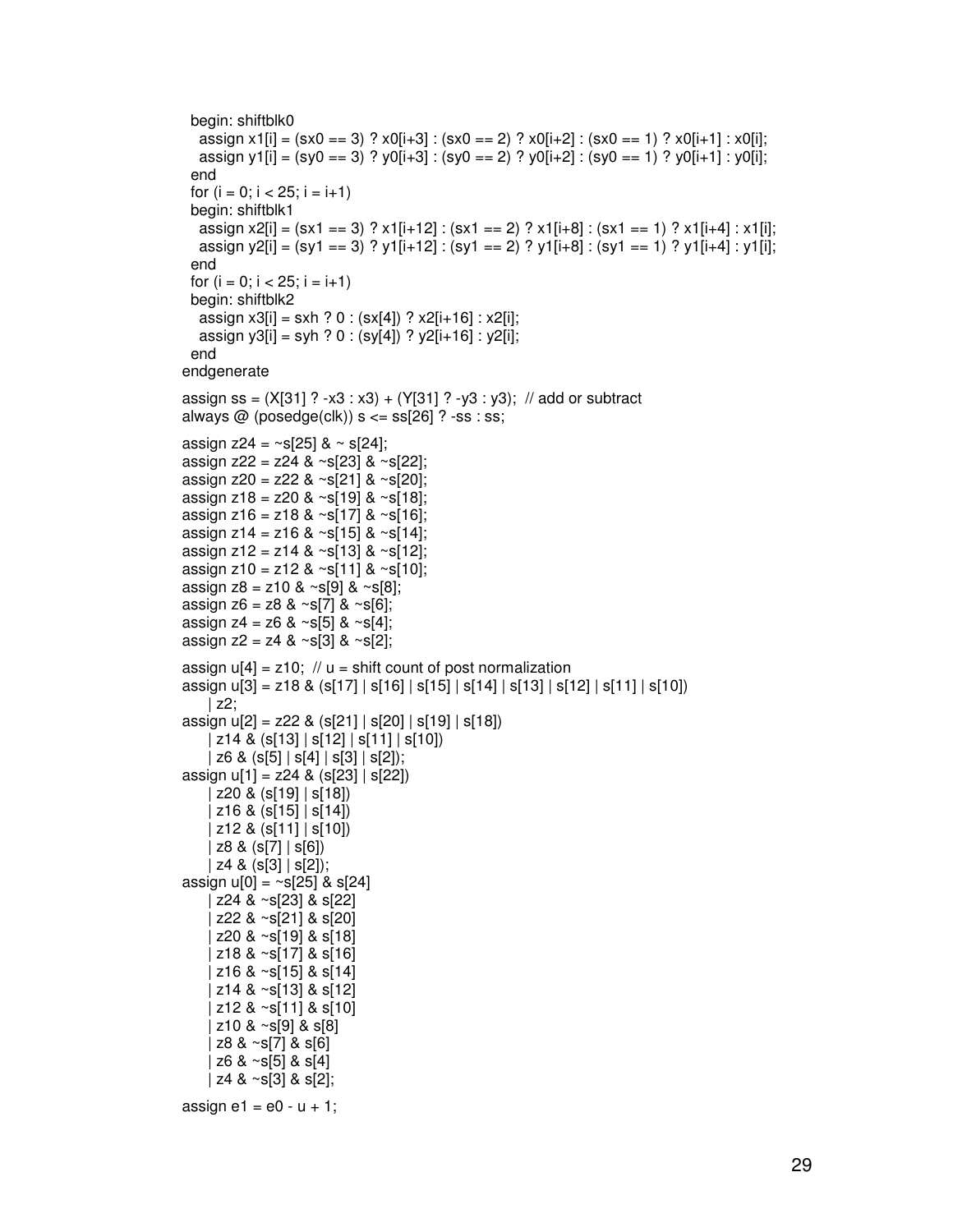```
assign u0 = u[1:0]; // u = shift count
assign u1 = u[3:2];
assign t0 = {s[25:0]}, 16'b0};
generate // normalize, shift left 
 for (i = 16; i < 42; i = i+1) begin: shiftblk4 
  assign t1[i] = (u0 == 3) ? t0[i-3] : (u0 == 2) ? t0[i-2] : (u0 == 1) ? t0[i-1] : t0[i];
  end 
 for (i = 16; i < 42; i = i+1) begin: shiftblk5 
  assign t2[i] = (u1 == 3) ? t1[i-12] : (u1 == 2) ? t1[i-8] : (u1 == 1) ? t1[i-4] : t1[i];
  end 
 for (i = 16; i < 42; i = i+1) begin: shiftblk6 
  assign t3[i] = u[4] ? t2[i-16] : t2[i];
  end 
endgenerate 
assign t4 = t3[41:17] + 1; // rounding
assign Sum = (xe == 0) ? Y : (ye == 0) ? X :
  ((t3[41:17] == 0) | e1[8]) ? 0 : \{ss[26], e1[7:0], t4[23:1]\};MulDSP mulUnit(.CLK (clk), // multiplication
   .mul (mul & ~startM), 
   .A ({11'b0, 1'b1, X[22:0]}), 
   .B ({11'b0, 1'b1, Y[22:0]}), 
   .stall (stallM), 
   .mulRes (mulRes)); 
assign mul = iowr & io3;
assign startM = mul & ~\simmulR;
assign stall = startM \vert stallM;
assign sign = X[31] \wedge Y[31];
assign e2 = X[30:23] + Y[30:23]; 
assign e3 = mulRes[47] ? e2 - 126 : e2 - 127; 
assign p0 = {1'b0, mulRes[47] ? mulRes[46:23] : mulRes[45:22]}; 
assign p1 = p0 + 1; // rounding
assign Prod = (xe == 0) | (ye == 0) ? 0 :
   (~e3[8]) ? {sign, e3[7:0] + {7'b0, p1[24]}, p1[23:1]} : 
   (~e3[7]) ? {sign, 8'b11111111, 23'b0} : 0; // overflow 
always @ (posedge(clk)) begin mulR <= mul;
 if (mul) prodReg \leq Prod;
end 
assign outbus = (io0) ? Sum : prodReg;
endmodule
```
It is remarkable that the program of the FPU is almost as long as that for the entire processor TRM. It is therefore of interest to compare its performance with that of a solution implementing real arithmetic by software. The result of a comparison indicates that the hardware solution performs between 10 and 30 times faster than the software implementation. The extreme case is that of subtraction with almost identical operands. This leads to a long postnormalization shift, which is done in a loop in software. This case is a weak point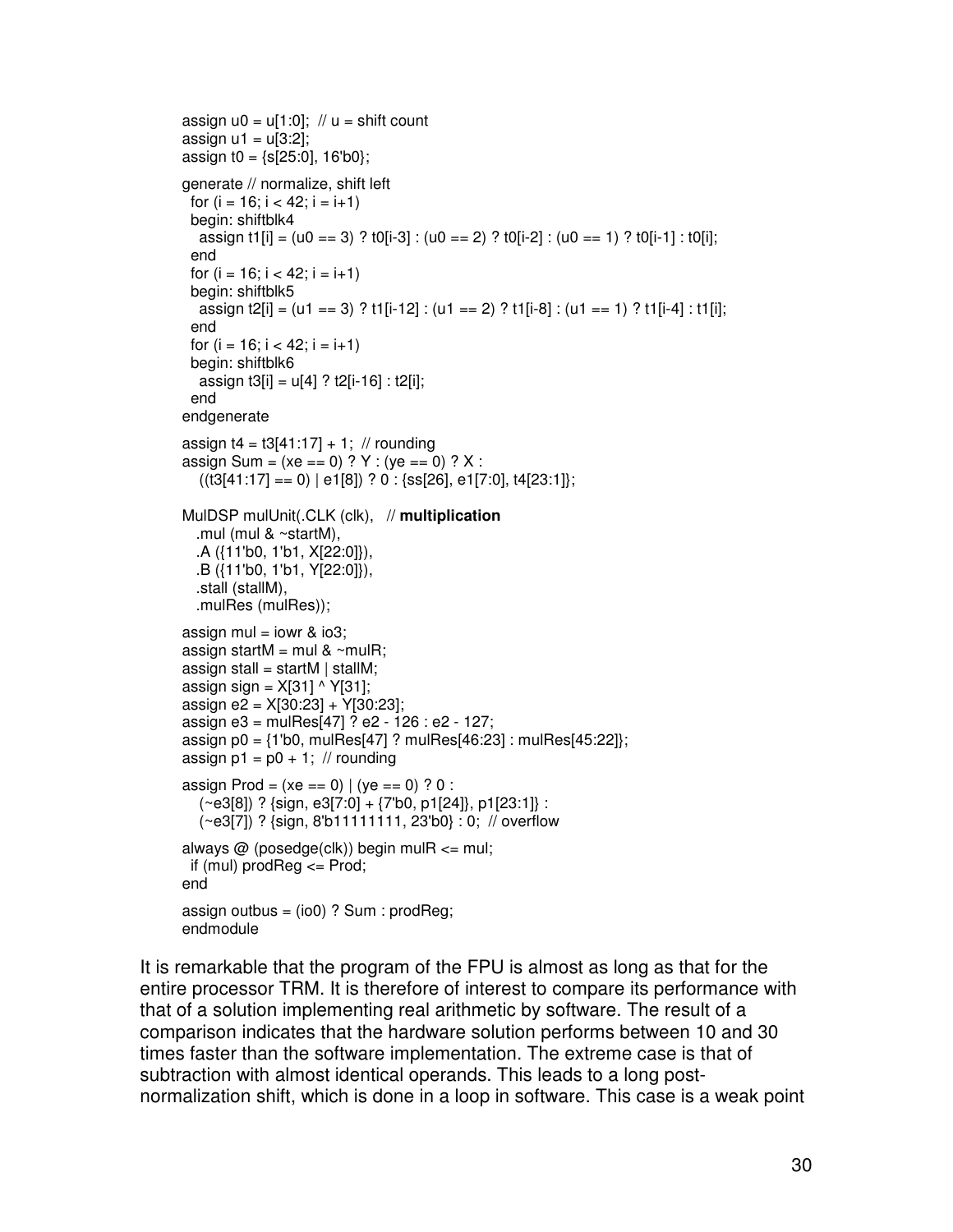of floating-point arithmetc in general. It implies a loss of precision and is called *cancellation*.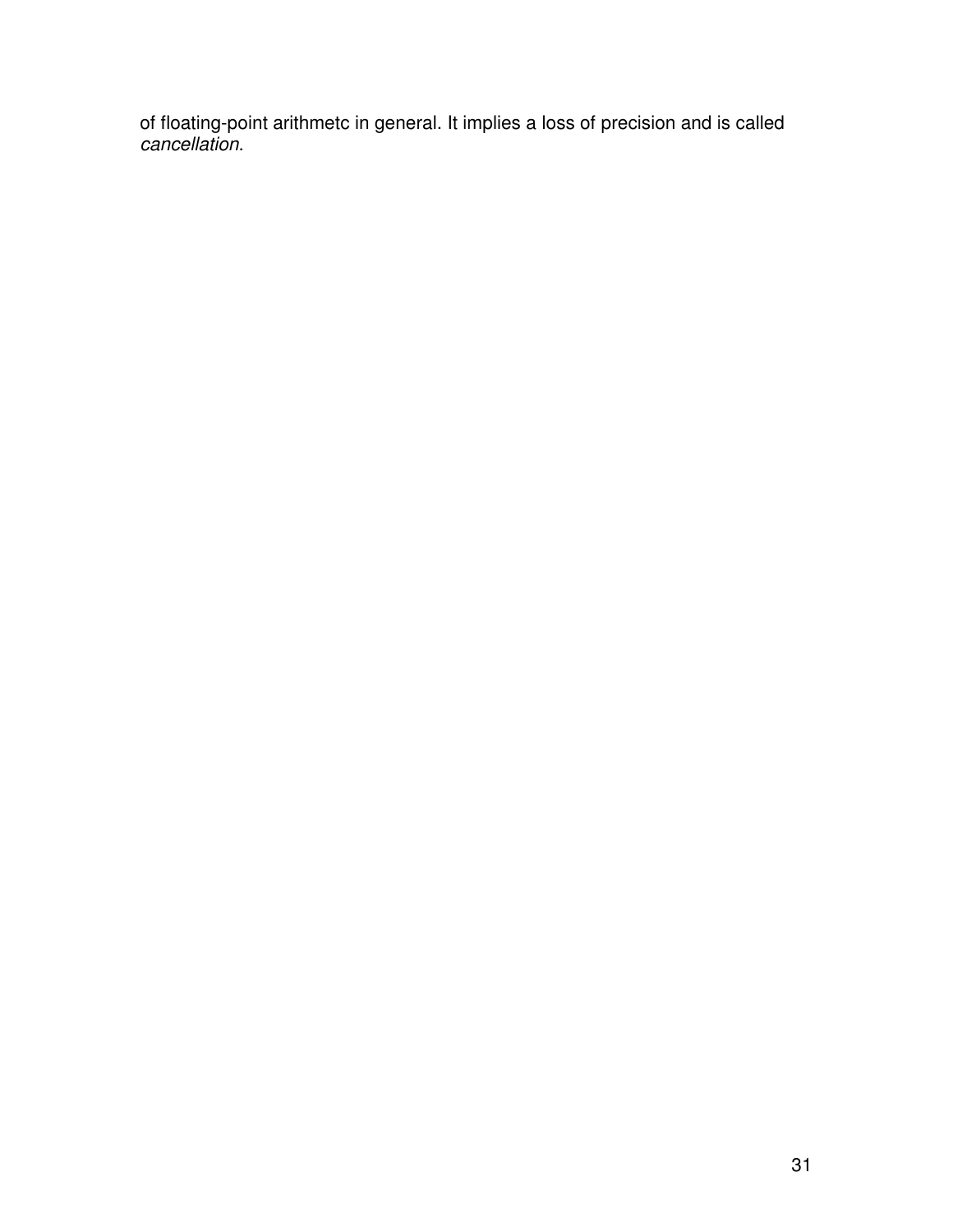# **Experiments in Computer System Design**

Niklaus Wirth

# **PART 3**

# **About memories**

In the early years of computers, memories had been considered as an integral part of the central computing unit. This remained so through the eras of magnetic drum memories, magnetic core memories, and static semiconductor memories (SRAM). A change came with the RISCs (Reduced Instruction Set Computer), which more strongly decouple memory and processing unit. Whereas the speed of processors increased dramatically, the speed of memories also increased, but at a lesser pace. But their capacity increased substantially, mainly due to *dynamic random access memories* (DRAM). Cells in static RAMs consist of two transistors and have 2 stable states. Thus they hold a bit (until given a new value), and therefore they are called *static*. The *dynamic* RAM holds a bit in a small capacitor coupled with a single transistor. This cell requires less space on a die and therefore is dominant for large capacity devices.

The DRAM has, however, a few drawbacks. The most prominent is that capacitors leak and discharge through the transistor. Therefore the charge must be refreshed. This is achieved by reading the cell and restoring the old value (through recharge). Refreshing requires additional circuitry, which must not interfere with normal data access. DRAMs are typically refreshed at least every millisecond.

Memory chips of the latest provenience have capacities in the order of a gigabyte and therefore require large multiplexers for reading and decoders for writing. As a consequence, access is slower than for smaller devices. In the last decades, the speeds of processors and of memories have increasingly diverged. Two remedies are in use: 1. Data in memory are accessed in larger portions than single words or bytes. 2. Buffers are placed in the data path between memory and processor. These buffers are fast memories, called *caches*. Modern processors feature cache memories on-chip. Naturally, caches further complicate memory access, leading to more complex circuit. It is common that such cache mechanisms are to be invisible (transparent) to the computer user and to the software. We will here first show how a large DDR memory is interfaced with the TRM.

## **A DDR memory as an external device**

Let us connect a DDR memory to the TRM's input/output bus. The memory in question here is a 256 MB chip MT4HTF3264HY-53E of Micron, present on the ML-505 evaluation board. In fact, we will not connect the memory directly to the TRM, but place an intermediary agent in between. It is called a *DDR Controller,*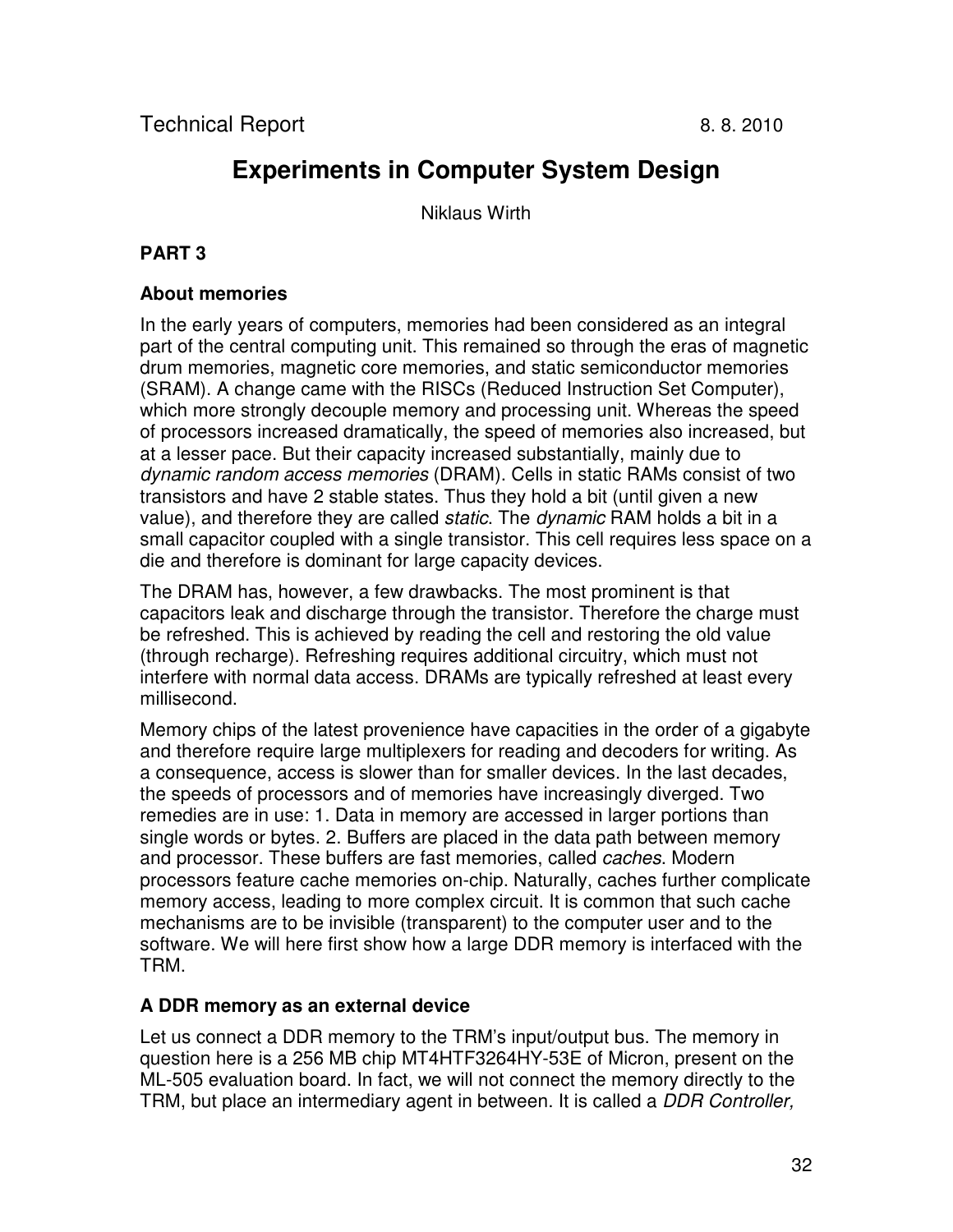and it was designed by Ch. Thacker of Microsoft Research in Mountain View. Thereby we obtain some freedom to ignore details of this particular type of DDR.

In addition to being periodically refreshed, the DDR memory must be initialized at startup. This involves the loading of certain constants. Also, once the RAMs have been configured, the individual delay lines associated with the FPGA data pins must be adjusted to center the strobe in the "data valid" window.

These complicated task appear to require a substantial amount of circuitry. This can be avoided by employing a dedicated, simple, programmed processor for these tasks. The design of such a processor is described below. It is called TRM-0. Once the system is running, the TRM-0 controls the periodic refresh of the RAMs. Note that calibration can fail. The signal *CalFailed* is available to programs as a status bit of the DDR interface. The TRM-0 will be presented at the end of this Part.

Let us now describe the top module that connects to the DDR-Controller as an external device of TRM. We start by showing the heading (interface) of this Top module. In addition to the signals of the top module described in Part-1 of this Report, it contains all signals leading to the memory chip on the ML-505 board. They are directly passed on to the DDR-Controller module.

module **TRM3DTop**( input CLKBN, input CLKBP, input rstIn, input RxD, input [7:0] swi, output TxD, output [9:0] leds, inout [63:0] DQ, //the 64 DQ pins, signals to the memory chip inout [7:0] DQS, //the 8 DQS pins inout [7:0] DQS\_L, output [1:0] DIMMCK, //differential clock to the DIMM output [1:0] DIMMCKL, output [12:0] A, //addresses to DIMMs output [7:0] DM, output [1:0] BA, //bank address to DIMMs output RAS, CAS, WE, ODT, ClkEn, S0);

The connections between the various modules are best sketched by the following block diagram: The registers and signals, in addition to those present in the basic version of TRM3Top are:

reg Read, Write; // DDR commands reg RBempty1, Write1; // delayed DDR signals reg RDrdy, shiftRD; reg [22:0] Address; reg [255:0] RD; // read data buffer from DDR reg [255:0] WD; // write data buffer to DDR wire AFfull, WBfull, RBempty, WriteAF, ReadRB, WriteWB; wire [127:0] ReadData, WriteData;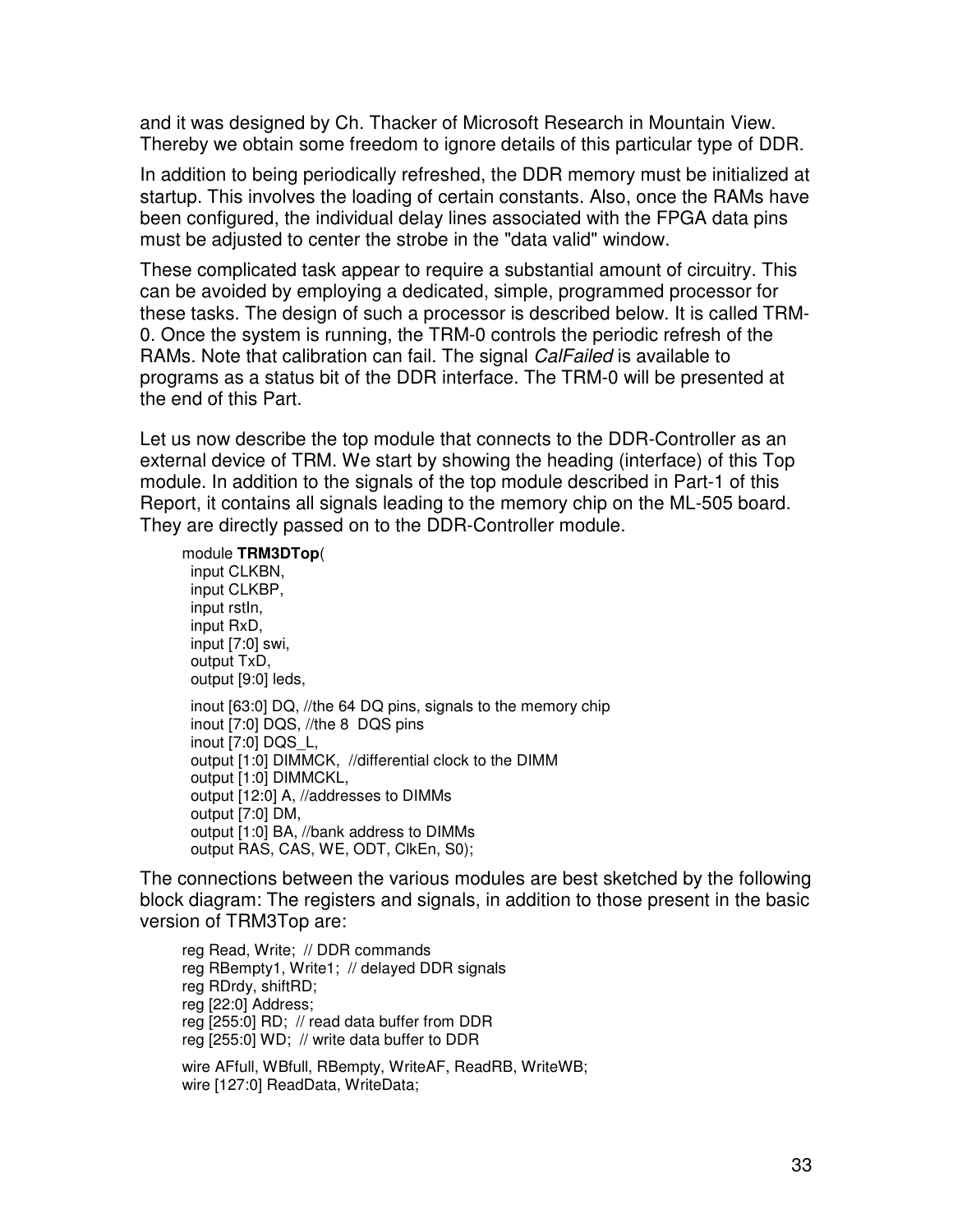Data are read and written in blocks of 256 bits (8 words). The memory can be considered as consisting of 256-bit elements. When writing, first 8 words are deposited into the WD buffer by 8 consecutive IO commands (with address 10).



Fig. 3.1. TRM-DDR interface in TRM3DTop

The DDR2 memory used here has a capacity of 256 MByte, Each "word" consists of 32 bytes, which results in a word address of 23 bits. Data are loaded into a 256-bit shift register. Each command shifts down the data by 32 bits and places the *iobus* data into the high end of the shift register. A subsequent command with address 11 initiates the DDR reading. It supplies the DDR address. This occurs in a single cycle with 128 bits transferred on the rising, and 128 bits of the falling edge of the clock.

Reading starts with a DDR-read command (address 11), supplying the DDRaddress of the 256-bit block. Reading also is done in two bursts at the rising and falling edges of the clock. The data are deposited in the RD buffer. Then follow 8 consecutive read commands (address 10), each moving a word from the low end of the RD buffer to the TRM's inbus and shifting the data in the buffer down.

The operations of writing and reading a block are best described by the following procedures in Oberon. Bit 0 of the status register means "read buffer not empty", bit 1 mena "write buffer full", and bit 2 means "command buffer full".: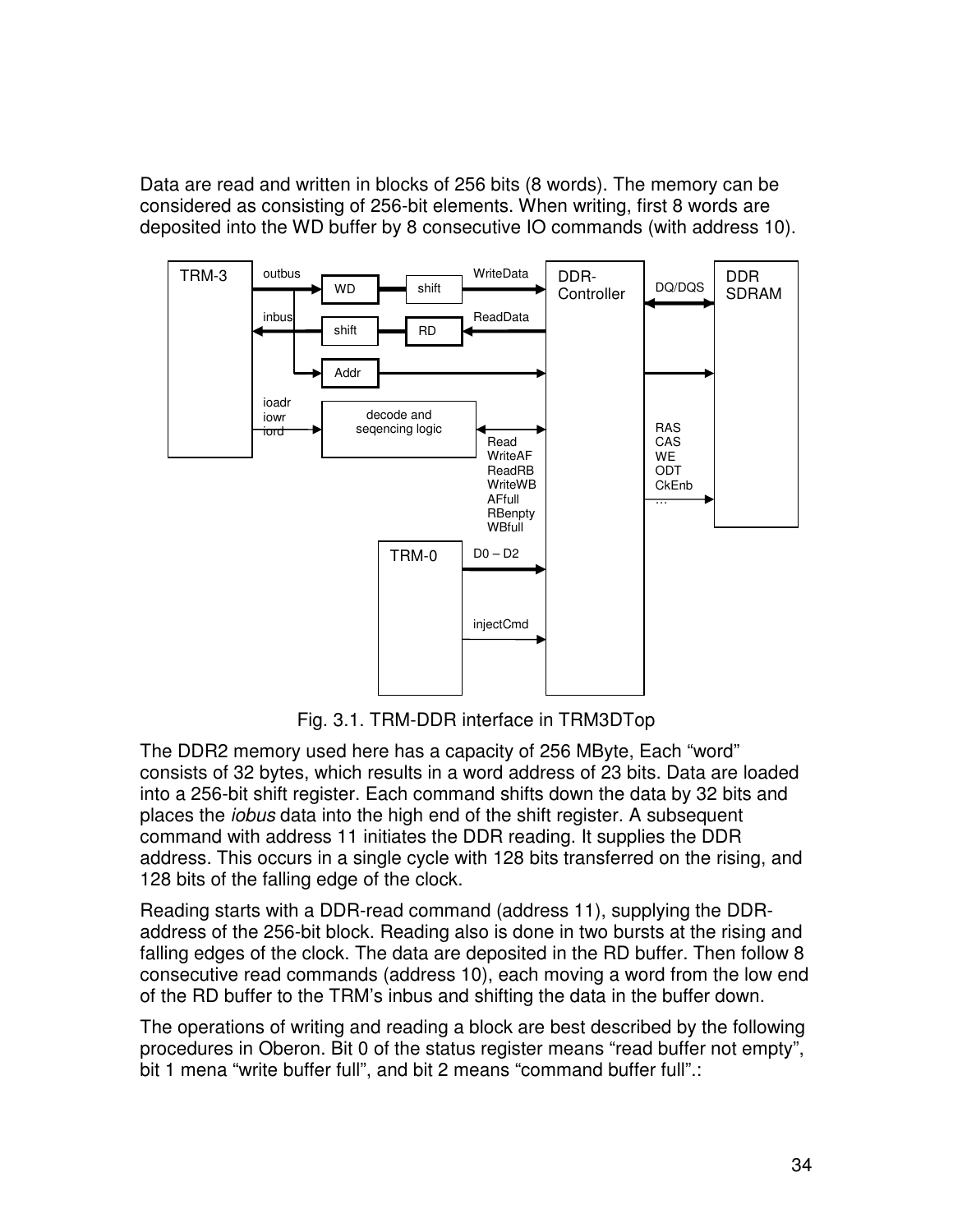```
 CONST A0 = 0FFFFFFCAH; A1 = 0FFFFFFCBH; 
 TYPE Block = ARRAY 8 OF INTEGER; 
 PROCEDURE Write(dst: INTEGER; VAR B: Block); 
    VAR i: INTEGER; 
BEGIN i := 0;
   REPEAT UNTIL ~BIT(A1, 1); (*write buffer not full*)
   REPEAT PUT(A0, B[i]); INC(i) UNTIL i = 8;
    REPEAT UNTIL ~BIT(A1, 2); (*command buffer not full?*) 
    PUT(A1, 2000000H + dst); (*write DDR*) 
 END Write; 
 PROCEDURE Read(src: INTEGER; VAR B: Block); 
    VAR i: INTEGER; 
BEGIN i := 0:
    REPEAT UNTIL ~BIT(A1, 2); 
    PUT(A1, 1000000H+ src); (*read DDR*) 
    REPEAT UNTIL ~BIT(A1, 0); 
    REPEAT UNTIL BIT(A1, 0); 
   REPEAT GET(A0, B[i]); INC(i) UNTIL i = 8;
 END Read;
```
The details of the implementation in TRM3DTop are given by the following statements in Verilog (see also declarations above):

```
assign Reset = \negrstln | \negpllLock | \negctrlLock;
assign WriteAF = Read | Write1;
assign WriteWB = Write | Write1; // commands to DDR controller 
assign ReadRB = ~\simRBempty:
assign WriteData = (Write1) ? WD[127:0] : WD[255:128]; 
always @(posedge clk) rst <= rstIn & pllLock & DDRCalSuccess; 
// writing DDR: outbus(32) --> WD(256) --> WriteData(128) 
// reading DDR: ReadData(128) --> RD(256) --> inbus(32) 
always @(posedge clk) 
  begin 
   if (io11 & iowr) begin // DDR command
    Address <= outbus[22:0]; 
   Read \le = outbus[24]; RDrdy \le = 0;
   Write \leq outbus[25];
   end 
  else begin Read \leq 0; Write \leq 0;
   if (~RBempty1 & RBempty) RDrdy <= 1;
   end 
   if (io10 & iowr) begin // write a word to TRM
    WD[223:0] <= WD[255:32]; WD[255:224] <= outbus; 
   end 
  if (io10 & iord) shiftRD \le - \sim shiftRD; else shiftRD \le = 0;
  Write1 <= Write; RBempty1 <= RBempty;
   if (shiftRD) RD[223:0] <= RD[255:32]; else 
   if (~RBempty) begin RD[255:128] <= RD[127:0]; RD[127:0] <= ReadData; end 
  end
```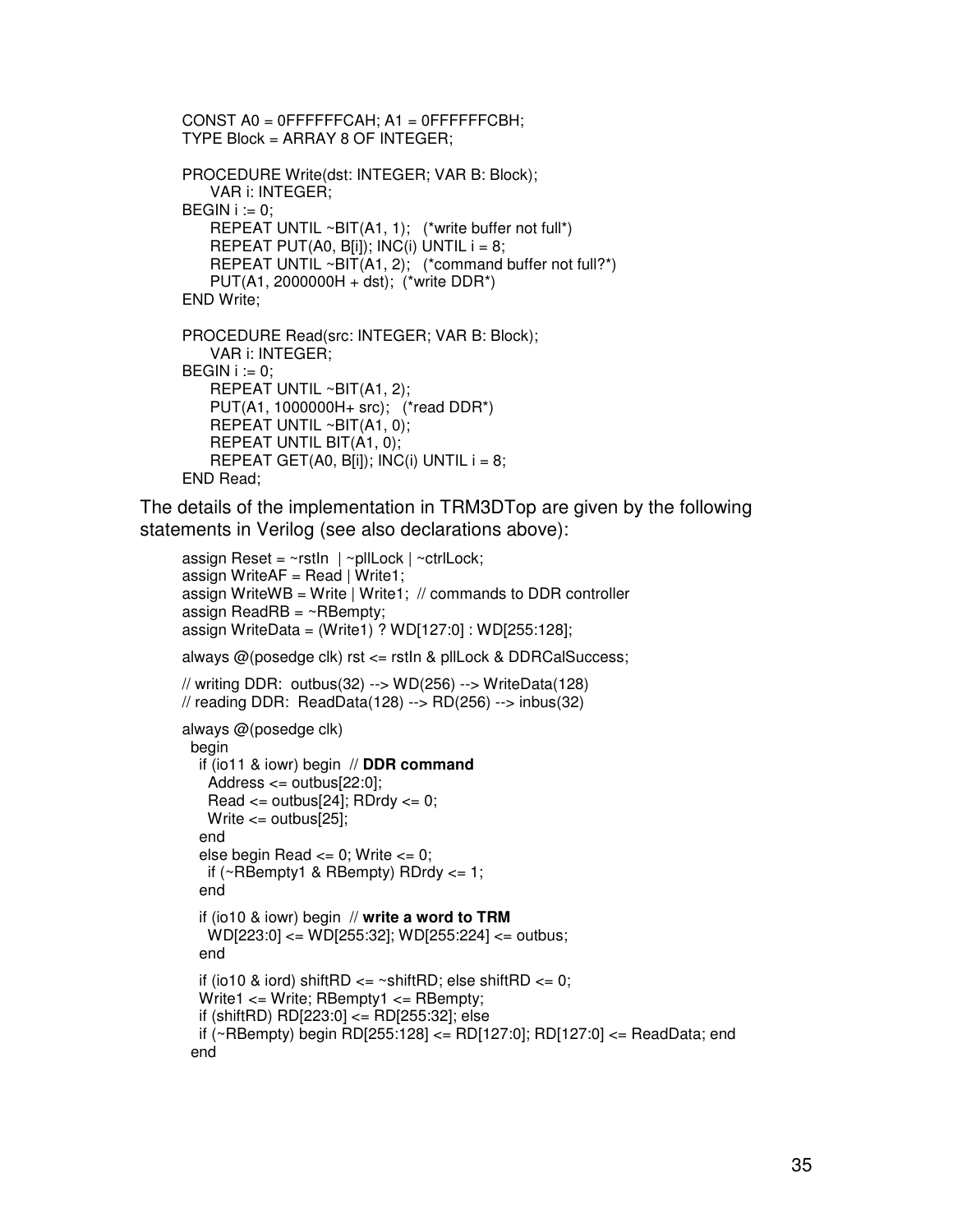## **Introducing a Direct Memory Access Channel (DMA)**

The solution presented above is the simplest, as far as hardware is concerned. Its drawback is, however, low speed. This can be remedied by avoiding the use of one instruction for each word transferred, and instead to transfer an entire block through a single instruction. This solution introduces an important concept of computer architecture: The *direct memory access channel*. It postulates that not only the processor, but also other agents may obtain direct memory access.

The two driver procedures are then simplified to:

```
PROCEDURE Write(dst: INTEGER; VAR B: Block); 
BEGIN 
   REPEAT UNTIL ~BIT(A1, 1); (*write buffer not full*);
   PUT(A0, ADR(B) + 2000000H); (*DMA transfer of 8 words from B*)
    REPEAT UNTIL ~BIT(A1, 2); (*command buffer not full?*) 
    PUT(A1, 2000000H + dst); (*write DDR*) 
END Write; 
PROCEDURE Read(src: INTEGER; VAR B: Block); 
BEGIN 
    REPEAT UNTIL ~BIT(A1, 2); (*command buffer not full*) 
    PUT(A1, 1000000H+ src); (*read DDR*) 
    REPEAT UNTIL ~BIT(A1, 0); 
    REPEAT UNTIL BIT(A1, 0); 
   PUT(A0, ADR(B) + 1000000H); (*DMA transfer of 8 words to B*)
END Read;
```
The result is remarkable: The speed of transferring blocks has tripled. What are the consequences for the hardware interface? Evidently, the TRM itself must be modified by adding external access signals to its data memory. This implies that its *interface must change* Furthermore, a data transfer lasts over several clock cycles, and therefore requires a *state machine* to control it. Furthermore, it must be possible to *stall* the processor, i.e. to prevent it from proceeding to the next instruction.

We will let the state machine to be part of the device interface rather than of the TRM processor. This minimizes the changes to the interface, which we will describe first. It is extended with 5 signals:

```
module TRM3X( 
input clk, rst, stall, 
input irq0, irq1, 
input[31:0] inbus, 
output [5:0] ioadr, 
output iord, iowr, 
output [31:0] outbus, 
input dmaenb, dmawr, // dma connections
input [11:0] dmaAdr, 
input[31:0] dmain, 
output [31:0] dmaout);
```
In the TRM itself, all inputs signals to the local memory obtain a multiplexer with the existing input plus the one from the interface: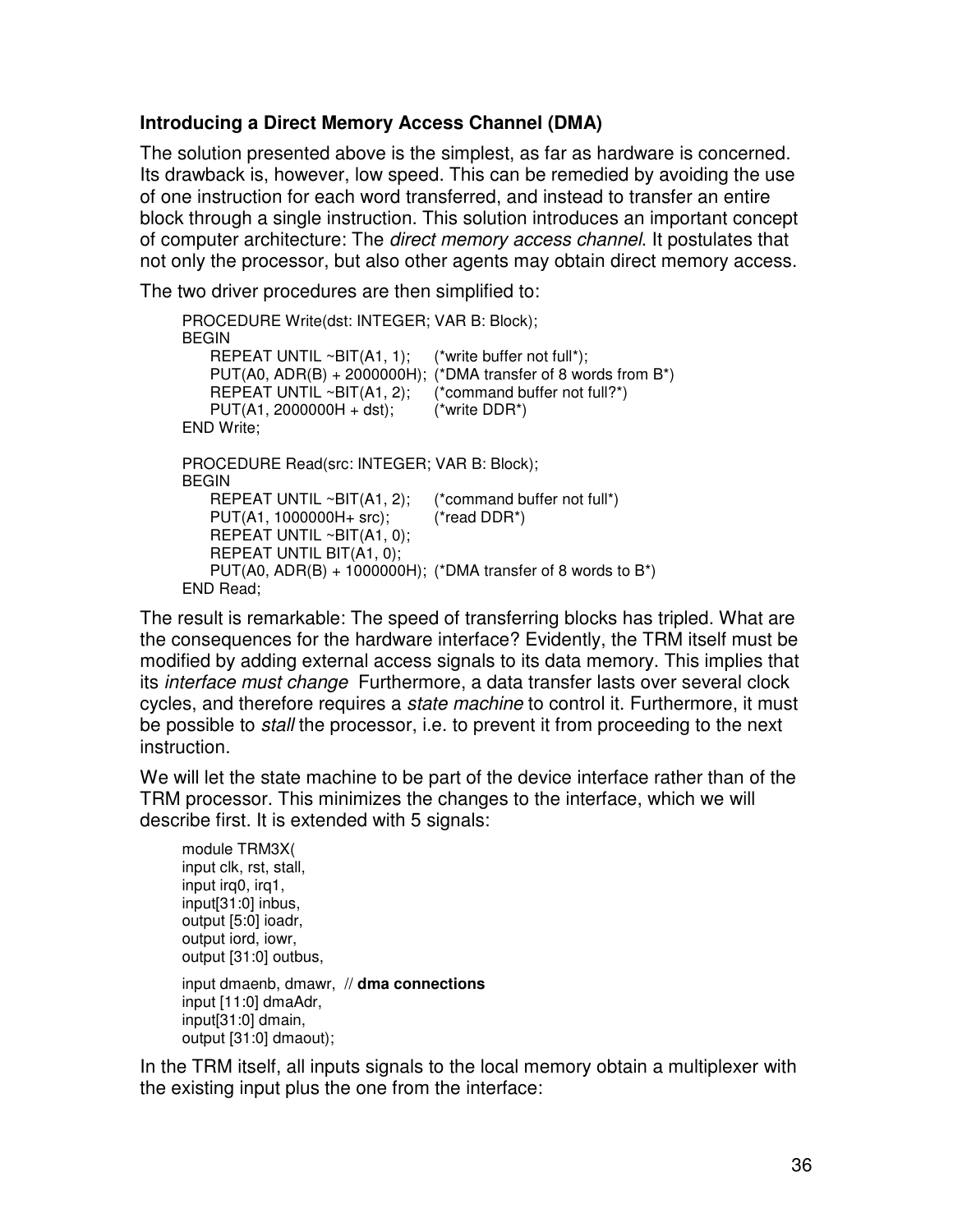```
assign dmadr = (dmaenb) ? dmaAdr : ((irs == 7) ? 0: A A[11:0]) + off);
assign dmwr = (dmaenb) ? dmawr : ST & ~ioenb;
assign dmin = (dmaenb) ? dmain : B;
assign dmaout = dmout;
```
The only further change to the TRM logic is the *dmaenb* signal stalling the processor:

assign stall $0 = (LDR < \text{stall1})$  | stallM | stallD | stall | dmaenb;

The major addition to the top module is the state machine. It controls the block transfer between the TRM output to the write buffer WD, and the block transfer between the read buffer RD and the TRM input. The state machine is triggered by a PUT statement with I/O address 10. The command word contains the address of local memory in bits  $0 - 10$ , and either a read in bit 24 or a write in bit 25.



Fig. 3.2. DMA state machine

When reading the DDR memory, the local memory is written, which takes a single clock cycle. When writing DDR memory, the local memory is read, which takes 2 clock cycles. This is reflected by the state machine having 2 states in the write branch. The word counter, running from 0 to 7, is kept separate from the state. The signal and register declarations are as follows:

reg Read, Write; // DDR commands reg RBempty1, Write1; // delayed DDR signals reg RDrdy; // data read from DDR ready reg  $[1:0]$  state; // dma state  $(0 = id \mid e)$ reg [2:0] wcnt; // word count for DMA reg [11:0] dmaAdr; reg [22:0] ddradr; reg [255:0] RB; // input buffer from DDR reg [255:0] WB; // output buffer to DDR wire WriteAF, ReadRB, WriteWB; wire AFfull, WBfull, RBempty; wire dmaenb, dmawr; wire [31:0] dmain, dmaout;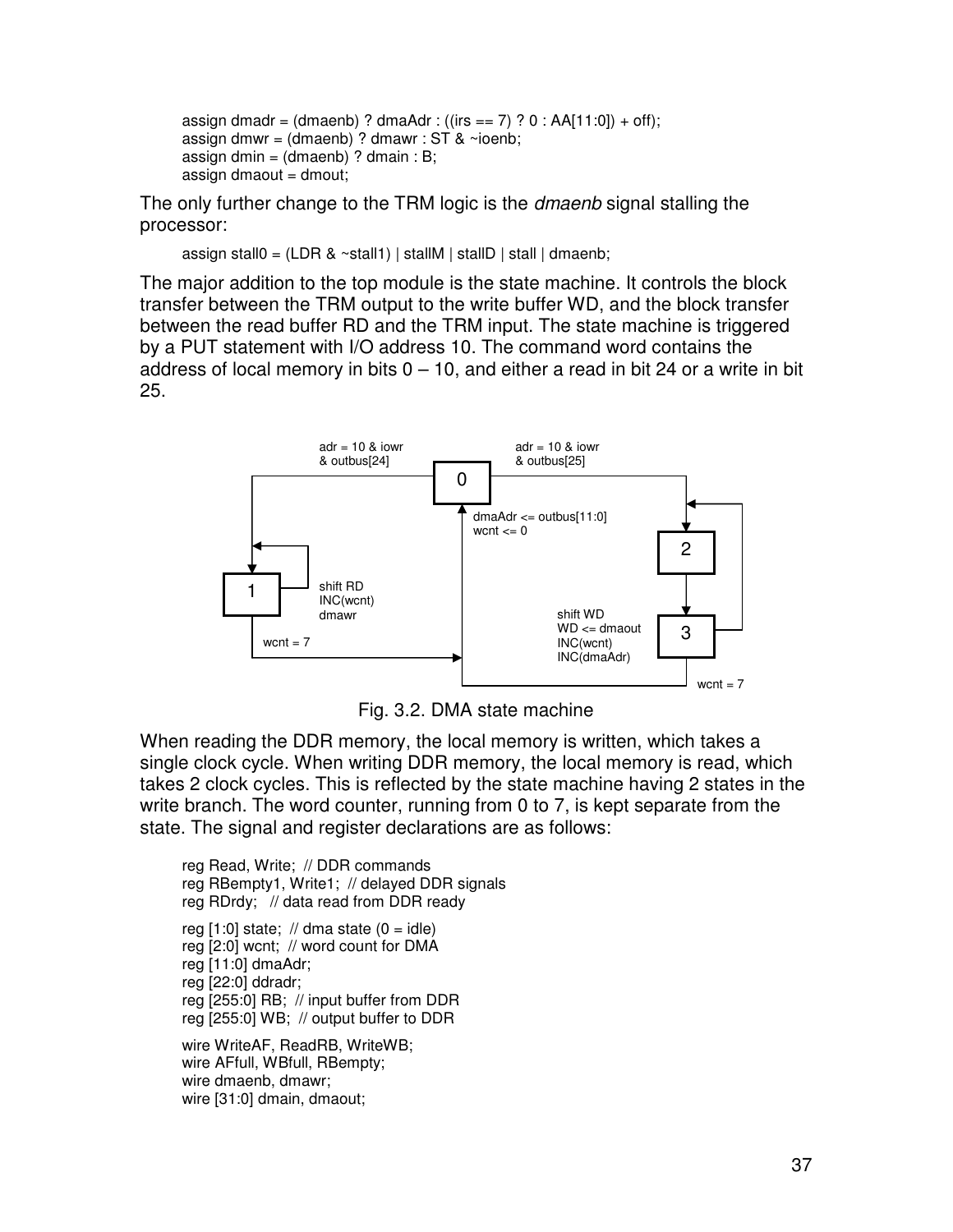wire [127:0] ReadData, WriteData; // data from/to DDR

```
assign WriteAF = Read | Write1;
assign WriteWB = Write | Write1; // commands to DDR controller 
assign ReadRB = \simRBempty;
assign WriteData = (Write1) ? WB[127:0] : WB[255:128]; 
assign dmaenb = \sim(state == 0);
assign dmawr = (s)tate == 1);
assign dmain = RB[31:0];
```
The state machine is expressed in Verilog by the following statements:

```
always @(posedge clk) 
  begin 
   if ((ioadr == 11) & iowr) begin // DDR command
   ddradr \leq outbus[22:0];
   Read <= outbus[24]; RDrdy <= 0;
   Write \leq outbus[25];
   end 
  else begin Read \leq 0; Write \leq 0;
   if (~RBempty1 & RBempty) RDrdy \leq 1;
   end 
  if (\simrst) state \lt= 0;
   else if ((ioadr == 10) & iowr) begin // DMA command
   dmaAdr \le outbus[11:0]; wcnt \le = 0;
    state <= outbus[25:24]; end // 01: read RB, 10: write WB 
   else begin 
   if (state == 2) state <= 3;
   if (state == 3) begin
     WB[223:0] <= WB[255:32]; WB[255:224] <= dmaout; 
     wcnt \le wcnt + 1; dmaAdr \le dmaAdr + 1;
     state \leq (wcnt == 7) ? 0 : 2;
    end 
   if (state == 1) begin
      RB[223:0] <= RB[255:32]; 
     wcnt \leq wcnt + 1; dmaAdr \leq dmaAdr + 1;
     state \leq (wcnt == 7) ? 0 : 1;
    end 
   end 
  Write1 <= Write; RBempty1 <= RBempty;
   if (~RBempty) begin RB[255:128] <= RB[127:0]; RB[127:0] <= ReadData; end 
  end
```
This concludes the addition of a DMA facility to the TRM top module. It causes only a moderate increase of complexity and results in a very substantial gain in performance. Note that this addition was (almost entirely) an addition to the environment: The DMA facility is considered part of the device.

## **Initializing and refreshing the SDRAM memory**

DRAMs must be initialized and periodically refreshed. An economical way of doing this is to dedicate a small processor to this task. Here we first describe the program used, and then the processor, TRM-0. The program is described in pseudo-language, suppressing details. It was actually implemented by a very simple assembler code.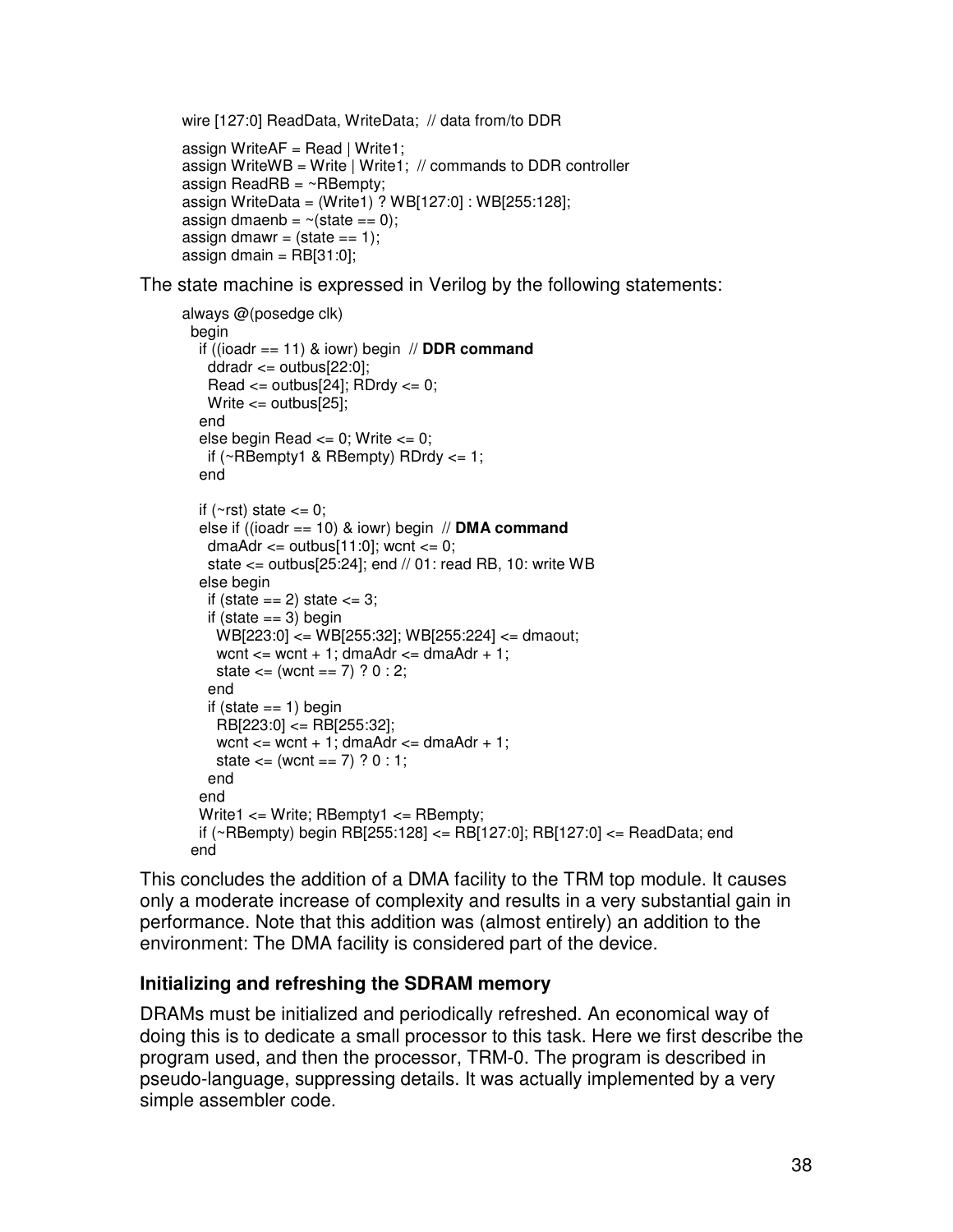PROCEDURE refresh; BEGIN prechargeall; wait(1); (\*unit of delay = 32ns\*) refreshall; wait(3); END refresh; Start: inhibit DDR; wait(6000); toggleDDR; setDIMMclk; InitMem: wait(12); prechargeall; wait(1); babk2; bank3; babk1; MRS1; wait(49); (\*wait for DLL to lock\*) refresh; refresh; MRS2; MRS3; MRS4; wait(11); prechargeall; wait(1); Calibrate: inhibitDDR; set Force; wait(1);  $\ldots$ ; wait(3); WriteCmd; toggle(StartDQcal);  $n := 0$ ; REPEAT ReadCmd; DEC(n) UNTIL n = 0; wait(16); refresh; enableDDR; clear Force; REPEAT wait(768); disbleDDR; refresh; enableDDR END

4 of the 8 registers are directly connected to the DDRcontroller, providing commands (D0, D1) and status (D2); When assigning a value to register D1, a strobe is issued (injectCmd), causing the DDRcontroller to insert the command in D0, D1 in the command sequence supplied by the interface of the TRM-3. The status bits of D2 are:

- 0 StartDQcal
- 1 inhibit DDR<br>2 DDR clock 6
- DDR clock enable
- 3 reset DDR
- 7 Force calibration

The instantiation of TRM-0 in the Top module is:

**TRM0** trm0x (.clk(clk), .rst(rst), .trig(injectCmd), .Din(12'b0), .D0(D0), .D1(D1), .D2(D2), .D3(D3));

## **TRM-0: Architecture and instruction set**

The TRM-0 processor consists of a compute unit consisting of an ALU, implementing addition and subtraction, and the basic logic operations used for setting and clearing individual bits, and of a set of 8 12-bit registers. It has a 2K program memory, but no data memory.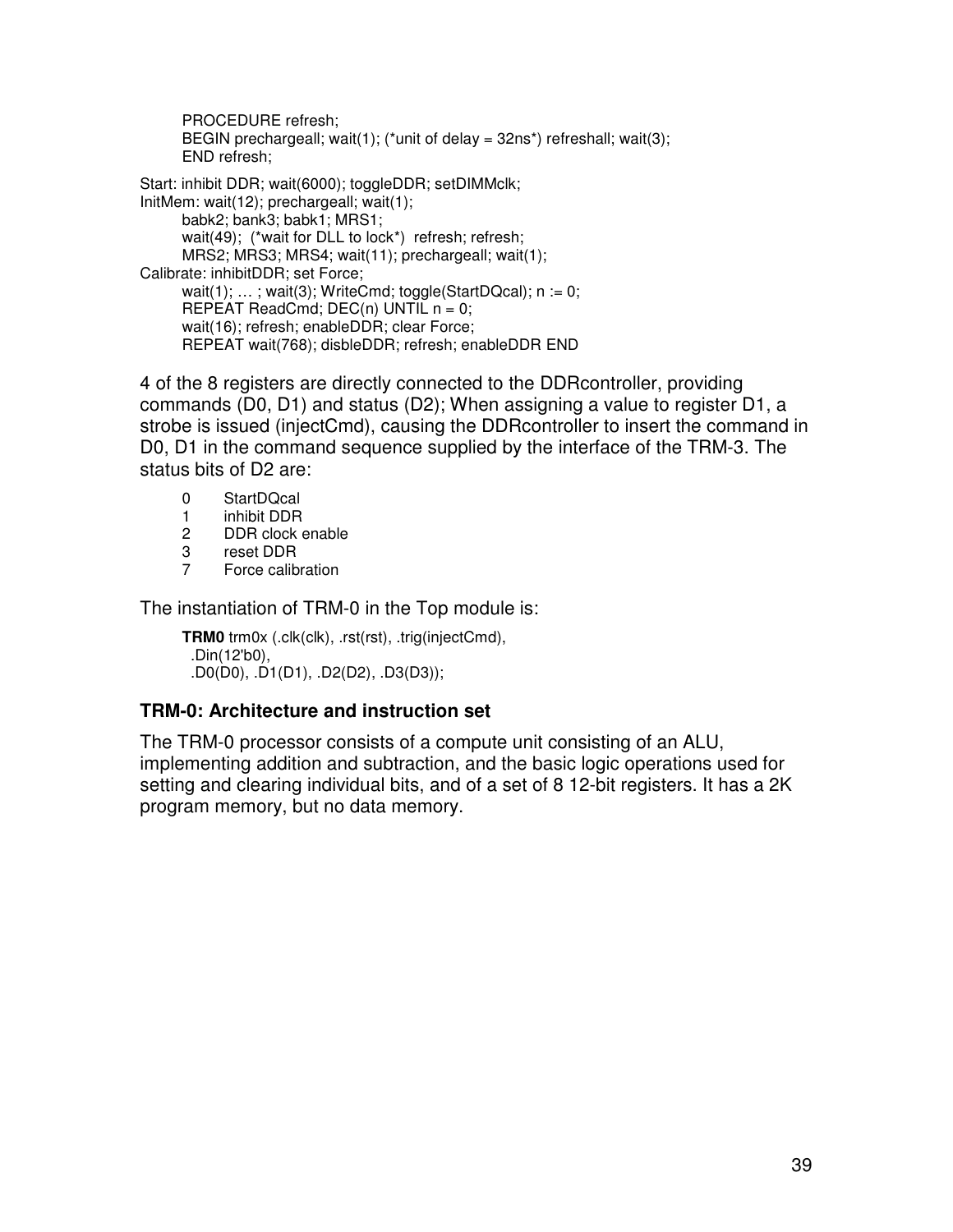

Fig. 3.3. TRM-0 Block Diagram

**Register operations** 



## op operation

0 BIS R.d := R.d | R.s (in place of R.s may stand the literal n)<br>1 BIC R.d := R.d & ~R.s (bit clear) 1 BIC  $R.d := R.d < R.s$  (bit clear) 2  $ADD$   $R.d := R.d + R.s$ <br>3  $SUB$   $R.d := R.d - R.s$ 3 SUB  $R.d := R.d - R.s$ <br>4 MOV  $R.d := R.s$ 4  $MOV$  R.d := R.s<br>5 not used 5 not used

If  $s = 7$ , Din instead of R.7 is used as source

#### **Branch instructions**

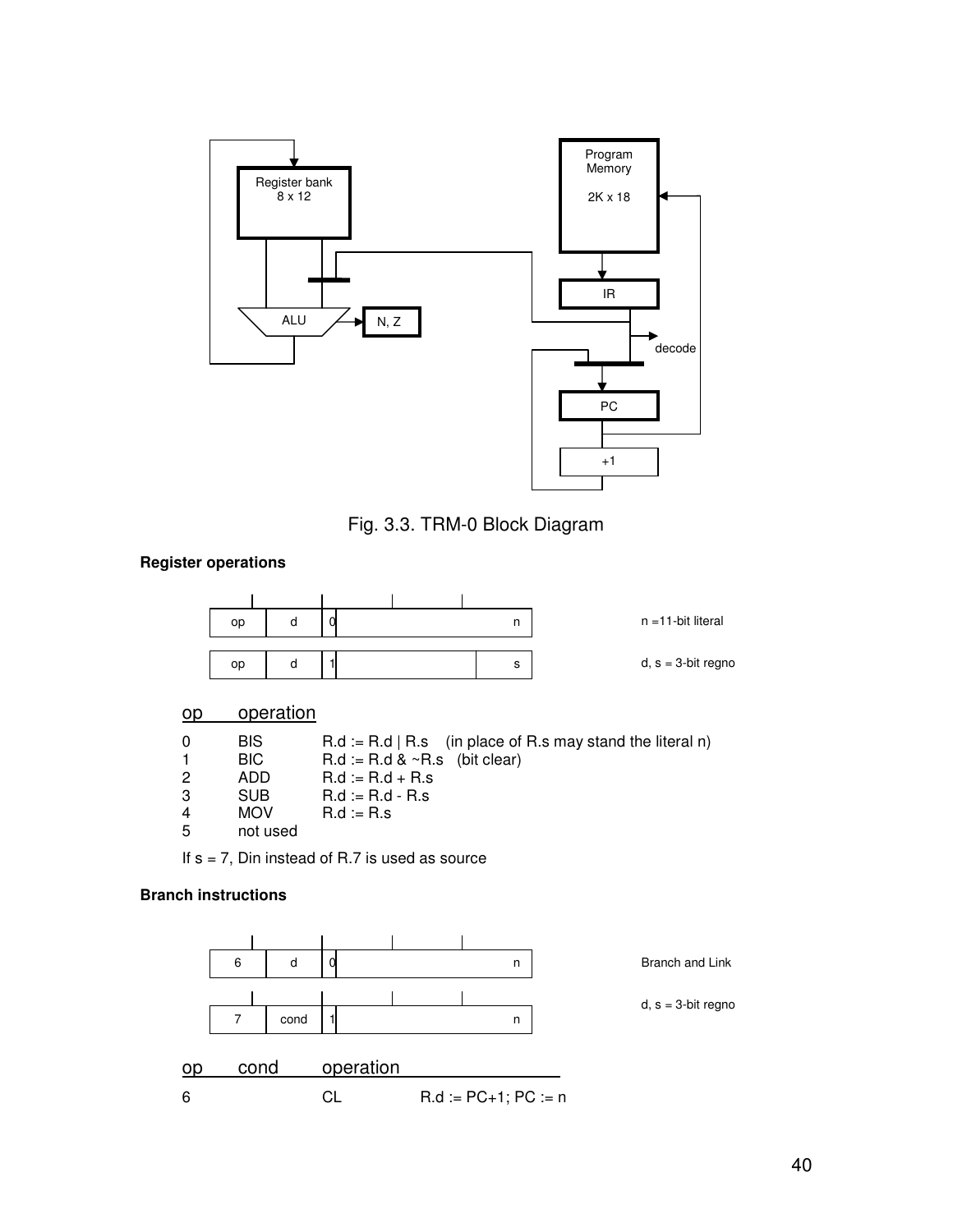|                |    | BEQ        | $PC := n$ , if Z           |
|----------------|----|------------|----------------------------|
|                |    | <b>BNE</b> | $PC := n$ , if ~Z          |
| 7              | 2  | <b>BLT</b> | $PC := n$ , if N           |
| 7              | 3  | <b>BGE</b> | $PC := n$ , if ~N          |
| $\overline{7}$ |    | BLE.       | $PC := n$ , if N Z         |
| 7              | 5. | <b>BGT</b> | $PC := n$ , if $\sim(N Z)$ |
| 7              | 6  | B.         | $PC := n$                  |
|                |    | <b>NOP</b> |                            |

#### **The implementation of TRM-0**

The implementation of TRM-0 is described by the following Verilog program, which somewhat resembles that of TRM-3, but is very substantially simpler.

module **TRM0**( input clk, rst, output trig, input [11:0] Din, output [11:0] D0, D1, D2, D3); reg N, Z, T; reg [10:0] PC; reg [11:0] R0, R1, R2, R3, R4, R5, R6, R7; wire [17:0] IR; // register contained in module pbram wire [35:0] pmout; wire [2:0] op, dst, src, cond; wire [1:0] cc; wire [10:0] pcmux, nxpc; wire [11:0] A, B, AluRes; dpbram36 im( // program memory, 1K x 36 .wda(36'b0), // port A is the write port. .aa(10'b0), .wea(1'b0), .ena(1'b0), .clka(1'b0), .rdb(pmout), // port B is the read port. .wdb(36'b0), .ab(pcmux[10:1]), .web(1'b0), .enb(1'b1),  $clkb(clk))$ ; assign  $D0 = R4$ ; assign  $D1 = R5$ ; assign  $D2 = R6$ ; assign  $D3 = R7$ ; assign trig  $= T$ ; assign IR = PC[0] ? pmout[35:18] : pmout[17:0]; assign op =  $IR[17:15]$ ; assign  $cc = IR[14:13]$ ; assign dst =  $IR[14:12]$ ; assign src =  $IR[2:0]$ ;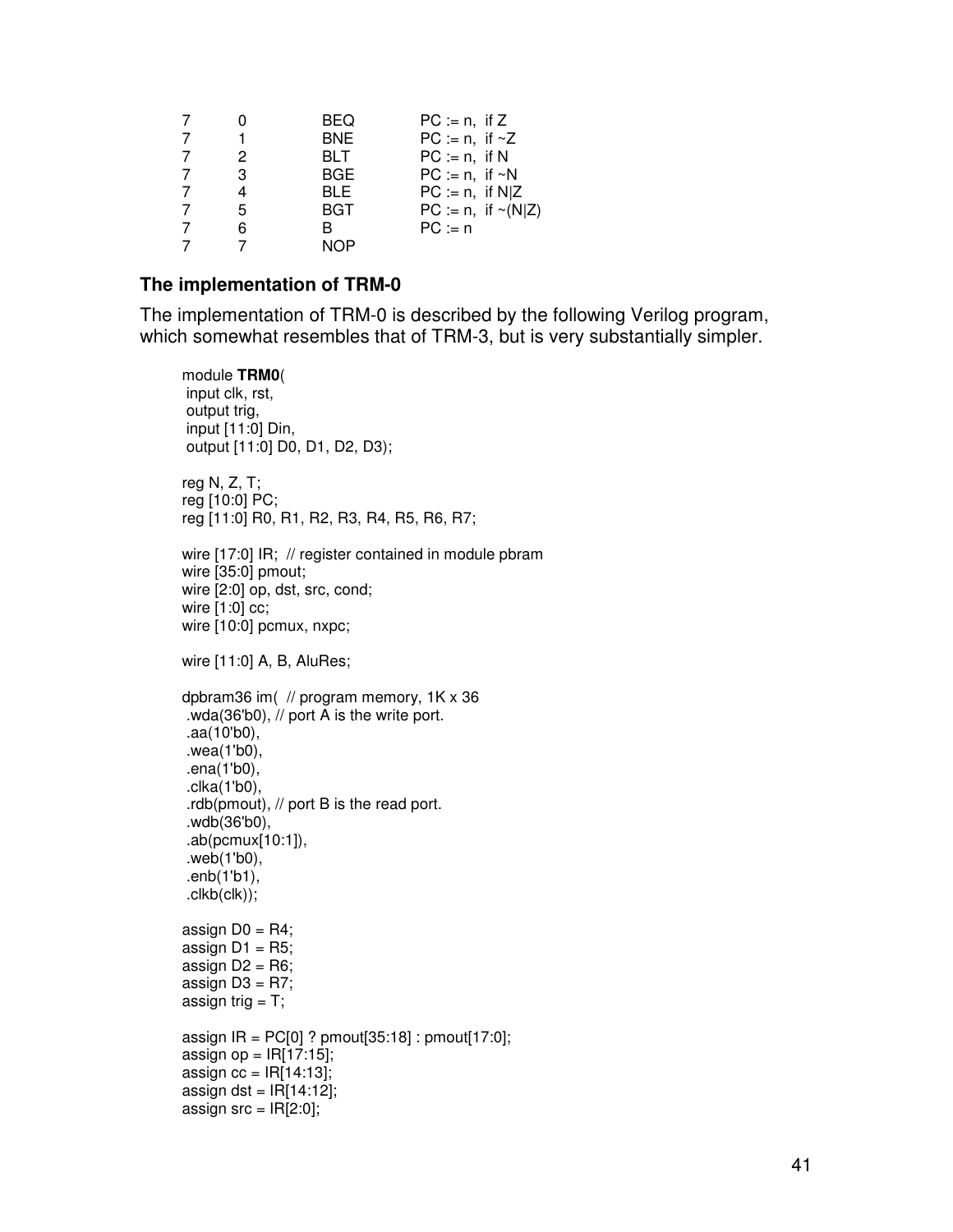```
assign A = (\sim I R[11]) ? \{I R[10], I R[10:0]\}:
       (src == 0) ? R0 :
       (src == 1) ? R1:
       (src == 2) ? R2 :
       (src == 3) ? R3 :
       (src == 4) ? R4 :
       (src == 5) ? R5 :
       (src == 6) ? R6 : Din;
assign B = (dst == 0) ? R0 :
       (dst == 1) ? R1:
       (dst == 2) ? R2 :
       (dst == 3) ? R3 :
       (dst == 4) ? R4 :
       (dst == 5) ? R5 :
       (dst == 6) ? R6 : R7;
assign AluRes = (op == 0) ? B \mid A :
       (op == 1) ? B & ~A:
       (op == 2) ? B + A :(op == 3) ? B - A :(op == 4) ? A :(op == 5) ? A : nxpc;assign cond = IR[12] ^ (
       (cc == 0) ? Z :
       (cc == 1) ? N:(cc == 2) ? Z|N : 1;
assign n \times pc = PC + 1;
assign pcmux = ((op == 6) | (op == 7) & cond) ? A : n x p c;always @ (posedge clk) begin 
 if (\simrst) begin PC \lt = 0; R6 \lt = 0; end
  else begin PC <= pcmux; 
  if (op != 7) begin
   if (dst == 0) R0 <= AluRes;
    if (dst == 1) R1 \leq AluRes;
    if (dst == 2) R2 <= AluRes;
    if (dst == 3) R3 \leq AluRes;
    if (dst == 4) R4 <= AluRes;
    if (dst == 5) R5 <= AluRes;
    if (dst == 6) R6 \leq AluRes;
    if (dst == 7) R7 \leq AluRes;
    N \leq A \text{luRes}[11];Z \leq (AllRes == 0);T \leq (dst == 5); end 
  end 
end 
endmodule
```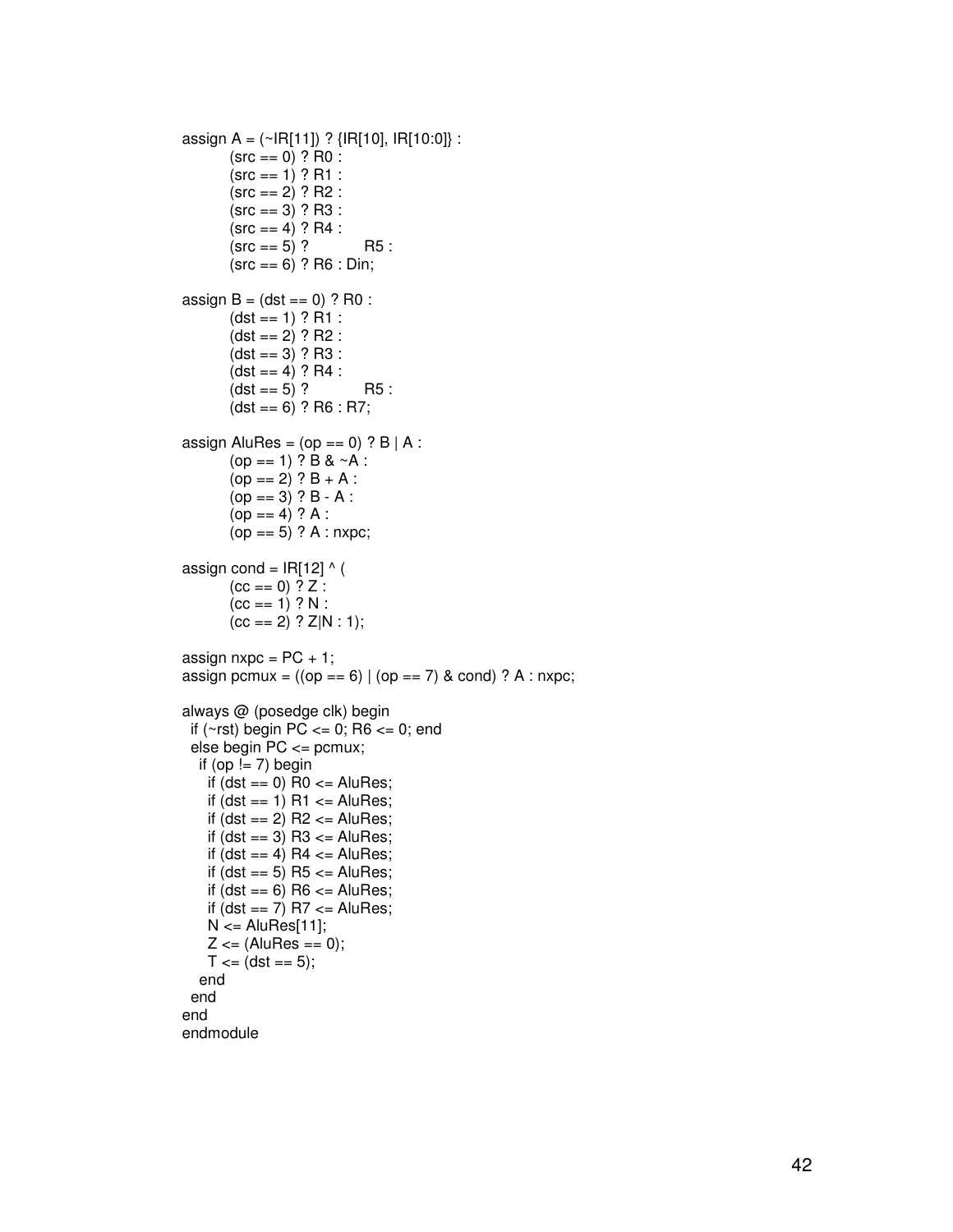# **Experiments in Computer System Design**

Niklaus Wirth

# **PART 4**

## **Multiprocessor-systems and interconnects**

The FPGA is an ideal ground for experimenting with multi-processor configurations. On the chip of the ML-505 board, a configuration with 12 TRMs was successfully installed and tested. The limiting factor is the number of block RAMs (and DSPs) available. The interesting questions is how to interconnect the individual processors.

A frequently encountered model for systems is the *data flow* model. It is based on the premise that data flow on fixed channels from processor to processor. The key property of the data flow scheme as postulatd by Jack Dennis is that a processor takes action as soon as all necessary inputs are ready on the respective input channels. With this property, processor synchronization is implicit. Typical DF-Systems have been built whose nodes are essentially ALUs with buffers at the inputs. This model has not been successful in spite of several revivals over the past decades. A more promising model is the one where the nodes are autonomous, programmable processors. Evidently, the structure and the channels need to be custom-tailored to the application on hand. Here we merely present one kind of connection, actually the simplest connection possible, the *buffered channel*, also called *point-to-point connection*.

## **Point-to-point connection: The buffered channel**

We assume that the elements of the sequence to be transmitted over a channel are 32-bit words. For this case, the interface can be particularly straight forward. Apart from the data, it contains the commands *wreq* and *rdreq* (for writing, sending, and reading, receiving respectively). Furthermore, there must be the status signals *empty* and *full*, indicating whether the write buffer is full, or the read buffer is empty, conditions where processing cannot proceed. In our first version, the buffer contains a single entry and is implemented as a register.

module Channel( input clk, rst, input wreq, rdreq, output empty, full, input [31:0] indata, output [31:0] outdata); reg loaded; reg [31:0] **Buf**; assign outdata  $=$  Buf; assign empty  $= \sim$  loaded; assign full  $=$  loaded;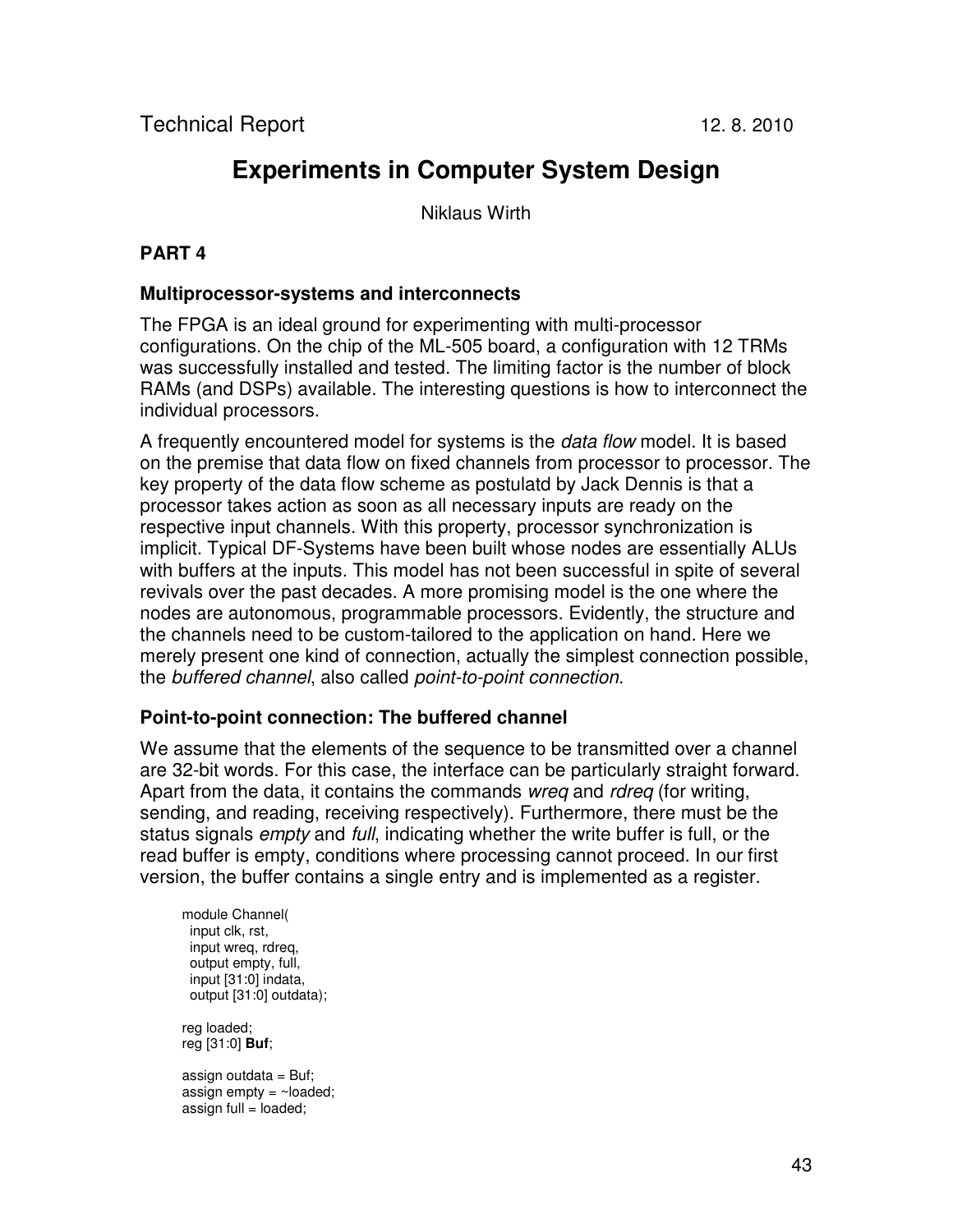```
always @ (posedge clk) 
 if (\simrst) loaded \lt= 0;
 else if (wreq) begin Buf \leq indata; loaded \leq 1; end
 else if (rdreg) loaded \leq 0;
endmodule
```
If a higher degree of decoupling between the sending and the receiving nodes is required, a buffer with several slots must be provided. In the following example, 16 entries are provided. The buffer is implemented by 32 LUT slices with the macro RAM16X1D 1. The buffer is organized circularly; the counters are modulo 16 due to the fact that they consist of 4 bits.

```
module Channel6( 
  input clk, rst, 
  input wreq, rdreq, 
  output empty, full, 
  input [31:0] indata, 
  output [31:0] outdata); 
reg [3:0] in, out; // buffer pointers 
assign empty = (in == out);
assign full = (out == (in+1));
assign outdata = D;
genvar i; 
generate //dual port register file 
 for (i = 0; i < 32; i = i+1) begin: rf32 
  RAM16X1D_1 # (.INIT(16'h0000)) 
  rfa( 
  .DPO(outdata), 
  .SPO(), 
  .A0(out[0]), // R/W address, controls D and SPO
  .A1(out[1]), 
  .A3(out[3]), 
  .D(indata), // data in 
  .DPRA0(in[0]), // read-only adr, controls DPO 
  .DPRA1(in[1]), 
  .DPRA2(in[2]), 
  .DPRA3(in[3]), 
  .WCLK(~clk), 
  .WE(wreq)); 
  end 
endgenerate 
always @(posedge clk) 
 if (\simrst) begin in \lt= 0; out \lt= 0; end
 else if (wreq) in \le = in + 1;
 else if (rdreq) out \leq out + 1;
```
It is noteworthy and important that the interface of the two versions of channels are identical, and therefore easily interchangeable. The interfacing of such channels and TRMs occurs in the same way as that between RS-232 lines and TRM, as presented in Part 2 of this Report.

### **The ring structure**

endmodule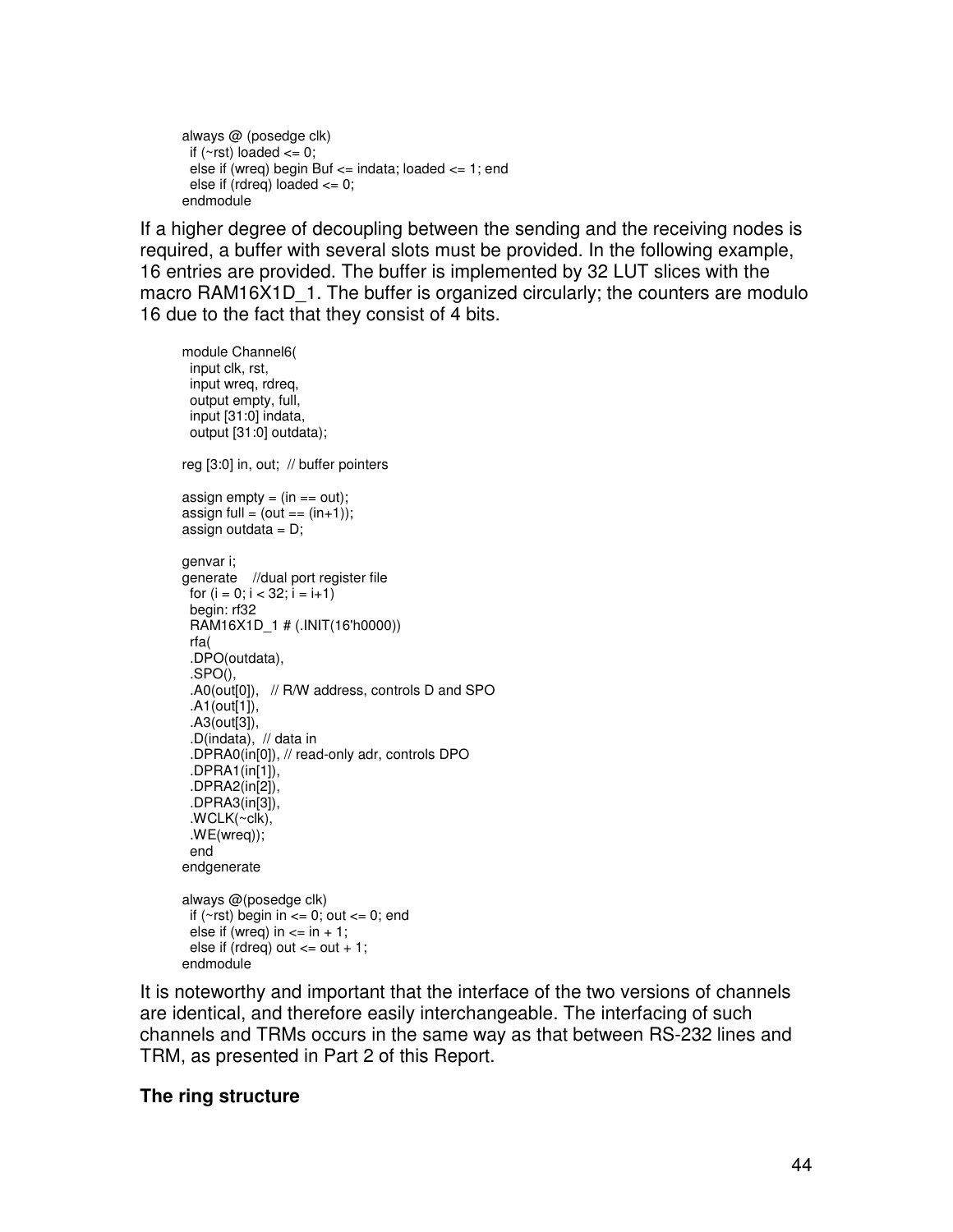Point-to-point connections are less suitable in a multi-processor system, where no pairs of processors are a-priory known to communicate particularly frequently. In this case, a system is required that potentially connects every node with every other node. The traditional solution in this case is a bus. It inherently carries the problems of delays, of access priorities, and of bottlenecks. Also, since buses are usually implemented with tri-state gates, it is not easily practicable on FPGAs, as they do not contain tri-state gates.

The most general soultion is a crossbar switch, a martix of gates. Each row represents an input, each column an output. Crossbar switches are fast, but require many resources. FPGAs are not particularly suitable for their implementation, mostly because of the relative scarcity of long wires.

A likely alternative is the ring structure, where every processor is included as a ring node. The ring has technically the advantage that it consists of unidirectional, point-to-point connections only. It is therefore simple to implement and simple to operate. However, depending on the number of nodes lying between source and destination, there may be delays involved, Also, long messages may monopolize the ring, thus inducing longer waits for nodes also requesting access.

Nevertheless, we present here a basic implementation of a ring node as an example of how processors may be connected in a simple way on an FPGA chip.

Each node contains a register between the ring input and ring output. This register holds one data element and introduces a latency (delay of the data traveling through the ring) of a single clock cycle. The node also contains two buffers, one for the received data, and one for the data to be sent. Their purpose is to decouple the nodes in time and thereby to increase the efficiency of the connections. We postulate that the data are always sequences of bytes, and they are called *messages*.



Fig. 4.1. Ring Node

The figure shows that if a node is sending a message over the ring, buffer B is fed to the ring output. If a message is received, the ring input is fed to buffer A. Otherwise the input is transmitted to the output, with a single cycle's delay.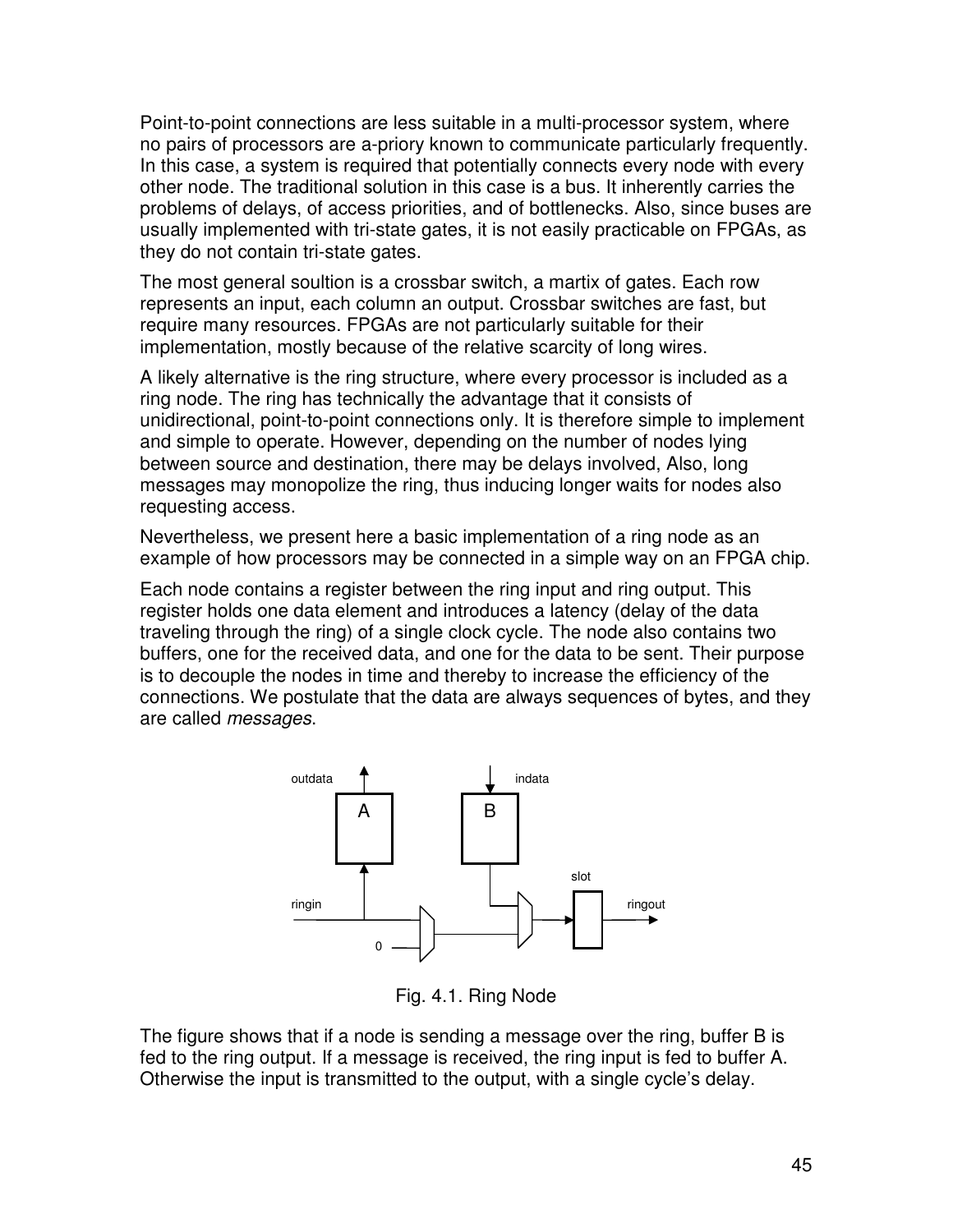We have chosen the elements of messages to be bytes. The ring and its registers, called *slots*, are 10 bits wide, 8 for data and 2 for a tag to distinguish between data and control bytes.

We postulate the following conventions: Messages are sequences of (tagged) bytes. The first element of a message is a *header*. It indicates the destination and the source number of the nodes engaged in the transmission. We assume a maximum of 16 nodes, resulting in 4-bit node numbers. The last element is the *trailer*. In between lie an arbitrary number of data bytes.

| data                                   |                     |
|----------------------------------------|---------------------|
| source, destination<br><b>XXXXXXXX</b> | header<br>data byte |
| 00000000                               | trailer             |
| 00000000                               | token               |
|                                        |                     |

When no messages are to be transferred, the ring is said to be *idle*. When a node is ready to send a message, it must be granted permission in order to avoid collisions with messages sent by other nodes. One may imagine a central agency to rotate a pointer among the nodes, and the node so designated having the permission to send its message. As we wish to avoid a central agency, we instead insert a special element into the ring which takes over the role of the pointer. It is called the *token*. In the idle state, only the token is in the ring. Such a scheme is called a *token-ring*

Only a single message can be in the ring. When a node is ready to send a message, it waits until the token arrives, and then replaces the token by the message. The token is reinserted after the message. The header contains the number of the destination node which triggers the receiver to become active. When the message header arrives at the destination, that node feeds the message into its receiver buffer. It removes the header from the ring by replacing the slot with a zero data item.

## **The implementation of a token ring**

A node of the ring is described as a Verilog module. The module interface consists of the ring input and ring output, and of the connections to the associated TRM processor.

module RingNode(clk, rst, wreq, rreq, ringin, ringout, indata, status, outdata); input clk, rst wreq, rreq; input [9:0] ringin; input [9:0] indata; // from processor output [9:0] ringout; output [7:0] status; output [9:0] outdata; // to processor reg sending, receiving, rdyS; // states

reg [5:0] inA, outA, inB, outB; // buffer indices reg [9:0] slot; // element in ring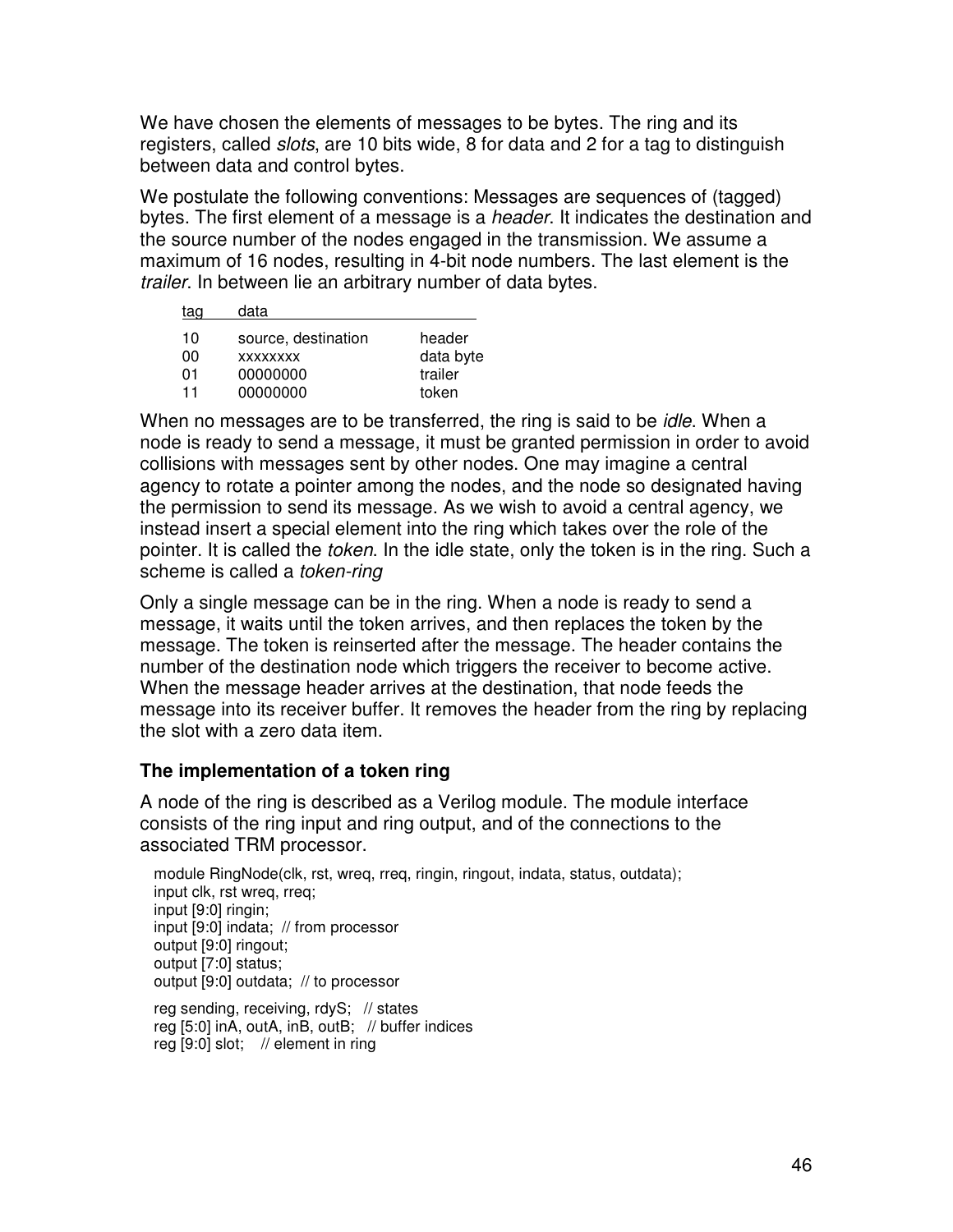The buffers are implemented as LUT memories with 64 elements, 10 bits wide. Registers *inA* and *outA* are the 6-bit indices of the input buffer A, *inB*, *outB* those of the output buffer B.

There are 4 separate activities proceeding concurrently:

1. A byte is fed from *indata* to the output buffer B, and the pointer *inB* is advanced (incremented modulo buffer size). This is triggered by the input strobe *wreq* with *ioadr* = 2 (0FC2H).

2. A byte is transferred from buffer *B* to the ring, and pointer *outB* is advanced. This happens in the sending state, which is entered when the buffer contains a message and the token appears in the slot. The sending state is left when a trailer is transmitted.

3. A byte is transferred from the slot (ring input) to the input buffer *A* and the pointer *inA* is advanced. This is triggered by the slot containing a message header with the receiver's number. A zero is fed to the ring output.

4. A byte is transferred from buffer A to *outdata*. This happens when the TRM reads input. Thereafter the TRM must advance pointer *outA* by applying a *wreq* signal and *ioadr* = 1

The four concurrent activities are expressed in Verilog as shown below in one block clocked by the input signal *clk*. The input of buffer *A* is *ringin*, that of buffer *B* is *indata* (input from processor).

```
wire startsnd, startrec, stopfwd; 
wire [9:0] A, B; // buffer outputs 
assign startsnd = ringin[9] & ringin[8] & rdyS; //token here and ready to send
assign startrec = ringin[9] & \simringin[8] & ((ringin[3:0] == mynum) | (ringin[3:0] == 15));
assign stopfwd = ringin[9] & \simringin[8] & ((ringin[3:0] == mynum) | (ringin[7:4] == mynum));
assign outdata = A:
assign status = {mymum}, sending, receiving, (inB == outB), (inA == outA)};
assign ringout = slot;
always @(posedge clk) 
  if (~rst) begin // reset and initialization 
  sending \epsilon = 0; receiving \epsilon = 0; inA \epsilon = 0; outA \epsilon = 0; inB \epsilon = 0; outB \epsilon = 0;
  rdyS \leq 0;
  if (mynum == 0) slot \le 10'b1100000000; else slot \le 0; end
  else begin 
   slot <= (startsnd | sending) ? B : (stopfwd) ? 10'b0 : ringin; 
   if (sending) begin // send data 
    outB \le = outB + 1;
    if (B[9] & B[8]) sending \leq 0; end // send token
   else if (startsnd) begin // token here, send header 
    outB \lt = outB + 1; sending \lt = 1; rdyS \lt = 0; end
   else if (wreq) begin 
    inB \leq inB + 1; // msg element into sender buffer
    if (indata[9] & indata[8]) rdyS \leq 1; end
   if (receiving) begin 
    inA \leq inA + 1;
    if (ringin[8]) receiving \leq 0; end // trailer: end of msg
```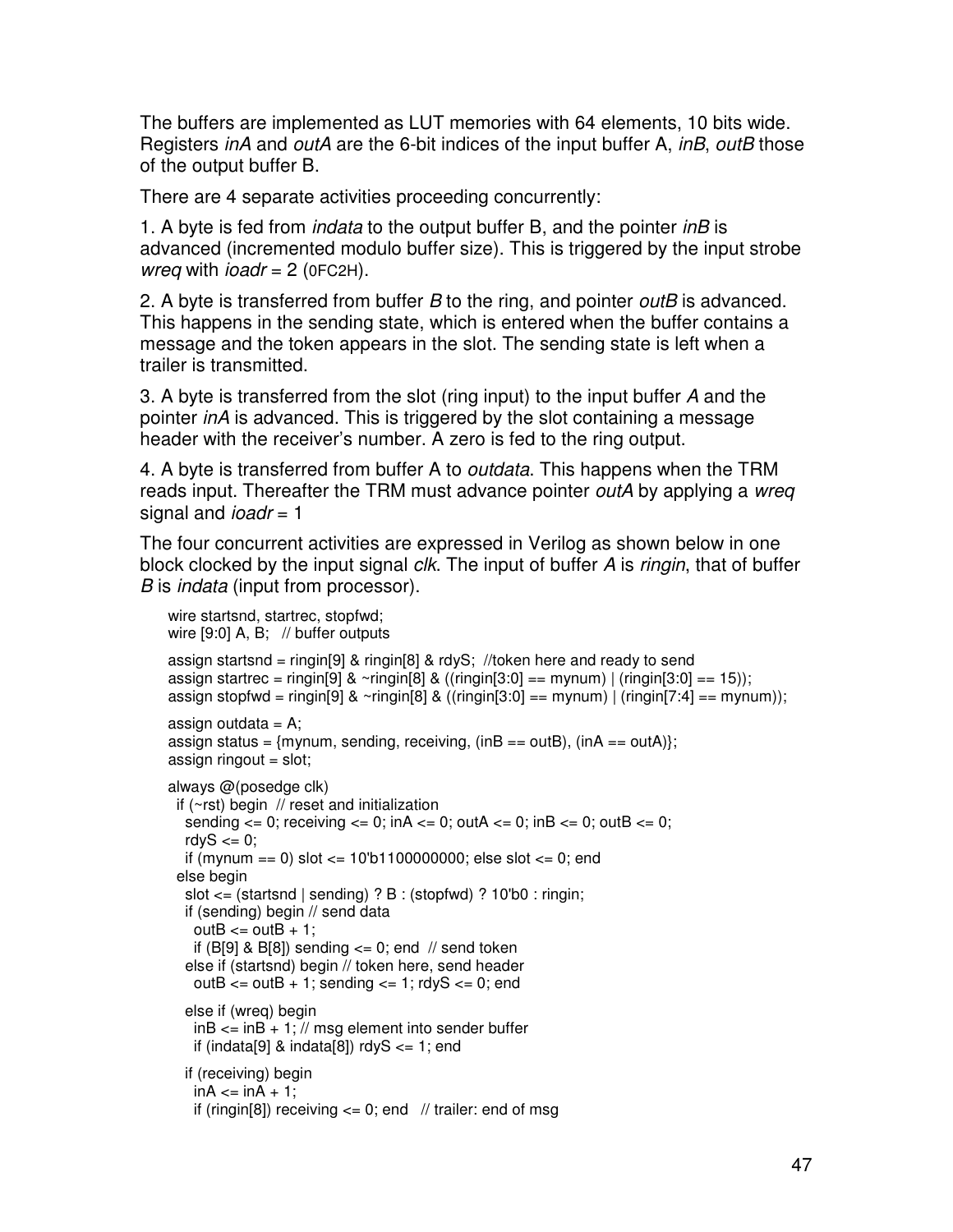```
 else if (startrec) begin // receive msg header 
  inA \leq inA + 1; receiving \leq 1; end
 if (rreq) outA \le = outA + 1; // advancing the read pointer
 end
```
## **A software driver**

The pertinent driver software is described in Oberon. It is responsible for the maintenance of the prescribed protocol and message format, and it is therefore presented as a module. This module alone contains references to the hardware through procedures PUT, GET, and BIT. Clients are supposed not to access the hardware interface directly.

The module encapsulates and exports procedures *Send* and *Rec*, a predicate *Avail* indicating whether any input had been received, and a function *MyNum* yielding the node number.

MODULE Ring;

```
 CONST data = 0FC2H; stat = 0FC3H; (*device register addresses*) 
 PROCEDURE Avail*(): BOOLEAN; 
   VAR status: SET; 
 BEGIN GET(stat, status); RETURN ~(0 IN status) 
 END Avail; 
 PROCEDURE Send*(dst, typ, len: INTEGER; VAR data: ARRAY OF INTEGER); 
   VAR i, k, w, header: INTEGER; 
 BEGIN REPEAT UNTIL BIT(stat, 1); (*buffer empty*)
   GET(stat, header); header := MSK(header, 0F0H) + MSK(dst, 0FH); 
   PUT(data, header + 200H); PUT(data, MSK(typ, 0FFH)); i := 0; 
   WHILE i < len DO 
   w := \text{data[i]}; INC(i); k := 4;
    REPEAT PUT(data, MSK(w, 0FFH)); w := ROR(w, 8); DEC(k) UNTIL k = 0 END ; 
   PUT(data, 100H); PUT(0F02H, 300H) (*trailer, token*) 
 END Send; 
 PROCEDURE Rec*(VAR src, typ, len: INTEGER; VAR data: ARRAY OF INTEGER); 
   VAR i, k, d, w, header: INTEGER; 
 BEGIN 
   REPEAT UNTIL ~BIT(stat, 0); (*buffer not empty*)
   GET(data, header); src := MSK(ROR(header, 4), 0FH); 
   GET(data, typ); GET(data, d); 
  i := 0; k := 4; w := 0;
  WHILE MSK(d, 300H) = 0 DO
   w := \text{ROR(MSK(d, OFFH) + w, 8)}; DEC(k);
   IF k = 0 THEN data[i] := w; INC(i); k := 4; w := 0 END ;
     GET(data, d) 
   END ; 
  len := i END Rec; 
 PROCEDURE MyNum*(): INTEGER; 
   VAR x: INTEGER; 
 BEGIN GET(stat, x); RETURN MSK(ROR(x, 4), 0FH) 
 END MyNum;
```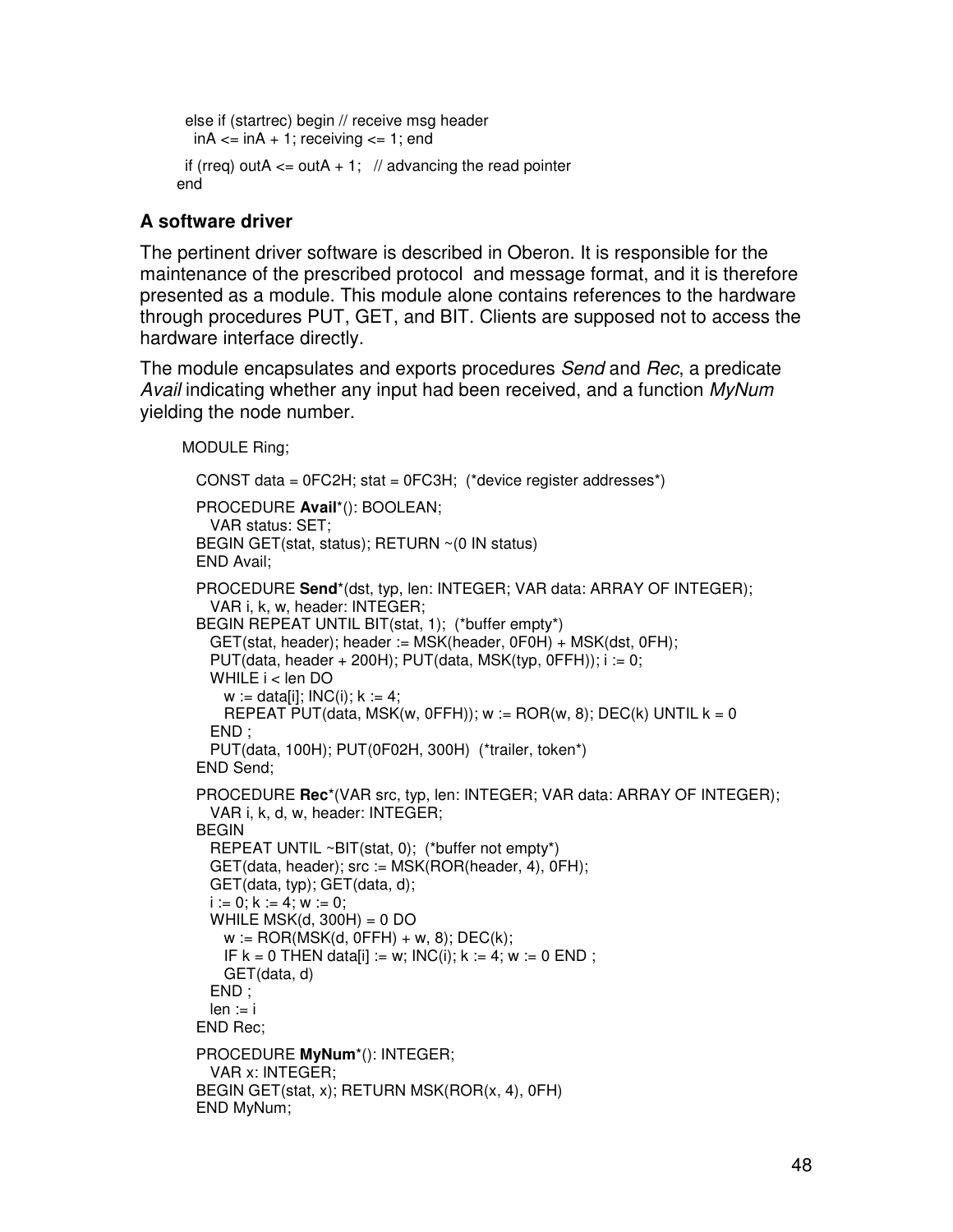END Ring.

Because the TRM is a word-addressed machine, the data to be transmitted are arrays of integers, whereas the ring interface transmits bytes as elements of a packet. Each array element must therefore by sent over the ring as four bytes. Procedure *Send*, after composing and sending the header byte, unpacks each integer into 4 bytes with the aid of a rotate instruction (ROR). The *Rec* procedure packs 4 consecutive bytes into an integer (word) by rotating and masking. (The second byte of each message is the parameter *typ*, which is not used in this context).

In PUT and GET operations, the first parameter indicates the address of the interface to be accessed. Here 0FC2H is the address of the data port, and 0FC3H that of the status. The status consists of 8 bits. It contains the following fields:

bit 0 input buffer empty  $(in = out)$ <br>bit 1 output buffer full  $(in = out)$ output buffer full  $(in = out)$ bits 2, 3 0 bits 4-7 ring node number

## **A test setup**

For testing and demonstrating the Ring with 12 nodes we use a simple test setup. It involves the program *TestTRMRing* for node 11, and the identical program *Mirror* for all nodes 0 – 10. The former is connected via the RS-232 link to a host computer running a general test program *TestTRM* for sending and receiving numbers. The main program *TestTRMRing* (running on TRM) accepts commands (via RS-232) for sending and receiving messages to any of the 12 nodes. Program *Mirror* then receives the sent message and returns it to the sender (node 11), which buffers it until requested by a read message command.

Communication over the link is performed by module RS, featuring procedures for sending and receiving integers and other items. The following are examples of commands:

TestTRM.SR 1 3 10 20 30 40 50 0 0~ TestTRM.SR 1 8 0 0~ TestTRM.SR 1 3 10 0 4 11 12 0 5 13 14 0 7 15 16 17 0 0~ TestTRM.SR 2~ receive message

The first command sends to node 3 the sequence of numbers 10, 20, 30, 40, 50. The second sends the empty message to node 8, and the third sends to node 3 the number 10, to node 4 the items 11 12, to node 5 the numbers 13, 14, and to node 7 the numbers 15, 16, 17.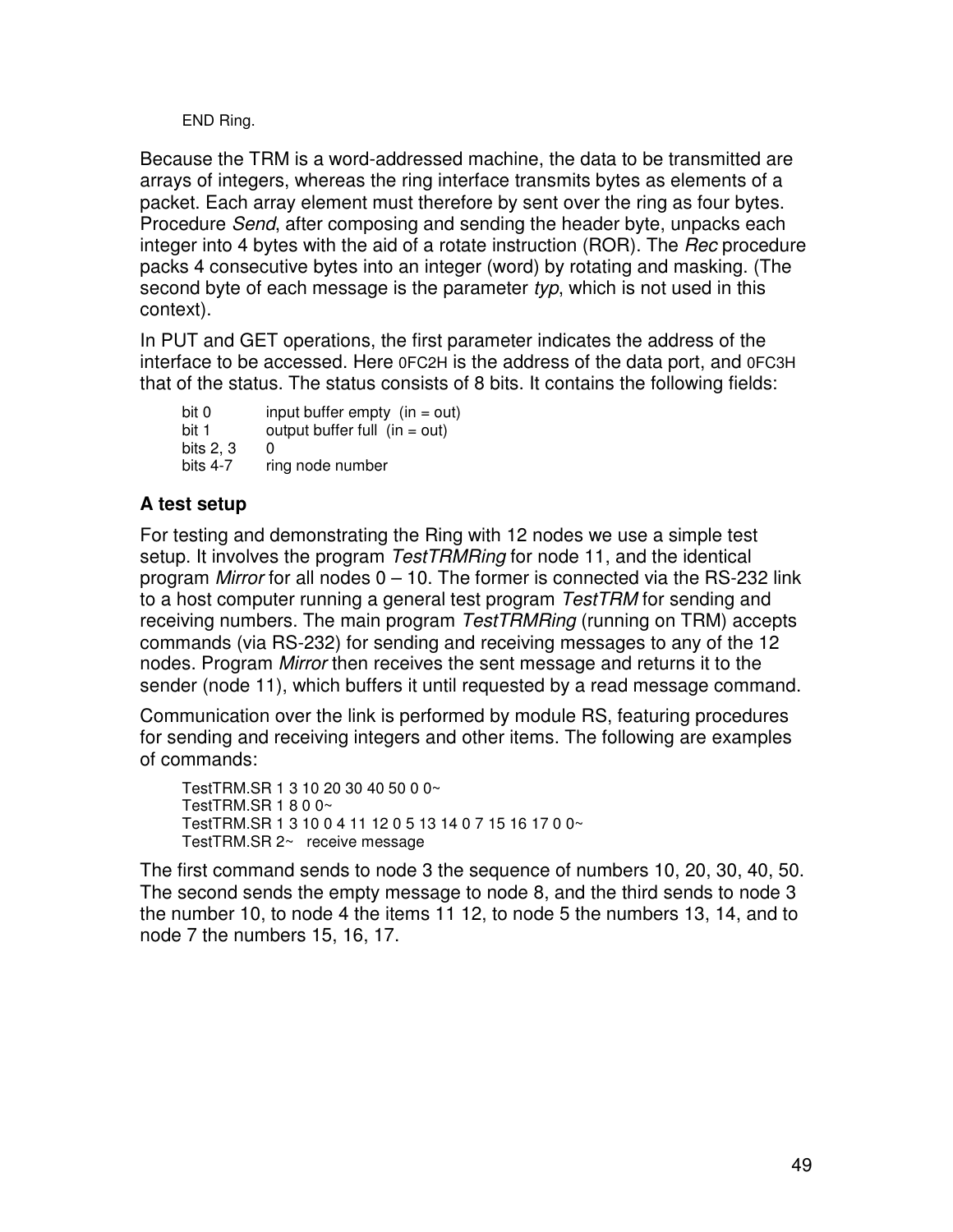



```
MODULE TestTRMRing; 
   IMPORT RS, Ring; 
   VAR cmd, dst, src, x, len, typ, s, i: INTEGER; 
    buf: ARRAY 16 OF INTEGER; 
BEGIN 
   REPEAT RS.RecInt(cmd); 
     IF cmd = 0 THEN RS.SendInt(Ring.MyNum()) 
     ELSIF cmd = 1 THEN (*send msg*) 
       RS.RecInt(dst); 
      REPEAT len := 0; RS.RecInt(x);
        WHILE x \neq 0 DO buf[len] := x; INC(len); RS.RecInt(x) END ;
         Ring.Send(dst, 0, len, buf); RS.RecInt(dst) 
      UNTIL dst = 0;
       RS.SendInt(len) 
    ELSIF cmd = 2 THEN (*receive msg*)
       IF Ring.Avail() THEN 
         Ring.Rec(src, typ, len, buf); 
         RS.SendInt(src); RS.SendInt(len); i := 0; 
         WHILE i < len DO RS.SendInt(buf[i]); INC(i) END
       END 
     ELSIF cmd = 3 THEN RS.SendInt(ORD(Ring.Avail())) 
     END ; 
     RS.End 
   UNTIL FALSE 
END TestTRMRing. 
MODULE Mirror; 
   IMPORT Ring; 
   VAR src, len, typ: INTEGER; 
     buf: ARRAY 16 OF INTEGER; 
BEGIN 
   REPEAT Ring.Rec(src, typ, len, buf); Ring.Send(src, 0, len, buf) UNTIL FALSE 
END Mirror.
```
### **Broadcast**

The design presented here was, as already mentioned, intentionally kept simple and concentrated on the essential, the transmission of data from a source to a destination node. A single extension was made, first because it is useful in many applications, and second in order to show that it was easy to implement thanks to a sound basis. This is the facility of broadcasting a message, that is, to send it to all nodes. The ring is ideal for this purpose. If the message passes once around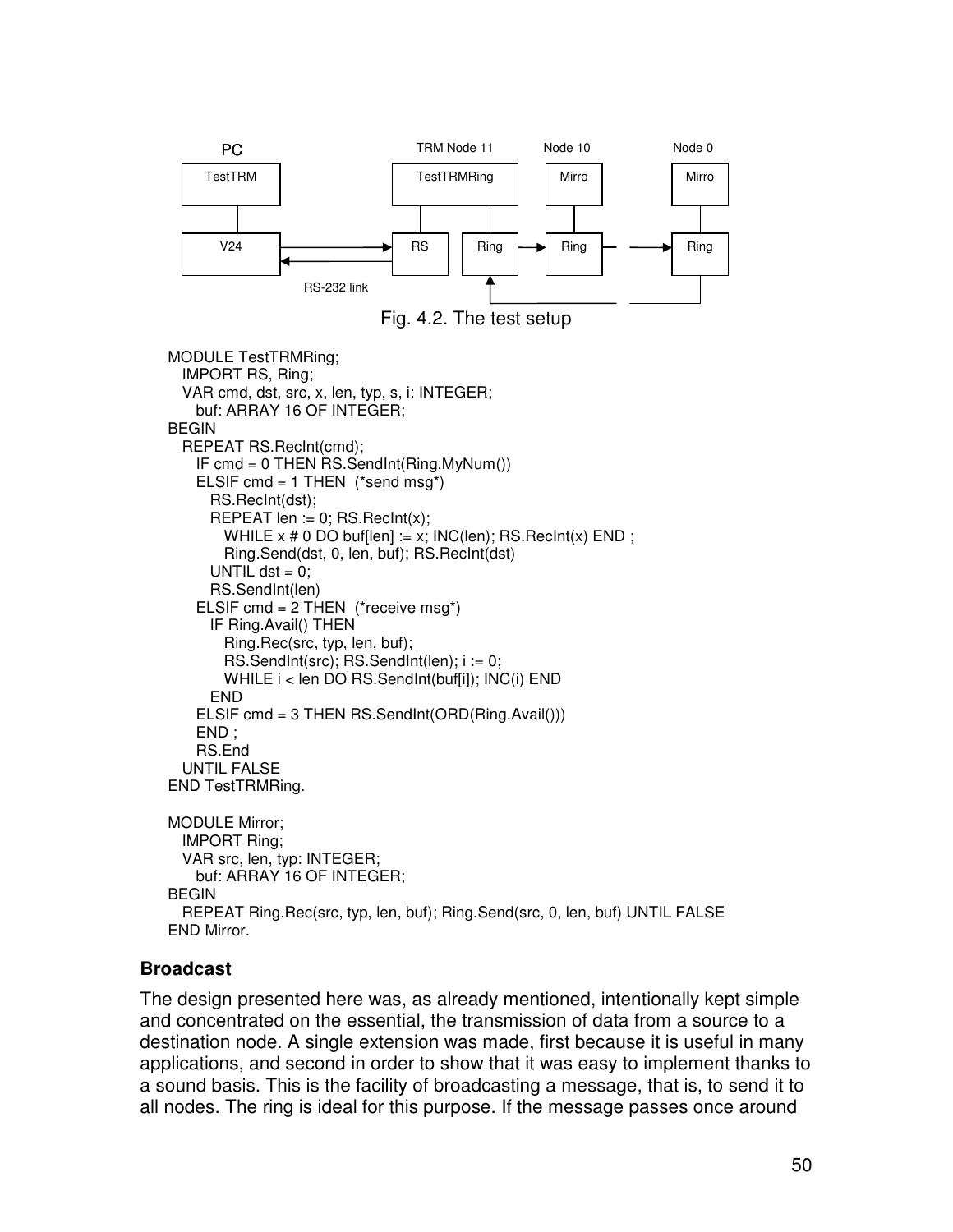the ring, simply all nodes must be activated as receivers. We postulate that address 15 signals a broadcast. There are only two small additions to the circuit are necessary, namely the addition of the term *ringin[3:0] = 15* in the expression for *startrec*, and of the term *ringin[7:4] = mynum* in that of *stopfwd*.

## **Discussion**

The presented solution is remarkably simple and the Verilog code therefore brief and the circuit small. This is most essential for tutorial purposes, where the essence must not be encumbered by and hidden in a myriad of secondary concerns, although in practice they may be important too.

Attractive properties of the implementation presented here are that there is no central agency, that all nodes are perfectly identical, that no arbitration of any kind is necessary, and that the message length is not a priori bounded. No length counters are used; instead, explicit trailers are used to designate the message end. All this results in a simple and tight hardware.

The data path of the ring is widened by 2 bits, a tag for distinguishing data from control bytes, which are token, message header, and message trailer. Actually, a single bit would suffice for this purpose. Two are used here in order to retain an 8-bit data field also for headers containing 4-bit source and destination addresses.

The simplicity has also been achieved by concentrating on the basic essentials, that is, by omitting features of lesser importance, or features whose function can be performed by software, by protocols between partners. The circuit does not, for example, check for the adherence to the prescribed message format with header and trailer. We rely on the total "cooperation" of the software, which simply belongs to the design. In this case, the postulated invariants can be established and safeguarded by packing the relevant drivers into a module, granting access to the ring by exported procedures only.

A much more subtle point is that this hardware does not check for buffer overflow. Although such overflow would not cause memory beyond the buffers to be affected, it would overwrite messages, because the buffers are circular. We assume that overflow of the sending buffer would be avoided by consistent checking against pending overflow before storing each data element, for example, by waiting for the buffer not being full before executing any PUT operation:

REPEAT UNTIL ~BIT(adr, 1)

In order to avoid blocking the ring when a message has partially been stored in the sending buffer, message sending is not initiated before the message end has been put into the buffer (signal *rdyS*). This effectively limits the length of messages to the buffer size (64), although several (short) messages might be put into the buffer, and messages being picked from the buffer one after the other.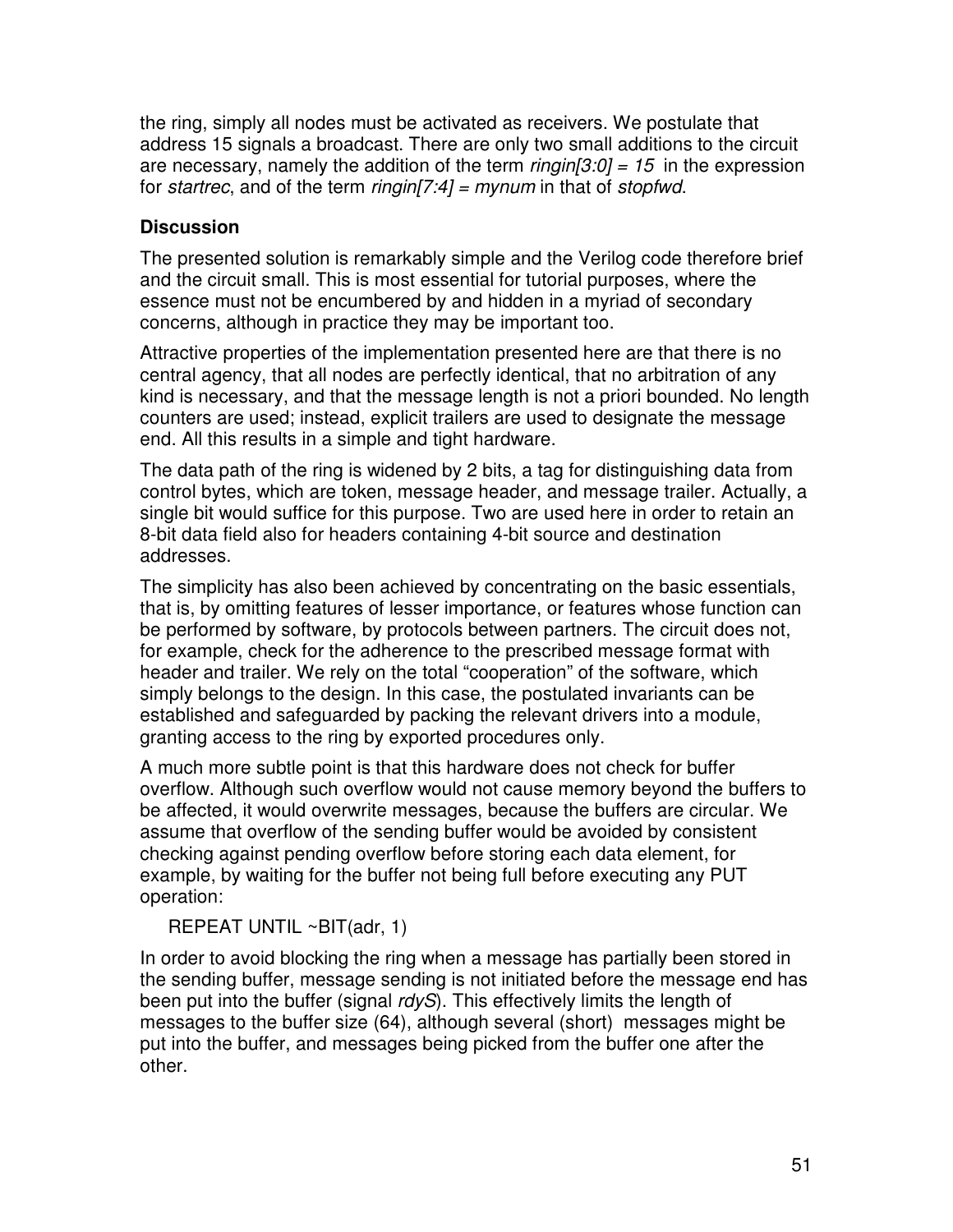A much more serious matter is overflow of the receiving buffer. In this case, the overflowing receiver would have to refuse accepting any further data from the ring. This can only be done by notifying the sender, which is not done by the presented hardware. For such matters, communication protocols on a higher level (of software) would be the appropriate solution rather than complicated hardware.

We consider it essential that complicated tasks, such as avoiding overflow, or of guaranteeing proper message formats, can be left to the software. Only in this way can the hardware be kept reasonably simple. A proper module structure encapsulating a driver for the ring is obviously necessary.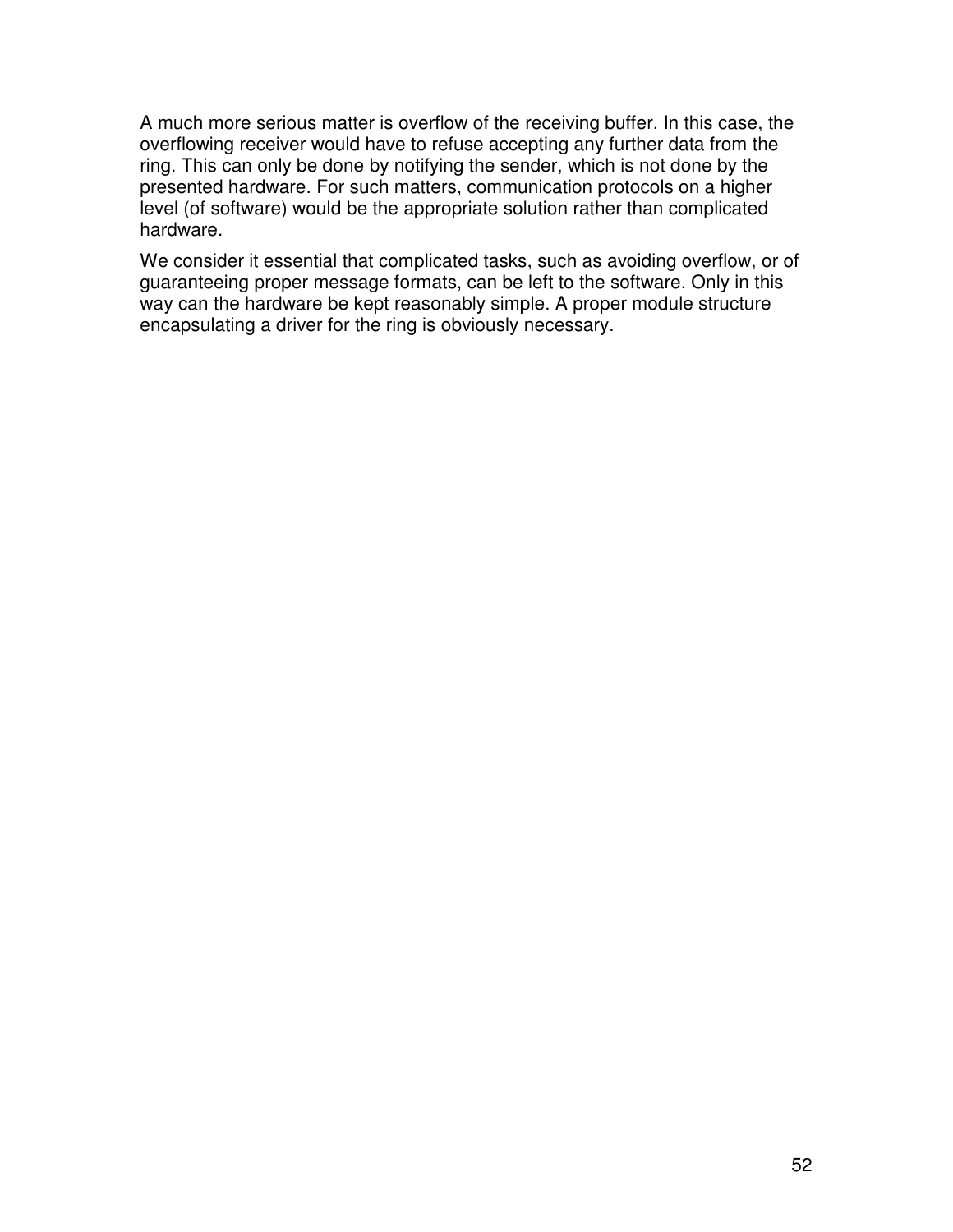# **Experiments in Computer System Design**

Niklaus Wirth

# **PART 5**

## **The principle of Cache Memories**

The introduction of a DMA for the DDR memory tripled its access speed. Nevertheless, it remains an unsatisfactory solution. The programmer does not wish to consider the memory as an array of blocks that can be written and read back. He wishes the large memory to be *the* memory, and any problems arising from using a DDR with wide access path to be problems of the hardware implementation. Considering this wish led to the concept of a *cache*.

A cache is a memory lying in the path between the processor and *the* memory. It is faster than the large memory, connects to it with a wide bus, and to the processor with a narrower bus. A *cache mechanism* handles all data transfers.

There exist several types of cache arrangements and mechanisms. The general idea is the following:

Let there be a main memory with 2<sup>n</sup> words and a fast cache memory with 2<sup>m</sup> words, where m  $<<$  n. This cache is regarded as consisting of  $2^{m-k}$  groups of  $2^k$ words. Each group is called a *cache line*. Its length 2<sup>k</sup> is equal to the access port width of the main memory. Data to and from the main memory are always transferred in groups of  $2<sup>k</sup>$  consecutive words forming a cache lines. The relatively large access time of large memories is compenstaed by a wider access path.

In addition to the cache memory, we introduce a table (array) T of  $2^{m-k}$  entries, one for each cache line, called *tag*. A tag is the address of the associated cache line in main memory. When a word is to be read, the line in which it lies is read into any (free) line of the cache, and the group's address is stored in the corresponding tag. Actually, before reading a line, the table of tags is searched for the given address. If found, the line is aleady present in the cache and reading from main memory can be avoided. As the cache is much faster than main memory, this results in a significant gain in speed. Finding the given address is called a *hit*, not finding it a *miss*. The gain in speed depends significantly on the probability of hits. It is surprisingly large due to the fact that sequential access to consecutive words is predominant. This is particularly the case for reading instructions.

This scheme implies that the entire table of tags T must be searched to find the address. Evidently, a sequential search is out of the question. A sufficiently efficient solution requires an *associative memory*, where not a content is delivered given an address, but rather an address given a content, namely the address of the tag containing the memory address. This scheme is called a *(fully)*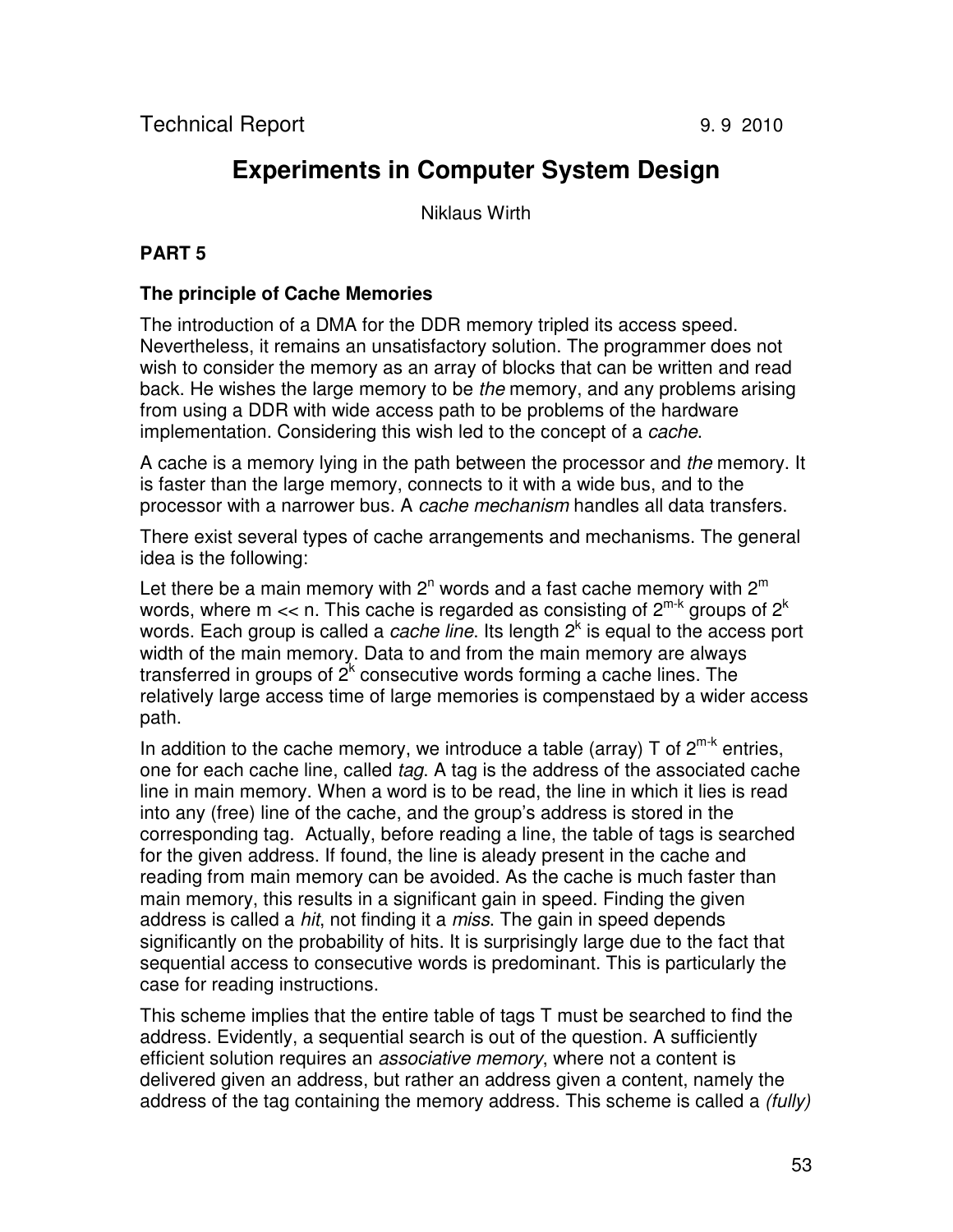*associative cache*. Such memories, however, are unpopular, because they require a lot of circuitry, essentially a comparator for every element of the table of tags. Simpler, but still effective solutions exist.



## **The direct mapped cache**

Here we will present only the simplest solution, the *direct-mapped* cache. It also uses a cache organized as a matrix, i.e. an array of cache lines, and a table of tags, one entry per cache line. The time-consuming search is avoided by mapping all blocks of the cache size  $2<sup>m</sup>$  directly onto the cache. Then all words with address *a MOD*  $2^m = b$ , i.e. with the last *m* bits equal to *b*, correspond to the cache word with address *b*. The tag table *entry T[b]* then contains the address of the block in main memory containing the cache line *C[b]*.



The constants *k, m, n* are determined by the available hardware components. In the present case (ML-505 board), the memory size is 256 MB =  $2^{28}$  bytes. As we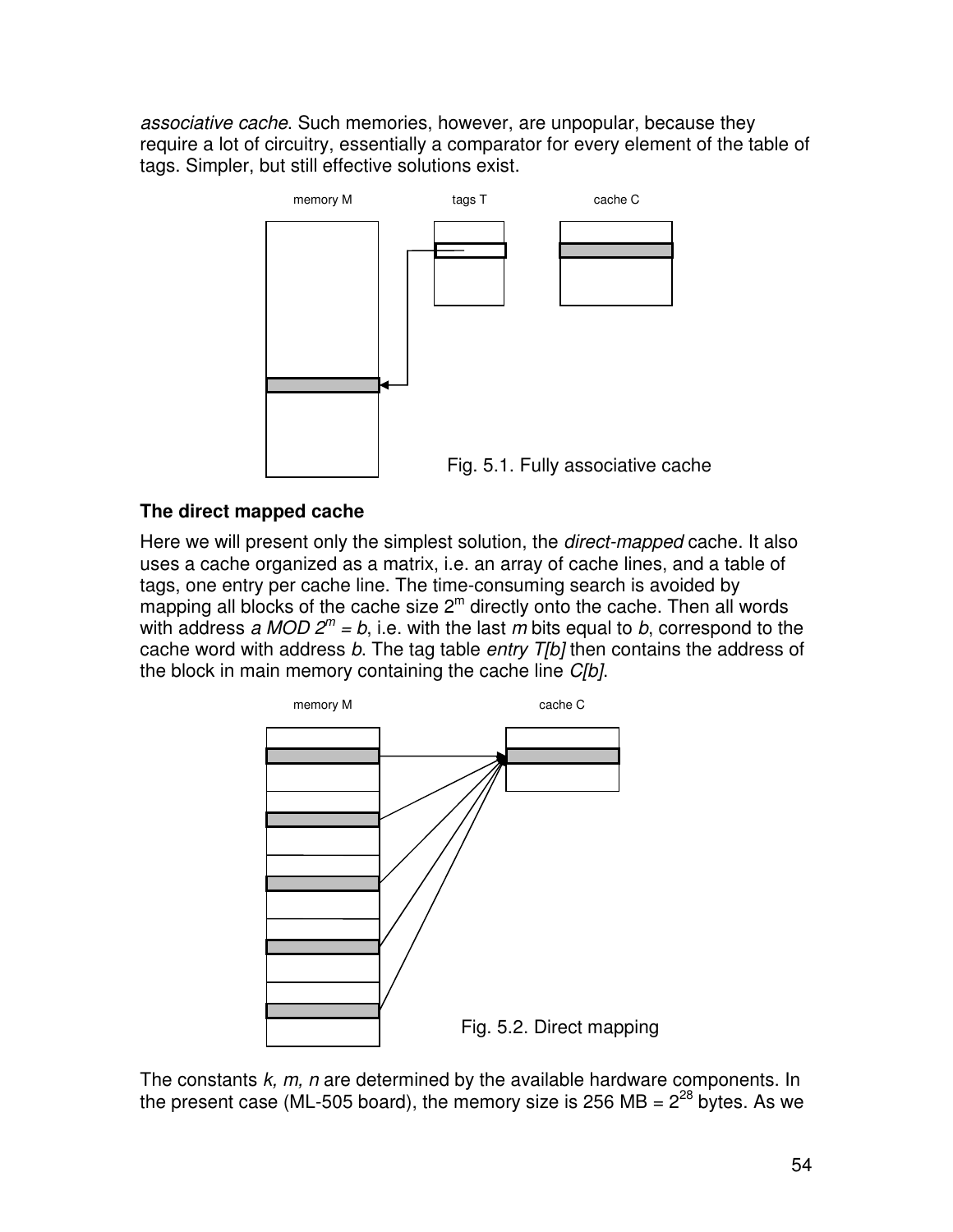deal with words rather than bytes (4 per word) a word address consists of *n* = 26 bits. The DDRAM's access path is 256 bits, i.e. 8 words wide. Hence  $k = 3$ . The cache memory is implemented as a single block RAM with  $1K = 2^{10}$  words. Hence  $m = 10-k = 7$ . The main memory then consists of  $2^{16}$  blocks of 1K words, and an address *a* consists of 3 fields:



We summarize the operations involved in accessing a word in memory:

- 1. Compare *Madr* with *T[Tadr]*.
- 2a. If equal, the desired word is in the cache at address [*Tadr, Wadr*].
- 2b. If not equal, the word is not in the cache. The cache line is fetched from address [*Madr, Tadr, 0*] in memory and stored at address *Tadr* in the cache. Then the word is selected at *Wadr* in the line.

In case 2b, the line is overwritten in the cache. The old line is lost. This implies that the line must be stored in main memory beforehand. This can be omitted, if no word in the line had been overwritten (by any Store instruction) since the line had been loaded. For this purpose, an additional bit in the tag memory is introduced for each entry, showing whether or not any word in the line had been modified. This bit is called *modif*. Unless it had been set by a Store instruction, the cache line need not be written back. The bit is cleared whenever a cache line is loaded. Accordingly, we expand step 2b to

2b. If not equal: Store line at *Tadr* into memory at address [*T[Tadr], Tadr*, 0], if modif[Tadr] = 1. Then fetch cache line at [*Madr, Tadr*, 0].

## **Implementing the cache**

We now present our implementation of the direct cache for the TRM in detail. We recall that the SDRAM has a capacity of 256 MB, and the cache contains 1K words. This is only half the TRM's local memory. We remove the upper half from the cache mechanism and map addresses 0FFFFFC0H – 0FFFFFFFFH to the upperhalf with addresses 400H – 0FFFH. This range includes I/O addresses and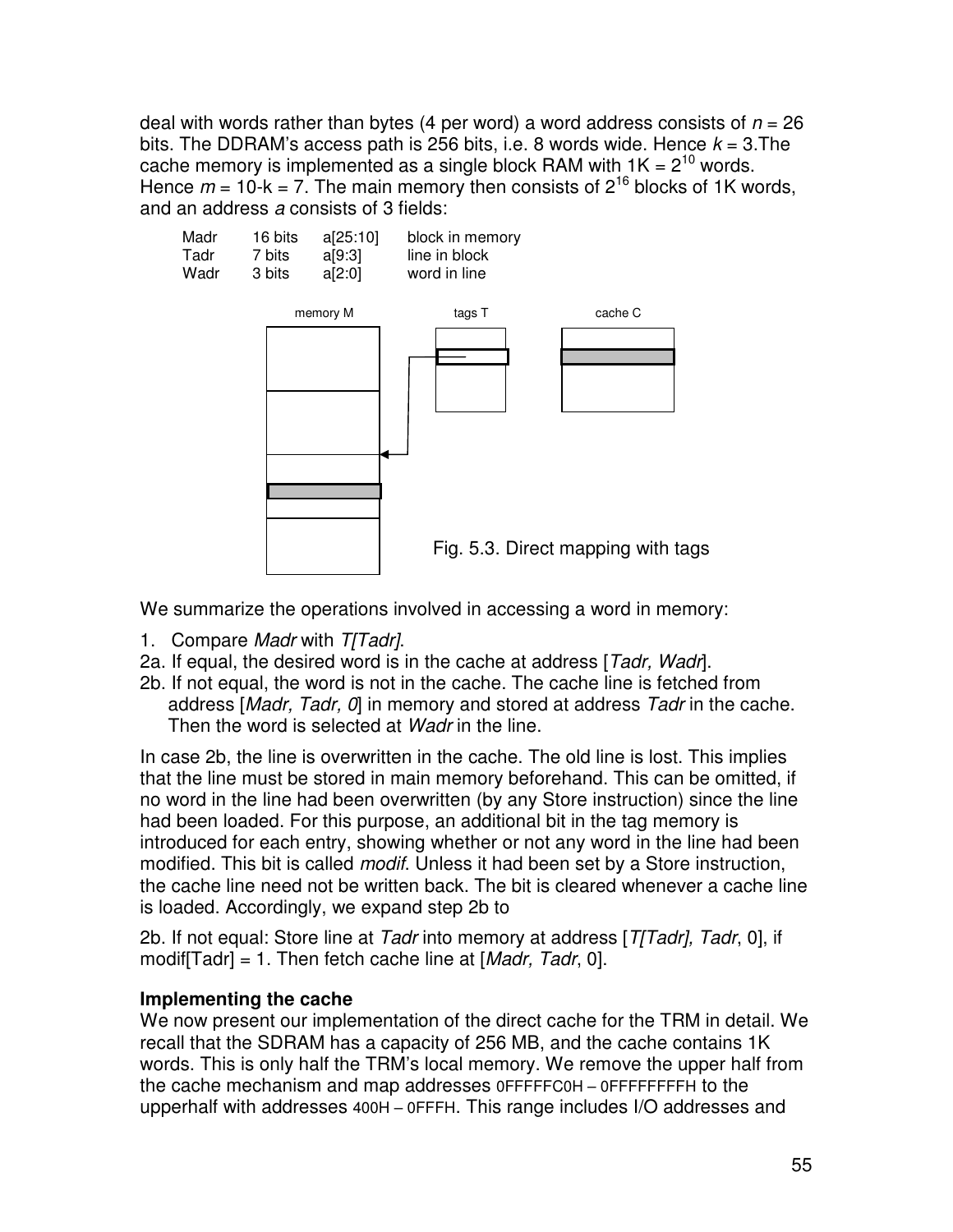the stack. The software stack is frequently accessed , which justifies its exclusion from the cache.



Fig. 5.4. Cache memory C with tag table T

Table *T* must provide fast access and is therefore implemented as an LUT RAM similar to the TRMs register bank. It consists of 16 +1 slices of RAM128X1D with  $2^7$  entries.

The access mechanism for SDRAM is largely taken over from the previous version with DMA. However, the complexity of the setup and of the algorithm to access the memory suggest that the state machine be moved from the device into the processor, i.e. from module TRM3CTop into TRM3C. The additions to the TRM turn out to be nontrivial and substantial. The DDR signals in the TRM interface now are *dmain* and *dmaout* as with DMA. Additionally there are the address *ddradr* and the control outputs *dmard, dmawr, ddwr, ddrd,* and the state input *DDstat*.:

module TRM3C( input clk, rst, stall, input irq0, irq1, input[31:0] inbus, output [5:0] ioadr, output iord, iowr, output [31:0] outbus, input [2:0] DDstat, // dma/ddr connections input [31:0] dmain, output dmard, dmawr, ddrd, ddwr, output [22:0] ddradr, output [31:0] dmaout);

The new wires and registers are:

reg caEnb; // cache enable and states reg Q0, Q1, Q2, Q3, Q4, Q5, Q6, Q7, Q8, Q9, Q10, Q11, Q12;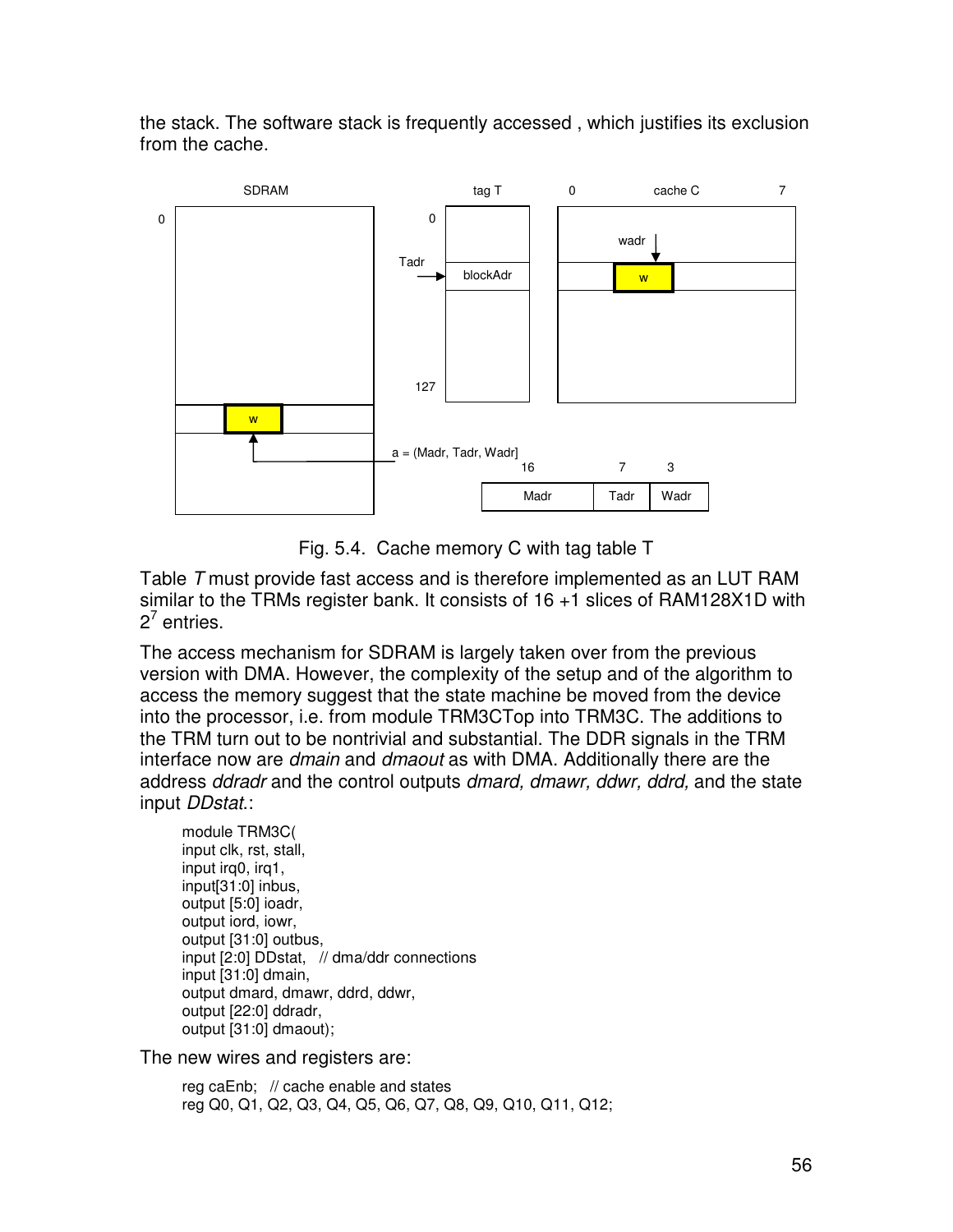```
reg [2:0] wcnt; // DMA word count 
reg [11:0] dmaAdr; 
reg [22:0] DDadr; 
reg [26:0] adrR; 
wire [26:0] adr; 
wire Twr, Twr1, miss, missE, modif, dbit, adrHi, modif; dmEnb; 
wire [6:0] Tadr; 
wire [15:0] Madr; 
wire [16:0] Tin, Tout;
```
*Twr* (and *Twr1*) are the write enables for the tags. *Miss* signals *cache misses*, and it is active when the address part *Madr* does not match the corresponding tag entry (*Tout*), and if not the uppermost 1K block of memory is addressed (~*adrHi*). The table of tags is defined by

```
genvar i; 
generate // tags for cache 128 x (16+1) 
 for (i = 0; i < 17; i = i+1)begin: tags
   RAM128X1D #(.INIT(128'h00000000000000000000000000000000)) 
  TAG( 
   .A(Tadr), // r/w adr, controls D, SPO 
  D(Tin[i]), .SPO(), 
   .DPRA(Tadr), // read only adr, controls DPO 
   .DPO(Tout[i]), 
   .WCLK(clk), 
  .WE((i == 16) ? Twr1 : Twr));
  end 
endgenerate
```
The signal *adr* is now extended from 12 bits to 26 bits. The dma-Signals are taken over from the DMA implementation.

```
assign adr = ((irs == 7) ? 0 : AA[26:0]) + \{19'b0, off\};
assign dmadr = (dmEmb) ? dmaAdr : {1'b0}, adrHi, adr[9:0]};
assign dmwr = (dmEnb) ? dmawr : ST & ~miss;
assign dmin = (dmEnb) ? dmain : B;
assign ddradr = DDadr; 
assign dmaout = dmout;
assign adrHi = (Madr == 16^{\prime}hfff);
assign miss = \sim(Madr == Tout[15:0]) & \simadrHi;
assign missE = miss & caEnb;
assign Tadr = adr[9:3];
assign Madr = adr[25:10];
assign \text{Lin} = \{\text{dbit}, \text{Madr}\}\;
assign modif = Tout[16];
```
The heart of the cache system is the state machine controlling data transfers between SDRAM (DDR2) and cache. It is triggered out of the idle state whenever a cache miss occurs. We chose the one-hot form of state machine with states Q0 – Q12. The – after many considerations – obvious solution is to extend the already present rudimentary state machine, which stalls the LDR instruction for one cycle, from 2 to 13 states with the following assocuated actions: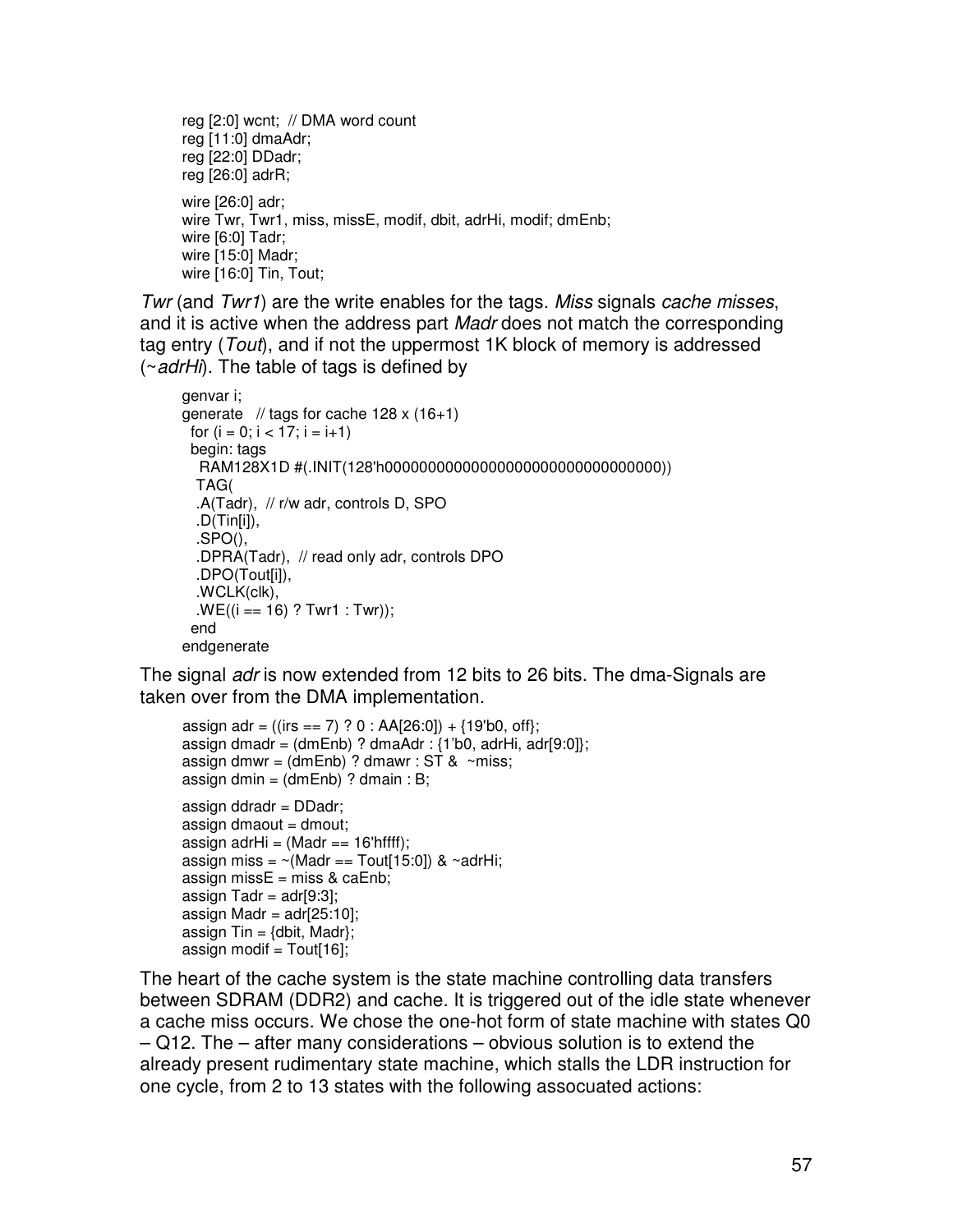| Q0             | idle                                  |
|----------------|---------------------------------------|
| Q1             | extend memory access                  |
| Q <sub>2</sub> | initialize DMA                        |
| Q3, Q4         | transfer 8 words from cache to buffer |
| Q5             | wait until SDRAM ready                |
| Q6             | write buffer to SDRAM                 |
| Q7             | initialize DMA                        |
| Q8             | wait until SDRAM ready                |
| Q9             | read buffer from SDRAM                |
| Q10, Q11       | wait until data ready                 |
| O12            | transfer 8 words from buffer to cache |

The state machine is described by the following diagram (MEM = LDR  $|ST$ ).





In Verilog, the state machine is expressed by the following clocked statements.

always @ (posedge clk) begin // cache state machine  $Q0 \le -rst$  | Q0 & ~MEM | Q1 & ~missE | Q12 & wc7; Q1 <= Q0 & MEM; // Twr1  $Q2 \le Q1$  & missE & modif;  $Q3 \le Q2 \mid Q4 \& \sim \text{wc7};$  $Q4 \leq Q3$ ; // dmard  $Q5 \le Q4 \& \text{wc7}$  |  $Q5 \& \text{DDstat}[2]$ ; Q6 <= Q5 & ~DDstat[2]; // ddwr  $Q7 \le Q6$  | Q1 & missE & ~modif; // Twr  $Q8 \le Q7$  | Q8 & DDstat[2]; Q9 <= Q8 & ~DDstat[2]; // ddrd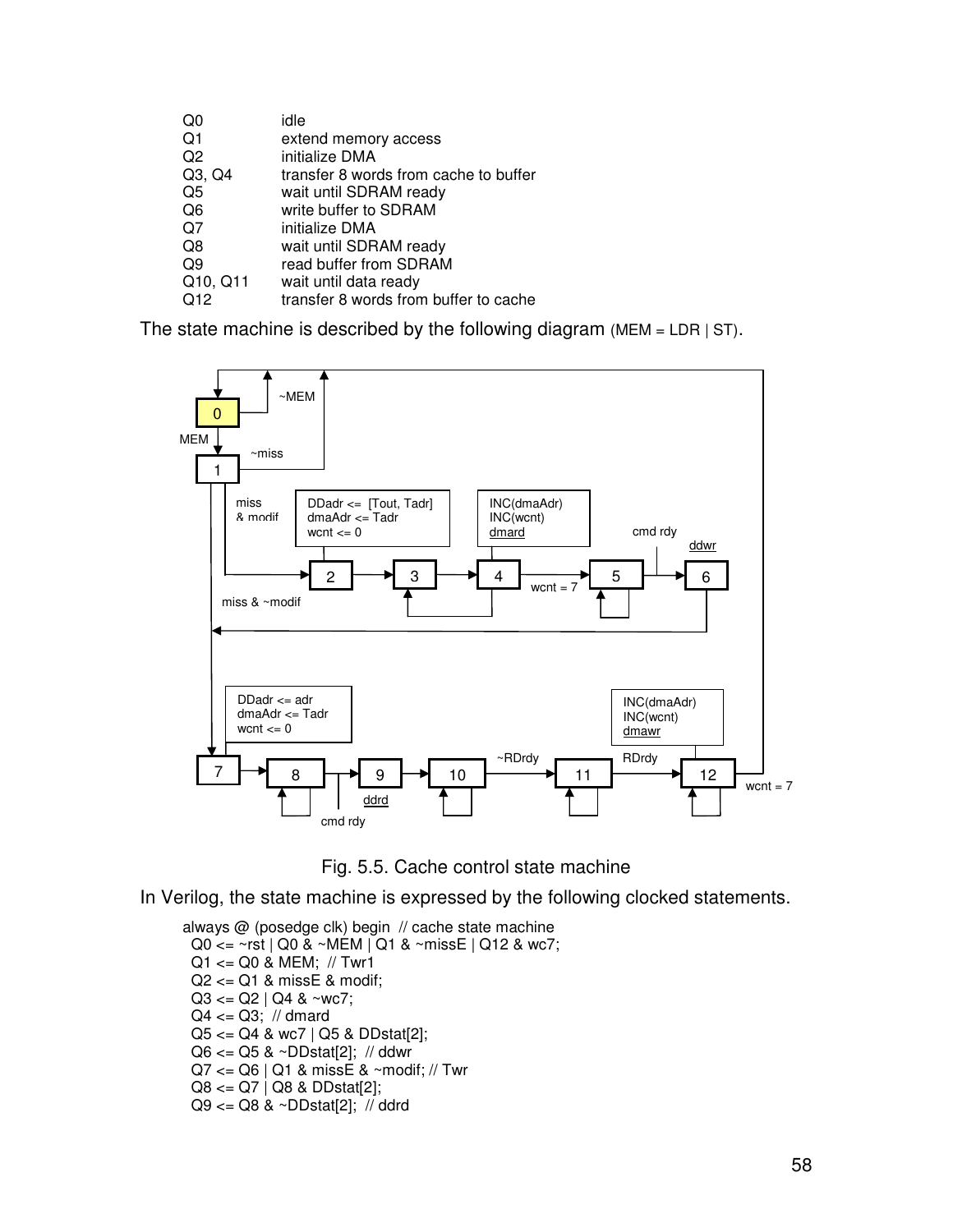$Q10 \leq Q9 | Q10 \& DDist[0];$  $Q11 \leq Q10 \& \sim \text{DDstat}[0] | Q11 \& \sim \text{DDstat}[0];$  Q12 <= Q11 & DDstat[0] | Q12 & ~wc7; // dmawr end

Unfortunately it turned out that the condition *miss* cannot be established in a single clock cycle. *adr* is computed in one cycle, but the comparison *Madr = Tout* takes a second cycle. We therefore must resort to the trick of inserting a register (*adrR*) in the signal path, not the least because in this way the load (fanout) condition can be met. This is of no negative consequence for the LDR instruction. However, the ST instruction now also takes a second cycle, whereas this had not been necessary before. The *stall* condition is asserted in the second cycle unconditionally by both the LDR and ST instructions. Thereafter it is asserted by the *miss* condition, and by the state machine in all states except Q0 and Q1.

```
assign dmEnb = ~\sim Q0 & ~\sim Q1:
assign stallC = (Q0 \& \text{MEM}) | (Q1 \& \text{missE}) | dmEnb;
assign stall0 = stallM \mid stallD \mid stallC \mid stall;
```
The state machine controls the data transfer by the signals *dmard, dmawr, ddrd,* and *ddwr* (control signals to DDR and DMA in the interface to DDRController). *wcnt* is the counter that controls the dma-transfer by counting 8 words. DDstat[2] means : "DDR controller busy", and DDstat[0] means "DDR output ready".

```
always @ (posedge clk) begin 
 adrR \leq adr;
  DDadr <= Q2 ? {Tout[15:0], Tadr} : Q7 ? adr[25:3] : DDadr; 
 dmaAdr <= (Q2|Q7) ? {2^{\circ}b0}, Tadr, 3'b0} : (Q4|Q12) ? dmaAdr + 1 : dmaAdr;
 wcnt <= (Q2|Q7) ? 0 : (Q4|Q12) ? wcnt + 1 : wcnt;
end
```
Noting that states Q3, Q4 and Q12 are actually repeated 8 times, we conclude that an access with cache miss costs either 19 or 36 cycles (depending on whether or not the cache line had been modified), whereas an access with a hit takes only 2 cycles. A remarkable difference!

And this concludes the introduction of a direct cache store. It is not obvious that the direct cache method would prove efficient. After all, it seems likely that cache misses are frequent with  $2^{16}$  lines mapping from SDRAM to the same line in the cache. But in fact the direct-mapped cache proved quite satisfactory, considering its *relative* simplicity. An intermediary method between fully associative and direct mapped cache is the *n-way associative cache*. Here *n* tag tables and *n* cache memories coexist, and if any one of the tags in corresponding lines matches the desired address, the associated cache yields the word to be accessed. Only *n* comparators are needed. In present commercial processors up to 8-way associative caches are provided. A much simpler and hardly less effective solution is to double or quadruple the size of the cache.

Typically, separate caches are provided for data and program access. Here we have shown only a data cache. A program cache is simpler, because instructions are read only. No *modif* condition and no write-back are needed.